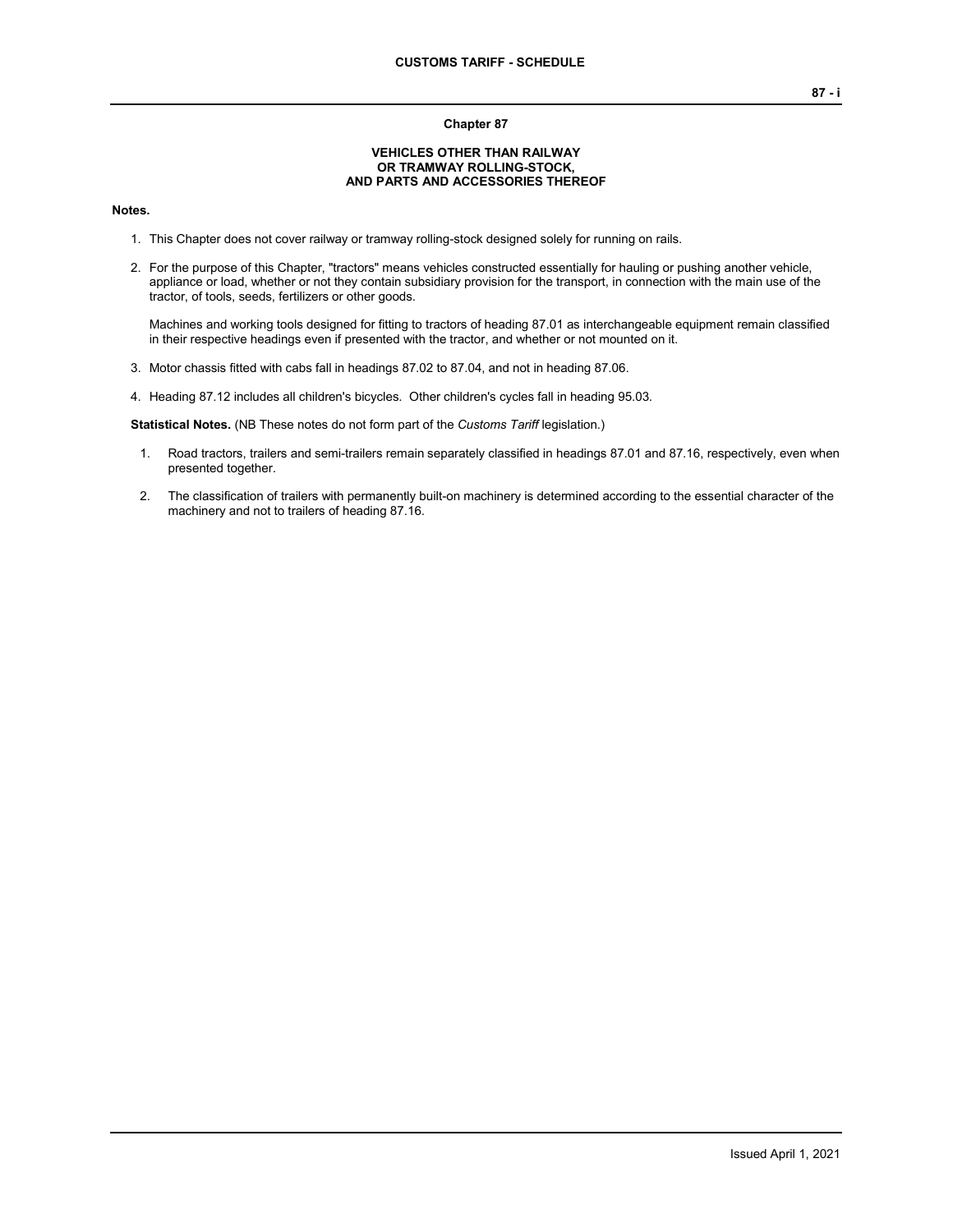| <b>Tariff</b><br>Item | SS<br><b>Description of Goods</b>                                                                                                                                                                 | Unit of<br>Meas.                                     | <b>MFN</b><br>Tariff | <b>Applicable</b><br><b>Preferential Tariffs</b>                                                                                        |
|-----------------------|---------------------------------------------------------------------------------------------------------------------------------------------------------------------------------------------------|------------------------------------------------------|----------------------|-----------------------------------------------------------------------------------------------------------------------------------------|
|                       |                                                                                                                                                                                                   |                                                      |                      |                                                                                                                                         |
| 87.01                 | Tractors (other than tractors of heading 87.09).                                                                                                                                                  |                                                      |                      |                                                                                                                                         |
| 8701.10               | -Single axle tractors                                                                                                                                                                             |                                                      |                      |                                                                                                                                         |
|                       | 8701.10.10 00 - - - Powered by an internal combustion engine                                                                                                                                      | <b>NMB</b>                                           | Free                 | CCCT, LDCT, GPT,<br>UST, MXT, CIAT, CT,<br>CRT, IT, NT, SLT, PT,<br>COLT, JT, PAT, HNT,<br>KRT, CEUT, UAT,<br>CPTPT, UKT: Free          |
|                       | 8701.10.90 00 - - - Other                                                                                                                                                                         | <b>NMB</b>                                           | 6%                   | CCCT, LDCT, UST,<br>MXT, CIAT, CT, CRT,<br>IT, NT, SLT, PT, COLT,<br>JT, PAT, HNT, KRT,<br>CEUT, UAT, CPTPT,<br>UKT: Free<br>GPT: 3%    |
| 8701.20.00            | -Road tractors for semi-trailers<br>- - - - - New:                                                                                                                                                |                                                      | 6.1%                 | CCCT, LDCT, UST,<br>MXT, CIAT, CT, CRT,<br>IT, NT, SLT, PT, COLT,<br>JT, PAT, HNT, KRT,<br>CEUT, UAT, UKT: Free<br>GPT: 6%<br>CPTPT: 2% |
|                       |                                                                                                                                                                                                   | <b>NMB</b><br><b>NMB</b><br>NMB                      |                      |                                                                                                                                         |
| 8701.30.00            | -Track-laying tractors<br>- - - - -New:                                                                                                                                                           |                                                      | Free                 | CCCT, LDCT, GPT,<br>UST, MXT, CIAT, CT,<br>CRT, IT, NT, SLT, PT,<br>COLT, JT, PAT, HNT,<br>KRT, CEUT, UAT,<br>CPTPT, UKT: Free          |
|                       | 22 - - - - - - With a net engine power of 119.4 kW or more but less than 194 kW<br>23 - - - - - - With a net engine power of 194 kW or more but less than 257.4 kW<br>-Other, of an engine power: | NMB<br><b>NMB</b><br>NMB<br><b>NMB</b><br><b>NMB</b> |                      |                                                                                                                                         |
| 8701.91.00            | --Not exceeding 18 kW                                                                                                                                                                             | <b>NMB</b>                                           | Free                 | CCCT, LDCT, GPT,<br>UST, MXT, CIAT, CT,<br>CRT, IT, NT, SLT, PT,<br>COLT, JT, PAT, HNT,<br>KRT, CEUT, UAT,<br>CPTPT, UKT: Free          |
|                       |                                                                                                                                                                                                   | NMB                                                  |                      |                                                                                                                                         |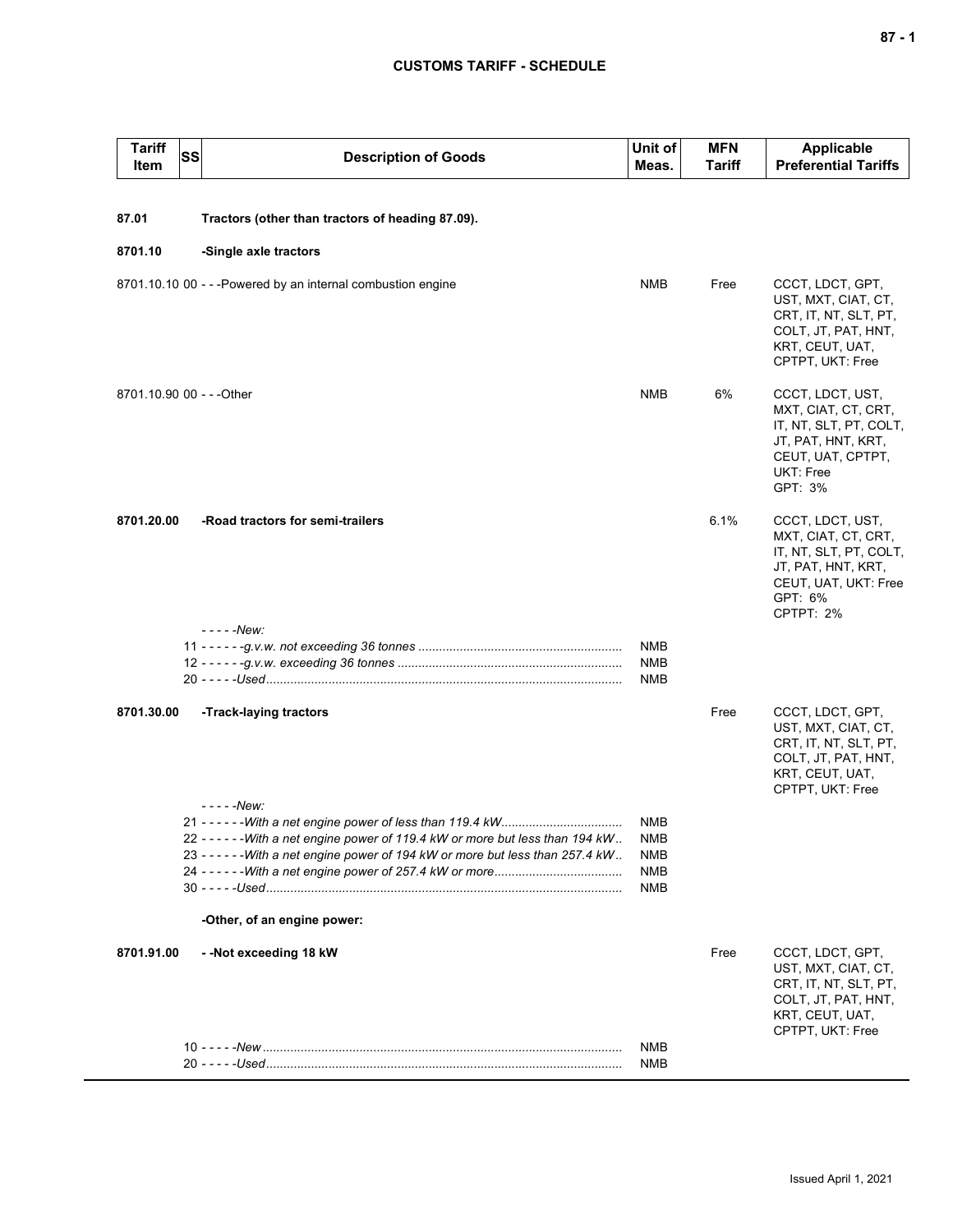| <b>Tariff</b><br>Item | <b>SS</b> | <b>Description of Goods</b>                                                                  | Unit of<br>Meas.         | <b>MFN</b><br>Tariff | Applicable<br><b>Preferential Tariffs</b>                                                                                               |
|-----------------------|-----------|----------------------------------------------------------------------------------------------|--------------------------|----------------------|-----------------------------------------------------------------------------------------------------------------------------------------|
| 8701.92.00            |           | --Exceeding 18 kW but not exceeding 37 kW                                                    | <b>NMB</b>               | Free                 | CCCT, LDCT, GPT,<br>UST, MXT, CIAT, CT,<br>CRT, IT, NT, SLT, PT,<br>COLT, JT, PAT, HNT,<br>KRT, CEUT, UAT,<br>CPTPT, UKT: Free          |
|                       |           |                                                                                              | <b>NMB</b>               |                      |                                                                                                                                         |
| 8701.93.00            |           | --Exceeding 37 kW but not exceeding 75 kW                                                    |                          | Free                 | CCCT, LDCT, GPT,<br>UST, MXT, CIAT, CT,<br>CRT, IT, NT, SLT, PT,<br>COLT, JT, PAT, HNT,<br>KRT, CEUT, UAT,<br>CPTPT, UKT: Free          |
|                       |           |                                                                                              | <b>NMB</b><br>NMB        |                      |                                                                                                                                         |
| 8701.94.00            |           | --Exceeding 75 kW but not exceeding 130 kW                                                   |                          | Free                 | CCCT, LDCT, GPT,<br>UST, MXT, CIAT, CT,<br>CRT, IT, NT, SLT, PT,<br>COLT, JT, PAT, HNT,<br>KRT, CEUT, UAT,<br>CPTPT, UKT: Free          |
|                       |           |                                                                                              | <b>NMB</b><br>NMB        |                      |                                                                                                                                         |
| 8701.95               |           | --Exceeding 130 kW                                                                           |                          |                      |                                                                                                                                         |
|                       |           | 8701.95.10 00 - - - Yard shunting tractors                                                   | <b>NMB</b>               | 6%                   | CCCT, LDCT, UST,<br>MXT, CIAT, CT, CRT,<br>IT, NT, SLT, PT, COLT,<br>JT, PAT, HNT, KRT,<br>CEUT, UAT, UKT: Free<br>GPT: 6%<br>CPTPT: 2% |
| 8701.95.90            |           | $- -$ Other                                                                                  |                          | Free                 | CCCT, LDCT, GPT,<br>UST, MXT, CIAT, CT,<br>CRT, IT, NT, SLT, PT,<br>COLT, JT, PAT, HNT,<br>KRT, CEUT, UAT,<br>CPTPT, UKT: Free          |
|                       |           |                                                                                              | <b>NMB</b><br><b>NMB</b> |                      |                                                                                                                                         |
| 87.02                 |           | Motor vehicles for the transport of ten or more persons, including the<br>driver.            |                          |                      |                                                                                                                                         |
| 8702.10               |           | -With only compression-ignition internal combustion piston engine<br>(diesel or semi-diesel) |                          |                      |                                                                                                                                         |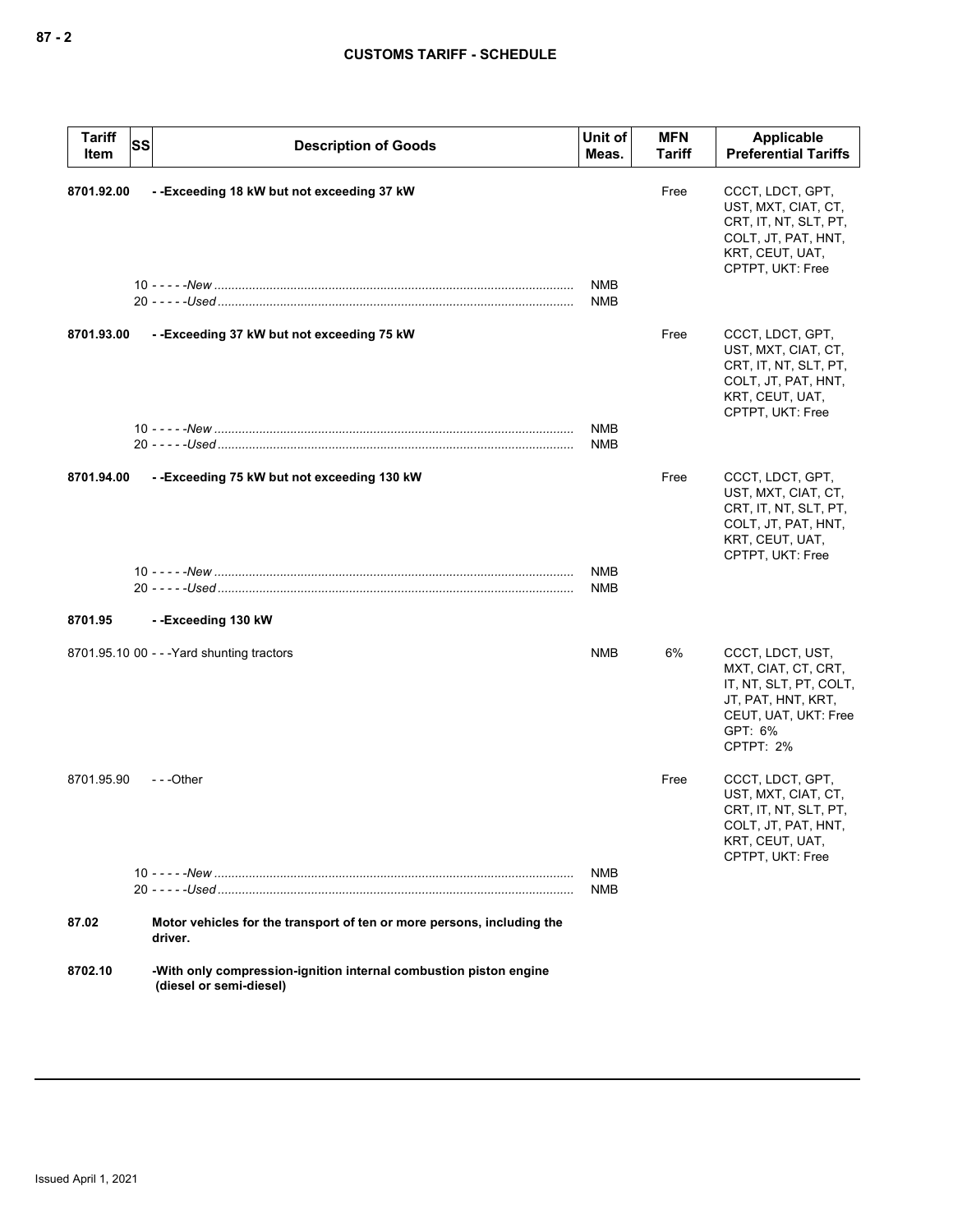| <b>Tariff</b><br><b>SS</b> | <b>Description of Goods</b>                                                                                                              | Unit of    | <b>MFN</b>    | Applicable                                                                                                                                      |
|----------------------------|------------------------------------------------------------------------------------------------------------------------------------------|------------|---------------|-------------------------------------------------------------------------------------------------------------------------------------------------|
| Item                       |                                                                                                                                          | Meas.      | <b>Tariff</b> | <b>Preferential Tariffs</b>                                                                                                                     |
|                            | 8702.10.10 00 - - - For the transport of 16 or more persons, including the driver                                                        | <b>NMB</b> | 6.1%          | CCCT, LDCT, UST,<br>MXT, CIAT, CT, CRT,<br>IT, NT, SLT, PT, COLT,<br>JT, PAT, HNT, KRT,<br>UAT: Free<br>GPT: 6%<br>CEUT, UKT: 1%<br>CPTPT: 3.8% |
|                            | 8702.10.20 00 - - - For the transport of ten to 15 persons, including the driver                                                         | <b>NMB</b> | 6.1%          | CCCT, LDCT, UST,<br>MXT, CIAT, CT, CRT,<br>IT, NT, SLT, PT, COLT,<br>JT, PAT, HNT, KRT,<br>UAT: Free<br>GPT: 6%<br>CEUT, UKT: 1%<br>CPTPT: 3.8% |
| 8702.20                    | -With both compression-ignition internal combustion piston engine<br>(diesel or semi-diesel) and electric motor as motors for propulsion |            |               |                                                                                                                                                 |
|                            | 8702.20.10 00 - - - For the transport of 16 or more persons, including the driver                                                        | <b>NMB</b> | 6.1%          | CCCT, LDCT, UST,<br>MXT, CIAT, CT, CRT,<br>IT, NT, SLT, PT, COLT,<br>JT, PAT, HNT, KRT,<br>UAT: Free<br>GPT: 6%<br>CEUT, UKT: 1%<br>CPTPT: 3.8% |
|                            | 8702.20.20 00 - - - For the transport of ten to 15 persons, including the driver                                                         | <b>NMB</b> | 6.1%          | CCCT, LDCT, UST,<br>MXT, CIAT, CT, CRT,<br>IT, NT, SLT, PT, COLT,<br>JT, PAT, HNT, KRT,<br>UAT: Free<br>GPT: 6%<br>CEUT, UKT: 1%<br>CPTPT: 3.8% |
| 8702.30                    | -With both spark-ignition internal combustion reciprocating piston<br>engine and electric motor as motors for propulsion                 |            |               |                                                                                                                                                 |
|                            | 8702.30.10 00 - - - For the transport of 16 or more persons, including the driver                                                        | <b>NMB</b> | 6.1%          | CCCT, LDCT, UST,<br>MXT, CIAT, CT, CRT,<br>IT, NT, SLT, PT, COLT,<br>JT, PAT, HNT, KRT,<br>UAT: Free<br>GPT: 6%<br>CEUT, UKT: 1%<br>CPTPT: 3.8% |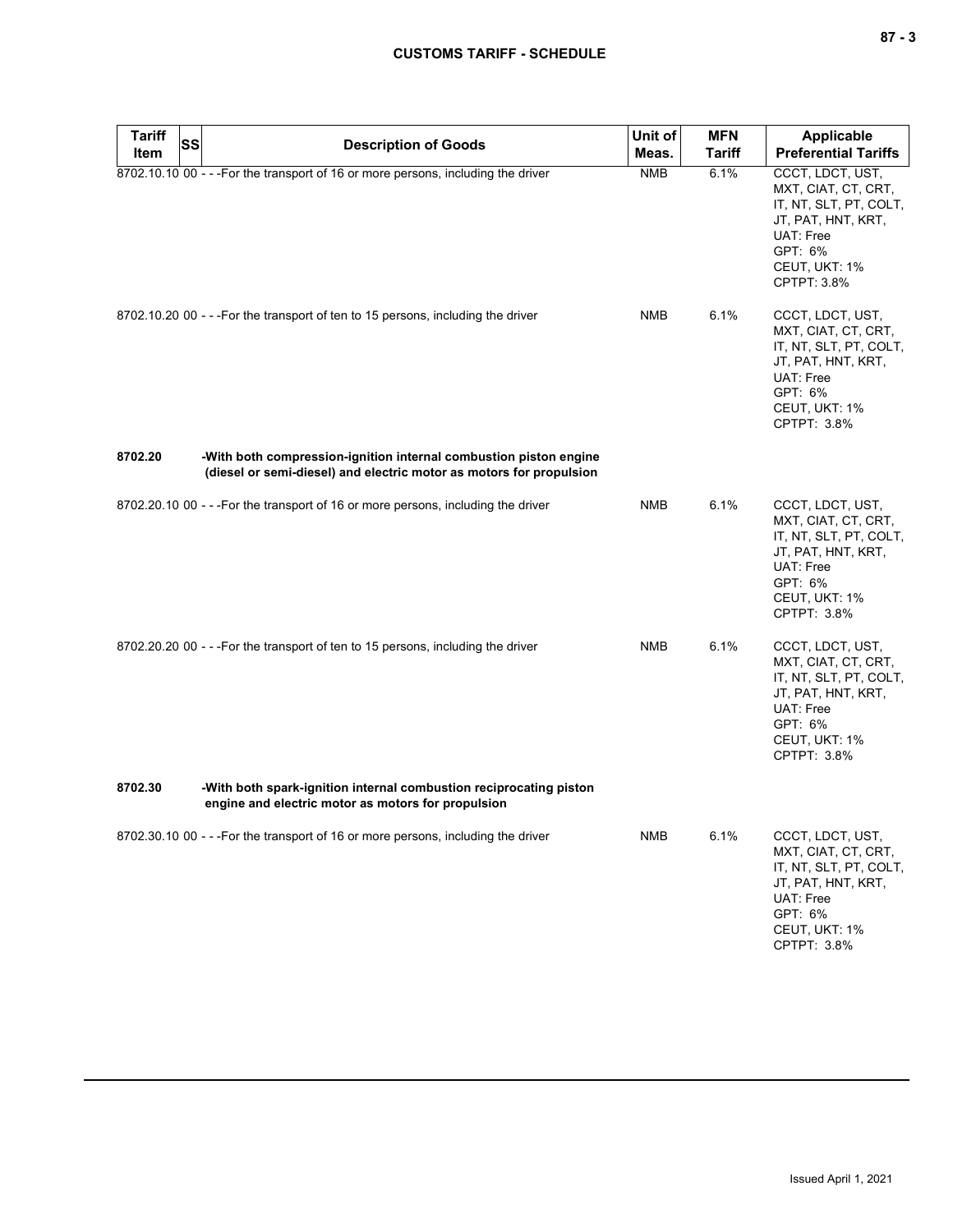| <b>Tariff</b><br>SS<br>Item | <b>Description of Goods</b>                                                                                                                                                | Unit of<br>Meas. | <b>MFN</b><br><b>Tariff</b> | Applicable<br><b>Preferential Tariffs</b>                                                                                                       |
|-----------------------------|----------------------------------------------------------------------------------------------------------------------------------------------------------------------------|------------------|-----------------------------|-------------------------------------------------------------------------------------------------------------------------------------------------|
|                             | 8702.30.20 00 - - - For the transport of ten to 15 persons, including the driver                                                                                           | <b>NMB</b>       | 6.1%                        | CCCT, LDCT, UST,<br>MXT, CIAT, CT, CRT,<br>IT, NT, SLT, PT, COLT,<br>JT, PAT, HNT, KRT,<br>UAT: Free<br>GPT: 6%<br>CEUT, UKT: 1%<br>CPTPT: 3.8% |
| 8702.40                     | -With only electric motor for propulsion                                                                                                                                   |                  |                             |                                                                                                                                                 |
|                             | 8702.40.10 00 - - - For the transport of 16 or more persons, including the driver                                                                                          | NMB              | 6.1%                        | CCCT, LDCT, UST,<br>MXT, CIAT, CT, CRT,<br>IT, NT, SLT, PT, COLT,<br>JT, PAT, HNT, KRT,<br>UAT: Free<br>GPT: 6%<br>CEUT, UKT: 1%<br>CPTPT: 3.8% |
|                             | 8702.40.20 00 - - - For the transport of ten to 15 persons, including the driver                                                                                           | NMB              | 6.1%                        | CCCT, LDCT, UST,<br>MXT, CIAT, CT, CRT,<br>IT, NT, SLT, PT, COLT,<br>JT, PAT, HNT, KRT,<br>UAT: Free<br>GPT: 6%<br>CEUT, UKT: 1%<br>CPTPT: 3.8% |
| 8702.90                     | -Other                                                                                                                                                                     |                  |                             |                                                                                                                                                 |
|                             | 8702.90.10 00 - - - For the transport of 16 or more persons, including the driver                                                                                          | <b>NMB</b>       | 6.1%                        | CCCT, LDCT, UST,<br>MXT, CIAT, CT, CRT,<br>IT, NT, SLT, PT, COLT,<br>JT, PAT, HNT, KRT,<br>UAT: Free<br>GPT: 6%<br>CEUT, UKT: 1%<br>CPTPT: 3.8% |
|                             | 8702.90.20 00 - - - For the transport of ten to 15 persons, including the driver                                                                                           | NMB              | 6.1%                        | CCCT, LDCT, UST,<br>MXT, CIAT, CT, CRT,<br>IT, NT, SLT, PT, COLT,<br>JT, PAT, HNT, KRT,<br>UAT: Free<br>GPT: 6%<br>CEUT, UKT: 1%<br>CPTPT: 3.8% |
| 87.03                       | Motor cars and other motor vehicles principally designed for the<br>transport of persons (other than those of heading 87.02), including<br>station wagons and racing cars. |                  |                             |                                                                                                                                                 |
| 8703.10                     | -Vehicles specially designed for travelling on snow; golf cars and<br>similar vehicles                                                                                     |                  |                             |                                                                                                                                                 |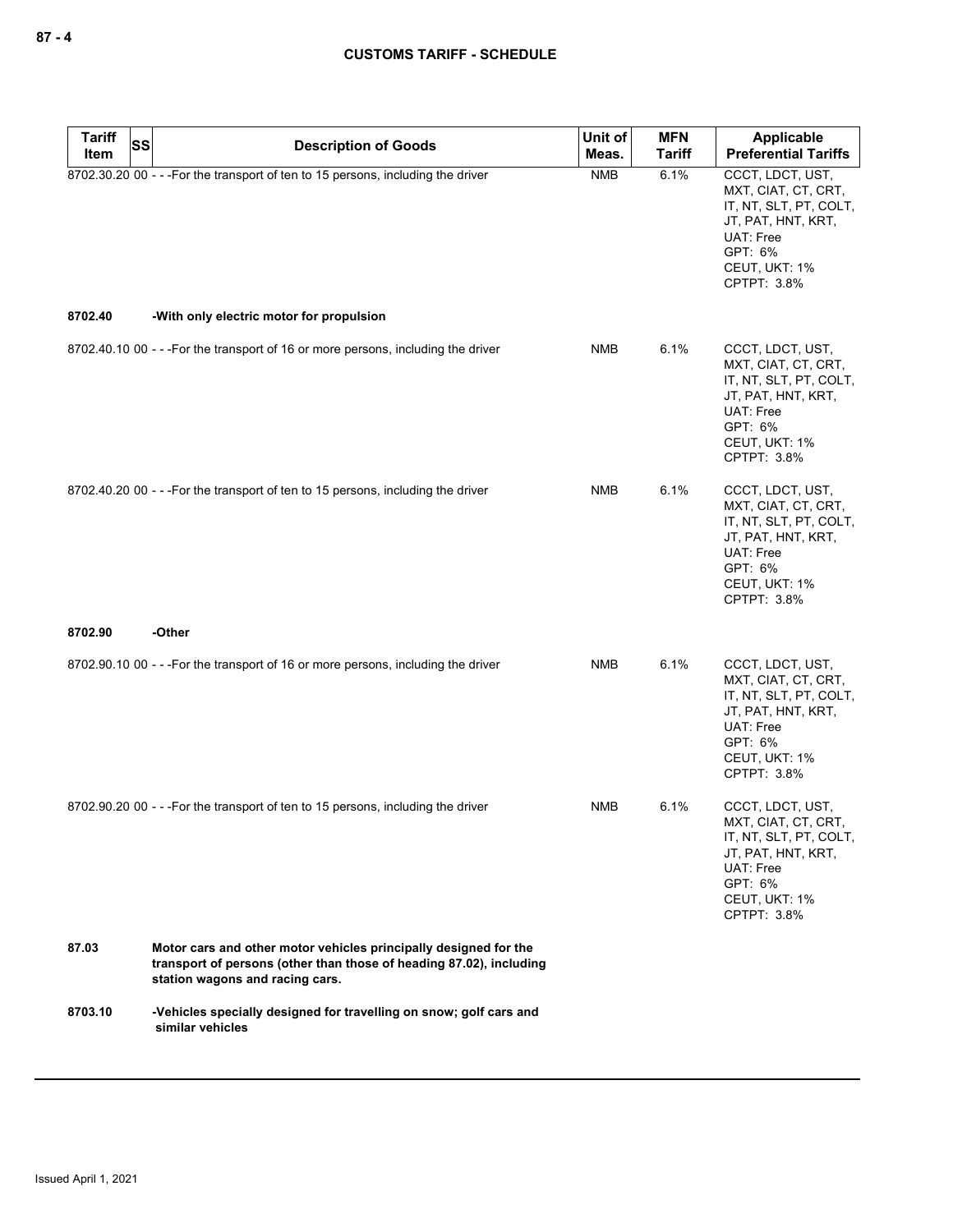| <b>Tariff</b> | SS<br><b>Description of Goods</b>                                                                                                                                   | Unit of           | <b>MFN</b>    | Applicable                                                                                                                                                                      |
|---------------|---------------------------------------------------------------------------------------------------------------------------------------------------------------------|-------------------|---------------|---------------------------------------------------------------------------------------------------------------------------------------------------------------------------------|
| Item          |                                                                                                                                                                     | Meas.             | <b>Tariff</b> | <b>Preferential Tariffs</b>                                                                                                                                                     |
|               | 8703.10.10 00 - - - Recreational or sporting vehicles specially designed for travelling on snow                                                                     | <b>NMB</b>        | Free          | CCCT, LDCT, GPT,<br>UST, MXT, CIAT, CT,<br>CRT, IT, NT, SLT, PT,<br>COLT, JT, PAT, HNT,<br>KRT, CEUT, UAT,<br>CPTPT, UKT: Free                                                  |
| 8703.10.90    | $- -$ Other                                                                                                                                                         |                   | 6.1%          | CCCT, LDCT, UST,<br>MXT, CIAT, CT, CRT,<br>IT, NT, SLT, PT, COLT,<br>JT, PAT, HNT, KRT,<br>CEUT, UAT, CPTPT,<br>UKT: Free<br>GPT: 6%                                            |
|               | $---G$ olf carts:                                                                                                                                                   |                   |               |                                                                                                                                                                                 |
|               |                                                                                                                                                                     | <b>NMB</b>        |               |                                                                                                                                                                                 |
|               |                                                                                                                                                                     | <b>NMB</b>        |               |                                                                                                                                                                                 |
|               |                                                                                                                                                                     | NMB               |               |                                                                                                                                                                                 |
|               | -Other vehicles, with only spark-ignition internal combustion<br>reciprocating piston engine:                                                                       |                   |               |                                                                                                                                                                                 |
| 8703.21       | - - Of a cylinder capacity not exceeding 1,000 cc                                                                                                                   |                   |               |                                                                                                                                                                                 |
|               | 8703.21.10 00 - - - Non-amphibious all-terrain vehicles of a weight of less than 227.3 kg.<br>having fewer than six wheels and designed to carry only one passenger | <b>NMB</b>        | 6.1%          | CCCT, LDCT, GPT,<br>UST, MXT, CIAT, CT,<br>CRT, IT, NT, SLT, PT,<br>COLT, JT, PAT, HNT,<br>KRT, CEUT, CPTPT,<br><b>UKT: Free</b><br>UAT: 2.2%                                   |
| 8703.21.90    | - - -Other                                                                                                                                                          |                   | 6.1%          | CCCT, LDCT, UST,<br>MXT, CIAT, CT, CRT,<br>IT, NT, SLT, PT, COLT,<br>JT, PAT, HNT,<br>KRT: Free<br>GPT: 6%<br>CEUT, UKT: 1%<br>UAT: 2.2%<br>CPTPT: 2%                           |
|               | 10 - - - - - Passenger cars, including racing cars and station wagons                                                                                               | <b>NMB</b><br>NMB |               |                                                                                                                                                                                 |
|               |                                                                                                                                                                     |                   |               |                                                                                                                                                                                 |
| 8703.22.00    | - - Of a cylinder capacity exceeding 1,000 cc but not exceeding 1,500 cc<br>-----Passenger cars, including racing cars and station wagons:                          |                   | 6.1%          | AUT, NZT, CCCT, LDCT,<br>UST, MXT, CIAT, CT,<br>CRT, IT, NT, SLT, PT,<br>COLT, JT, PAT, HNT,<br><b>KRT: Free</b><br>GPT: 6%<br><b>CEUT, UKT: 2.2%</b><br>UAT: 2.2%<br>CPTPT: 2% |
|               |                                                                                                                                                                     | <b>NMB</b>        |               |                                                                                                                                                                                 |
|               |                                                                                                                                                                     | <b>NMB</b>        |               |                                                                                                                                                                                 |
|               | -----Other (including crossovers, sport utility vehicles and passenger vans):                                                                                       |                   |               |                                                                                                                                                                                 |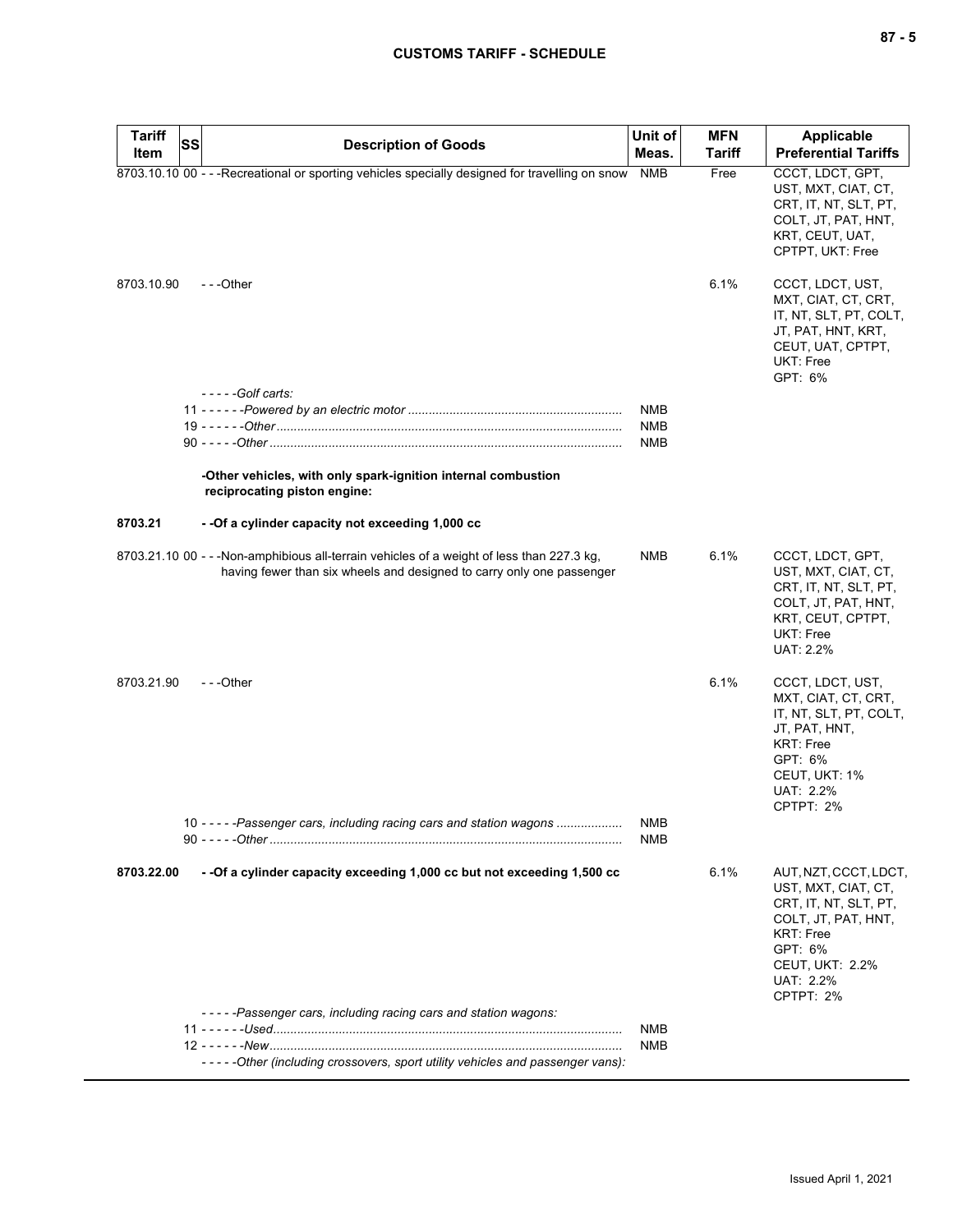| <b>Tariff</b><br>Item | <b>SS</b> | <b>Description of Goods</b>                                                                                   | Unit of<br>Meas. | <b>MFN</b><br>Tariff | Applicable<br><b>Preferential Tariffs</b>                                                                                                                                |
|-----------------------|-----------|---------------------------------------------------------------------------------------------------------------|------------------|----------------------|--------------------------------------------------------------------------------------------------------------------------------------------------------------------------|
|                       |           |                                                                                                               | <b>NMB</b>       |                      |                                                                                                                                                                          |
|                       |           |                                                                                                               | <b>NMB</b>       |                      |                                                                                                                                                                          |
| 8703.23.00            |           | - - Of a cylinder capacity exceeding 1,500 cc but not exceeding 3,000 cc                                      |                  | 6.1%                 | AUT, NZT, CCCT, LDCT,<br>UST, MXT, CIAT, CT,<br>CRT, IT, NT, SLT, PT,<br>COLT, JT, PAT, HNT,<br><b>KRT: Free</b><br>GPT: 6%<br>CEUT, UKT: 2.2%<br>UAT: 2.2%<br>CPTPT: 2% |
|                       |           |                                                                                                               | <b>NMB</b>       |                      |                                                                                                                                                                          |
|                       |           | -----Passenger cars, including racing cars and station wagons:                                                |                  |                      |                                                                                                                                                                          |
|                       |           |                                                                                                               | <b>NMB</b>       |                      |                                                                                                                                                                          |
|                       |           |                                                                                                               | <b>NMB</b>       |                      |                                                                                                                                                                          |
|                       |           | -----Other (including crossovers, sport utility vehicles and passenger vans):                                 |                  |                      |                                                                                                                                                                          |
|                       |           |                                                                                                               | <b>NMB</b>       |                      |                                                                                                                                                                          |
|                       |           |                                                                                                               | <b>NMB</b>       |                      |                                                                                                                                                                          |
| 8703.24.00            |           | - - Of a cylinder capacity exceeding 3,000 cc                                                                 |                  | 6.1%                 | AUT, NZT, CCCT, LDCT,<br>UST, MXT, CIAT, CT,<br>CRT, IT, NT, SLT, PT,<br>COLT, JT, PAT, HNT,<br><b>KRT: Free</b><br>GPT: 6%<br>CEUT, UKT: 2.2%<br>UAT: 2.2%<br>CPTPT: 2% |
|                       |           | $---Motorhomes:$                                                                                              | <b>NMB</b>       |                      |                                                                                                                                                                          |
|                       |           |                                                                                                               | <b>NMB</b>       |                      |                                                                                                                                                                          |
|                       |           |                                                                                                               | <b>NMB</b>       |                      |                                                                                                                                                                          |
|                       |           | -----Passenger cars, including racing cars and station wagons:                                                |                  |                      |                                                                                                                                                                          |
|                       |           |                                                                                                               | <b>NMB</b>       |                      |                                                                                                                                                                          |
|                       |           |                                                                                                               | <b>NMB</b>       |                      |                                                                                                                                                                          |
|                       |           | -----Other (including crossovers, sport utility vehicles and passenger vans):                                 |                  |                      |                                                                                                                                                                          |
|                       |           |                                                                                                               | <b>NMB</b>       |                      |                                                                                                                                                                          |
|                       |           |                                                                                                               | <b>NMB</b>       |                      |                                                                                                                                                                          |
|                       |           | -Other vehicles, with only compression-ignition internal combustion<br>piston engine (diesel or semi-diesel): |                  |                      |                                                                                                                                                                          |
|                       |           | 8703.31.00 00 - - Of a cylinder capacity not exceeding 1,500 cc                                               | <b>NMB</b>       | 6.1%                 | CCCT, LDCT, UST,<br>MXT, CIAT, CT, CRT,<br>IT, NT, SLT, PT, COLT,<br>JT, PAT, HNT,<br><b>KRT: Free</b><br>GPT: 6%<br><b>CEUT, UKT: 2.2%</b><br>UAT: 2.2.%<br>CPTPT: 2%   |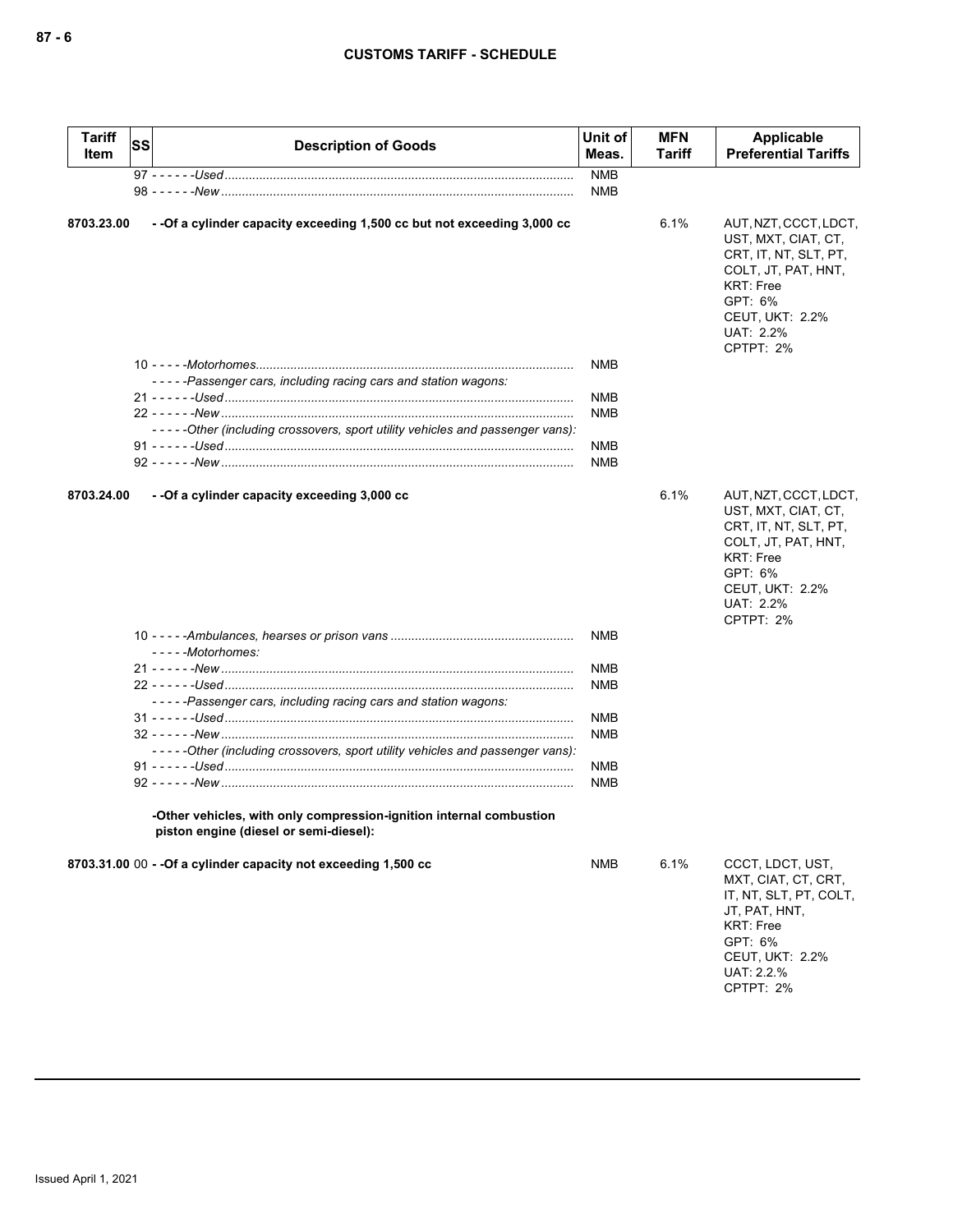| <b>Tariff</b><br>Item | <b>SS</b> | <b>Description of Goods</b>                                                                                                                                                                                                                | Unit of<br>Meas.                                     | <b>MFN</b><br>Tariff | <b>Applicable</b><br><b>Preferential Tariffs</b>                                                                                                                      |
|-----------------------|-----------|--------------------------------------------------------------------------------------------------------------------------------------------------------------------------------------------------------------------------------------------|------------------------------------------------------|----------------------|-----------------------------------------------------------------------------------------------------------------------------------------------------------------------|
| 8703.32.00            |           | - - Of a cylinder capacity exceeding 1,500 cc but not exceeding 2,500 cc<br>-----Passenger cars, including racing cars and station wagons:<br>- - - - - Other (including crossovers, sport utility vehicles and passenger vans):           | <b>NMB</b><br><b>NMB</b><br><b>NMB</b><br><b>NMB</b> | 6.1%                 | CCCT, LDCT, UST,<br>MXT, CIAT, CT, CRT,<br>IT, NT, SLT, PT, COLT,<br>JT, PAT, HNT,<br><b>KRT: Free</b><br>GPT: 6%<br>CEUT, UKT: 2.2%<br>UAT: 2.2%<br>CPTPT: 2%        |
| 8703.33.00            |           | - - Of a cylinder capacity exceeding 2,500 cc<br>- - - - - Motorhomes:<br>-----Passenger cars, including racing cars and station wagons:                                                                                                   | NMB<br><b>NMB</b><br><b>NMB</b><br>NMB               | 6.1%                 | CCCT, LDCT, UST,<br>MXT, CIAT, CT, CRT,<br>IT, NT, SLT, PT, COLT,<br>JT, PAT, HNT,<br><b>KRT: Free</b><br>GPT: 6%<br><b>CEUT, UKT: 2.2%</b><br>UAT: 2.2%<br>CPTPT: 2% |
|                       |           | -----Other (including crossovers, sport utility vehicles and passenger vans):                                                                                                                                                              | <b>NMB</b><br>NMB<br><b>NMB</b>                      |                      |                                                                                                                                                                       |
| 8703.40               |           | -Other vehicles, with both spark-ignition internal combustion<br>reciprocating piston engine and electric motor as motors for<br>propulsion, other than those capable of being charged by plugging to<br>external source of electric power |                                                      |                      |                                                                                                                                                                       |
|                       |           | 8703.40.10 00 - - - Of a cylinder capacity not exceeding 1,000 cc                                                                                                                                                                          | <b>NMB</b>                                           | 6.1%                 | CCCT, LDCT, UST,<br>MXT, CIAT, CT, CRT,<br>IT, NT, SLT, PT, COLT,<br>JT, PAT, HNT,<br><b>KRT: Free</b><br>GPT: 6%<br>CEUT. UKT: 1%<br>UAT: 2.2%<br>CPTPT: 2%          |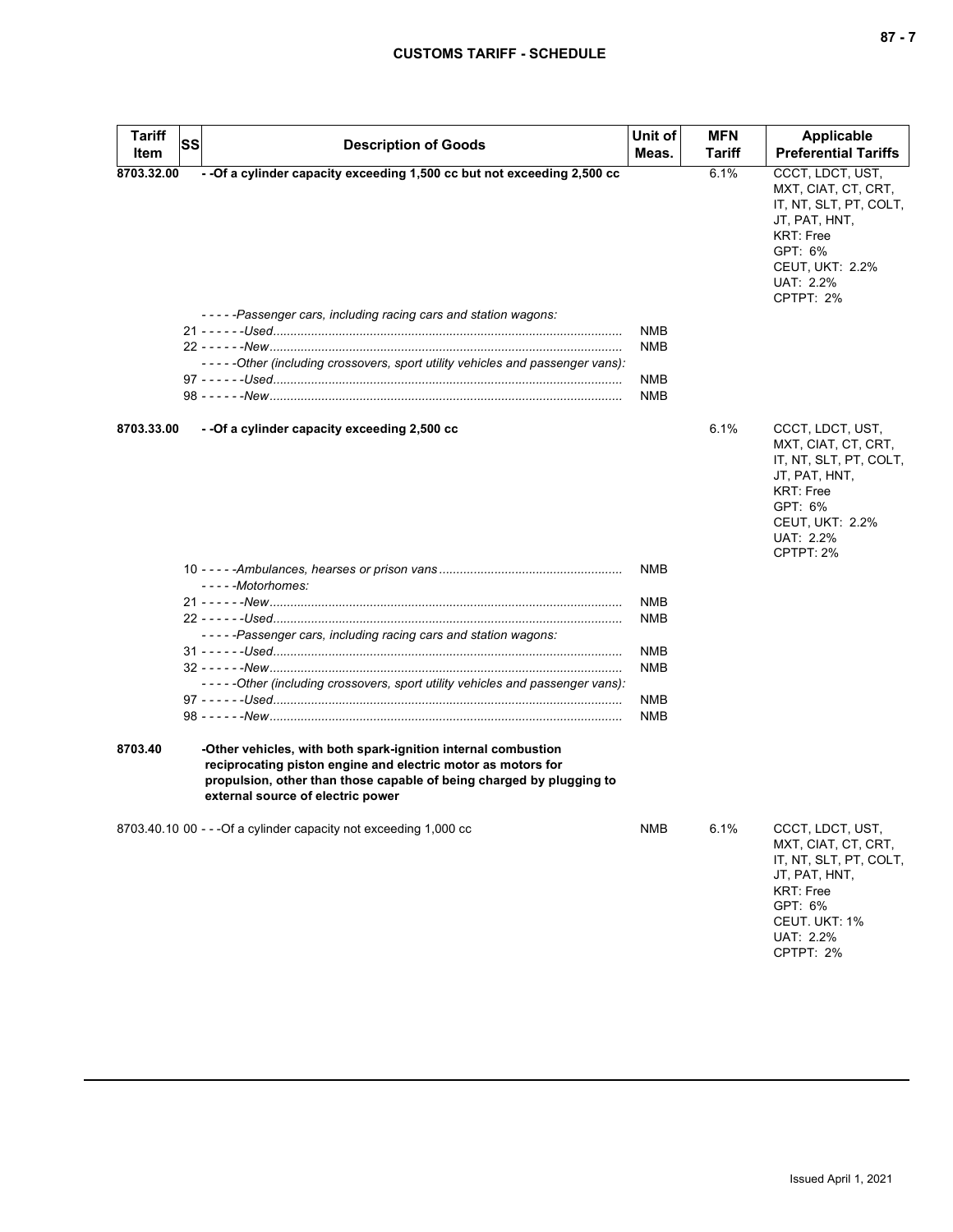| Tariff<br>Item | <b>SS</b> | <b>Description of Goods</b>                                                                                                                                                                                                                                              | Unit of<br>Meas. | <b>MFN</b><br><b>Tariff</b> | <b>Applicable</b><br><b>Preferential Tariffs</b>                                                                                                                                |
|----------------|-----------|--------------------------------------------------------------------------------------------------------------------------------------------------------------------------------------------------------------------------------------------------------------------------|------------------|-----------------------------|---------------------------------------------------------------------------------------------------------------------------------------------------------------------------------|
| 8703.40.90     |           | ---Other<br>10 - - - - - Passenger cars, including racing cars and station wagons                                                                                                                                                                                        | <b>NMB</b>       | 6.1%                        | AUT, NZT, CCCT, LDCT,<br>UST, MXT, CIAT, CT,<br>CRT, IT, NT, SLT, PT,<br>COLT, JT, PAT, HNT,<br><b>KRT: Free</b><br>GPT: 6%<br><b>CEUT, UKT: 2.2%</b><br>UAT: 2.2%<br>CPTPT: 2% |
|                |           | 90 ----- Other (including crossovers, sport utility vehicles and passenger vans)                                                                                                                                                                                         | <b>NMB</b>       |                             |                                                                                                                                                                                 |
|                |           | 8703.50.00 00 -Other vehicles, with both compression-ignition internal combustion<br>piston engine (diesel or semi-diesel) and electric motor as motors for<br>propulsion, other than those capable of being charged by plugging to<br>external source of electric power | <b>NMB</b>       | 6.1%                        | CCCT, LDCT, UST,<br>MXT, CIAT, CT, CRT,<br>IT, NT, SLT, PT, COLT,<br>JT, PAT, HNT,<br><b>KRT: Free</b><br>GPT: 6%<br><b>CEUT, UKT: 2.2%</b><br>UAT: 2.2%<br>CPTPT: 2%           |
| 8703.60        |           | -Other vehicles, with both spark-ignition internal combustion<br>reciprocating piston engine and electric motor as motors for<br>propulsion, capable of being charged by plugging to external source of<br>electric power                                                |                  |                             |                                                                                                                                                                                 |
|                |           | 8703.60.10 00 - - - Of a cylinder capacity not exceeding 1,000 cc                                                                                                                                                                                                        | <b>NMB</b>       | 6.1%                        | CCCT, LDCT, UST,<br>MXT, CIAT, CT, CRT,<br>IT, NT, SLT, PT, COLT,<br>JT, PAT, HNT,<br><b>KRT: Free</b><br>GPT: 6%<br>CEUT, UKT: 1%<br>UAT: 2.2%<br>CPTPT: 2%                    |
| 8703.60.90     |           | $- -$ Other                                                                                                                                                                                                                                                              |                  | 6.1%                        | AUT, NZT, CCCT, LDCT,<br>UST, MXT, CIAT, CT,<br>CRT, IT, NT, SLT, PT,<br>COLT, JT, PAT, HNT,<br><b>KRT: Free</b><br>GPT: 6%<br><b>CEUT, UKT: 2.2%</b><br>UAT: 2.2%<br>CPTPT: 2% |
|                |           | 10 - - - - - Passenger cars, including racing cars and station wagons                                                                                                                                                                                                    | <b>NMB</b>       |                             |                                                                                                                                                                                 |
|                |           | 90 -----Other (including crossovers, sport utility vehicles and passenger vans)                                                                                                                                                                                          | <b>NMB</b>       |                             |                                                                                                                                                                                 |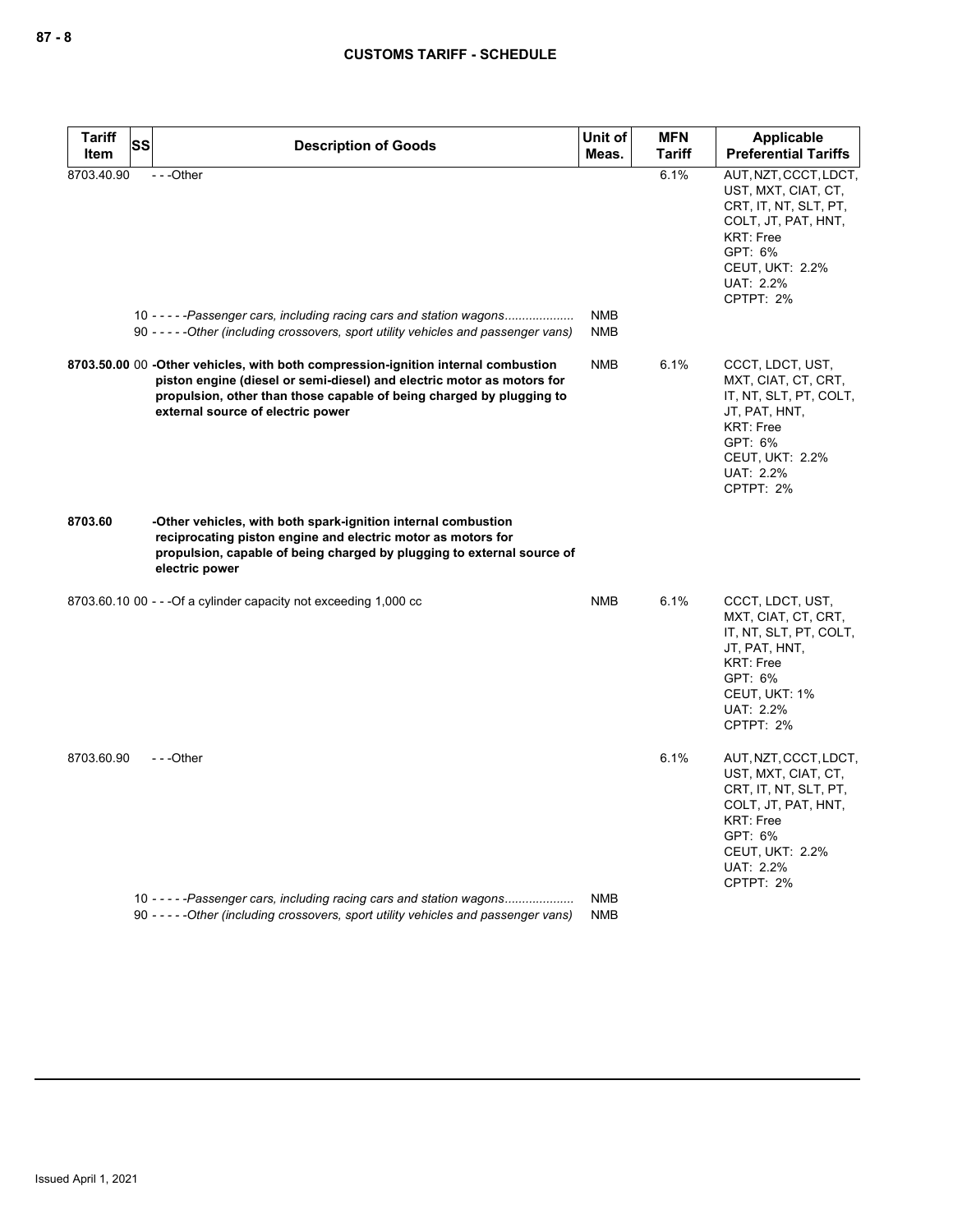| <b>Tariff</b>        | <b>SS</b> | <b>Description of Goods</b>                                                                                                                                                                                                                             | Unit of                  | <b>MFN</b>    | Applicable                                                                                                                                                            |
|----------------------|-----------|---------------------------------------------------------------------------------------------------------------------------------------------------------------------------------------------------------------------------------------------------------|--------------------------|---------------|-----------------------------------------------------------------------------------------------------------------------------------------------------------------------|
| Item                 |           |                                                                                                                                                                                                                                                         | Meas.                    | <b>Tariff</b> | <b>Preferential Tariffs</b>                                                                                                                                           |
|                      |           | 8703.70.00 00 -Other vehicles, with both compression-ignition internal combustion<br>piston engine (diesel or semi-diesel) and electric motor as motors for<br>propulsion, capable of being charged by plugging to external source of<br>electric power | <b>NMB</b>               | 6.1%          | CCCT, LDCT, UST,<br>MXT, CIAT, CT, CRT,<br>IT, NT, SLT, PT, COLT,<br>JT, PAT, HNT,<br><b>KRT: Free</b><br>GPT: 6%<br><b>CEUT, UKT: 2.2%</b><br>UAT: 2.2%<br>CPTPT: 2% |
| 8703.80.00           |           | -Other vehicles, with only electric motor for propulsion                                                                                                                                                                                                |                          | 6.1%          | CCCT, LDCT, UST,<br>MXT, CIAT, CT, CRT,<br>IT, NT, SLT, PT, COLT,<br>JT, PAT, HNT,<br>KRT: Free<br>GPT: 6%<br>CEUT, UKT: 1%<br>UAT: 2.2%<br>CPTPT: 2%                 |
|                      |           | 10 - - - - - Passenger cars, including racing cars and station wagons<br>90 - - - - - Other (including crossovers, sport utility vehicles and passenger vans)                                                                                           | <b>NMB</b><br><b>NMB</b> |               |                                                                                                                                                                       |
| 8703.90.00 00 -Other |           |                                                                                                                                                                                                                                                         | <b>NMB</b>               | 6.1%          | CCCT, LDCT, UST,<br>MXT, CIAT, CT, CRT,<br>IT, NT, SLT, PT, COLT,<br>JT, PAT, HNT,<br><b>KRT: Free</b><br>GPT: 6%<br>CEUT, UKT: 1%<br>UAT: 2.2%<br>CPTPT: 2%          |
| 87.04                |           | Motor vehicles for the transport of goods.                                                                                                                                                                                                              |                          |               |                                                                                                                                                                       |
| 8704.10.00           |           | -Dumpers designed for off-highway use                                                                                                                                                                                                                   |                          | Free          | CCCT, LDCT, GPT,<br>UST, MXT, CIAT, CT,<br>CRT, IT, NT, SLT, PT,<br>COLT, JT, PAT, HNT,<br>KRT, CEUT, UAT,<br>CPTPT, UKT: Free                                        |
|                      |           | -----Other rear dump:                                                                                                                                                                                                                                   | <b>NMB</b>               |               |                                                                                                                                                                       |
|                      |           |                                                                                                                                                                                                                                                         | NMB                      |               |                                                                                                                                                                       |
|                      |           | 22 - - - - - - With a capacity exceeding 40.8 metric tonnes but not exceeding                                                                                                                                                                           |                          |               |                                                                                                                                                                       |
|                      |           | 23 - - - - - - With a capacity exceeding 63.5 metric tonnes but not exceeding                                                                                                                                                                           | NMB                      |               |                                                                                                                                                                       |
|                      |           |                                                                                                                                                                                                                                                         | NMB                      |               |                                                                                                                                                                       |
|                      |           |                                                                                                                                                                                                                                                         | <b>NMB</b><br>NMB        |               |                                                                                                                                                                       |
|                      |           | -Other, with compression-ignition internal combustion piston engine<br>(diesel or semi-diesel):                                                                                                                                                         |                          |               |                                                                                                                                                                       |
| 8704.21              |           | --g.v.w. not exceeding 5 tonnes                                                                                                                                                                                                                         |                          |               |                                                                                                                                                                       |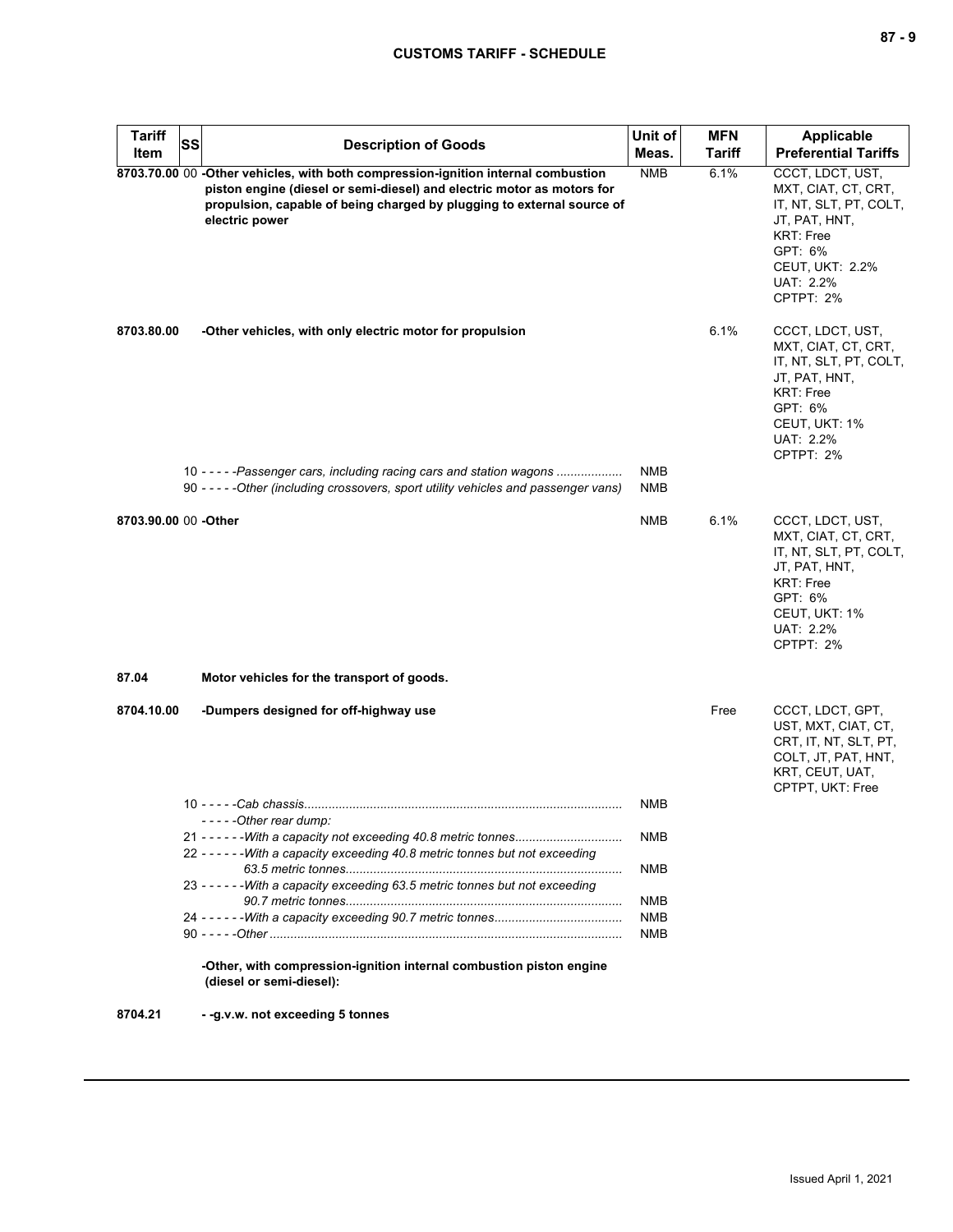| Tariff     | SS<br><b>Description of Goods</b>                                   | Unit of                  | <b>MFN</b>    | Applicable                                                                                                                                |
|------------|---------------------------------------------------------------------|--------------------------|---------------|-------------------------------------------------------------------------------------------------------------------------------------------|
| Item       |                                                                     | Meas.                    | <b>Tariff</b> | <b>Preferential Tariffs</b>                                                                                                               |
|            | 8704.21.10 00 - - - For conversion to ambulances                    | <b>NMB</b>               | Free          | CCCT, LDCT, GPT,<br>UST, MXT, CIAT, CT,<br>CRT, IT, NT, SLT, PT,<br>COLT, JT, PAT, HNT,<br>KRT, CEUT, UAT,<br>UKT: Free<br>CPTPT: 3.8%    |
| 8704.21.90 | ---Other                                                            |                          | 6.1%          | CCCT, LDCT, UST,<br>MXT, CIAT, CT, CRT,<br>IT, NT, SLT, PT, COLT,<br>JT, PAT, HNT, KRT,<br>CEUT, UAT, UKT: Free<br>GPT: 6%<br>CPTPT: 3.8% |
|            |                                                                     | NMB<br>NMB<br>NMB        |               |                                                                                                                                           |
|            |                                                                     |                          |               |                                                                                                                                           |
| 8704.22.00 | - -g.v.w. exceeding 5 tonnes but not exceeding 20 tonnes            |                          | 6.1%          | CCCT, LDCT, UST,<br>MXT, CIAT, CT, CRT,<br>IT, NT, SLT, PT, COLT,<br>JT, PAT, HNT, KRT,<br>CEUT, UAT, UKT: Free<br>GPT: 6%<br>CPTPT: 3.8% |
|            |                                                                     | NMB                      |               |                                                                                                                                           |
|            | 20 - - - - - g.v.w. exceeding 10 tonnes but not exceeding 12 tonnes | <b>NMB</b><br><b>NMB</b> |               |                                                                                                                                           |
|            | 40 - - - - -g.v.w. exceeding 15 tonnes but not exceeding 20 tonnes  | NMB                      |               |                                                                                                                                           |
|            | 8704.23.00 00 - - g.v.w. exceeding 20 tonnes                        | NMB                      | 6.1%          | CCCT, LDCT, UST,<br>MXT, CIAT, CT, CRT,<br>IT, NT, SLT, PT, COLT,<br>JT, PAT, HNT, KRT,<br>CEUT, UAT, UKT: Free<br>GPT: 6%<br>CPTPT: 3.8% |
|            | -Other, with spark-ignition internal combustion piston engine:      |                          |               |                                                                                                                                           |
|            | 8704.31.00 --g.v.w. not exceeding 5 tonnes                          |                          | 6.1%          | CCCT, LDCT, UST,<br>MXT, CIAT, CT, CRT,<br>IT, NT, SLT, PT, COLT,<br>JT, PAT, HNT, KRT,<br>CEUT, UAT, UKT: Free<br>GPT: 6%<br>CPTPT: 3.8% |
|            |                                                                     | NMB                      |               |                                                                                                                                           |
|            | 20 - - - - - g.v.w. exceeding 2.5 tonnes but not exceeding 5 tonnes | <b>NMB</b>               |               |                                                                                                                                           |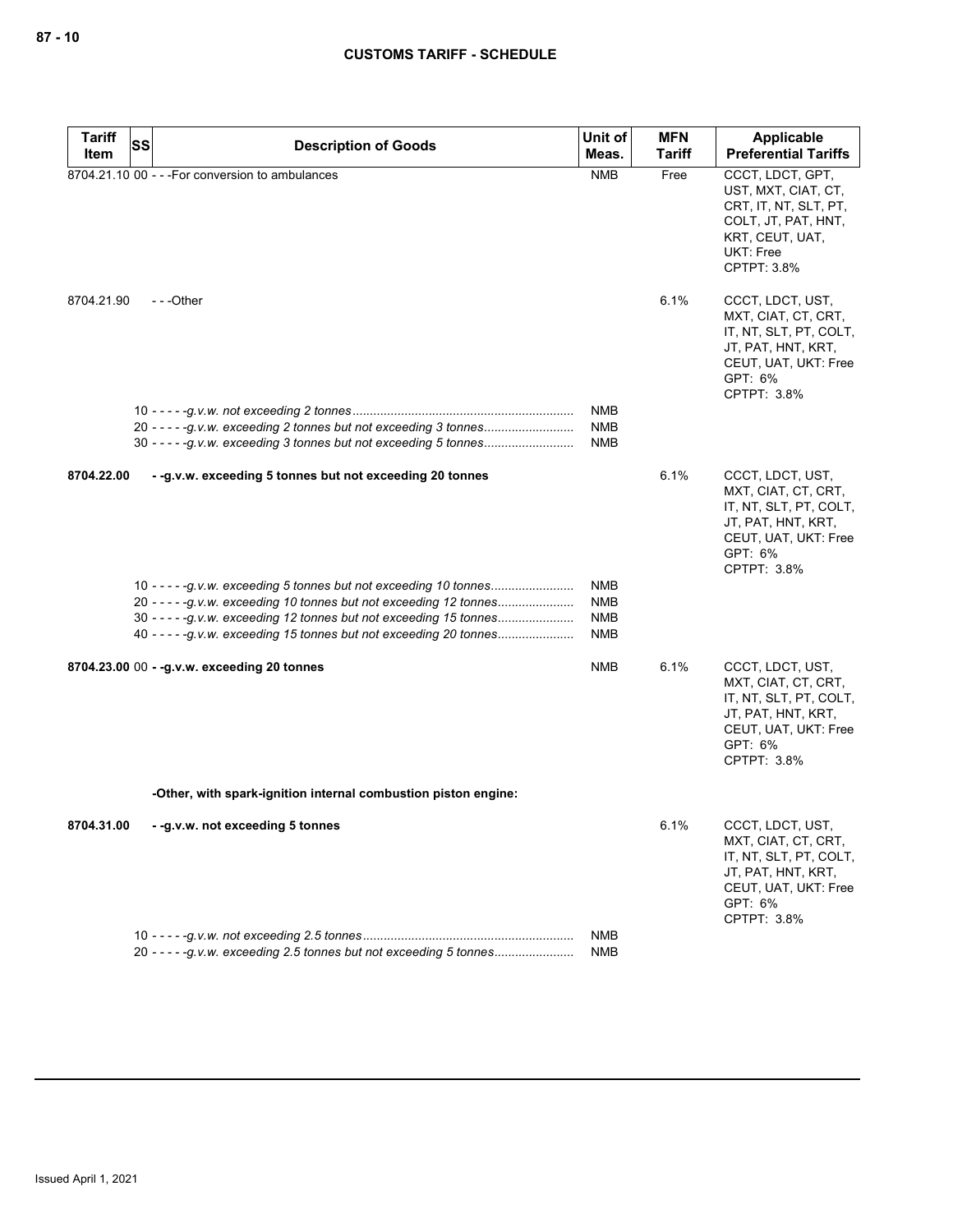| Tariff<br>SS<br>Item  | <b>Description of Goods</b>                                                                                                                                                                                                                                                                                                                                                                       | Unit of<br>Meas.                                                   | <b>MFN</b><br><b>Tariff</b> | Applicable<br><b>Preferential Tariffs</b>                                                                                               |
|-----------------------|---------------------------------------------------------------------------------------------------------------------------------------------------------------------------------------------------------------------------------------------------------------------------------------------------------------------------------------------------------------------------------------------------|--------------------------------------------------------------------|-----------------------------|-----------------------------------------------------------------------------------------------------------------------------------------|
| 8704.32.00            | - - g.v.w. exceeding 5 tonnes<br>10 - - - - -g.v.w. exceeding 5 tonnes but not exceeding 10 tonnes<br>20 - - - - - g.v.w. exceeding 10 tonnes but not exceeding 12 tonnes<br>30 - - - - - g.v.w. exceeding 12 tonnes but not exceeding 15 tonnes<br>40 - - - - -g.v.w. exceeding 15 tonnes but not exceeding 20 tonnes                                                                            | <b>NMB</b><br><b>NMB</b><br><b>NMB</b><br><b>NMB</b><br><b>NMB</b> | 6.1%                        | CCCT, LDCT, UST,<br>MXT, CIAT, CT, CRT,<br>IT, NT, SLT, PT, COLT,<br>JT, PAT, HNT, KRT,<br>CEUT, UAT, UKT: Free<br>GPT: 6%<br>CPTPT: 2% |
| 8704.90.00 00 - Other |                                                                                                                                                                                                                                                                                                                                                                                                   | <b>NMB</b>                                                         | 6.1%                        | CCCT, LDCT, UST,<br>MXT, CIAT, CT, CRT,<br>IT, NT, SLT, PT, COLT,<br>JT, PAT, HNT, KRT,<br>CEUT, UAT, UKT: Free<br>GPT: 6%<br>CPTPT: 2% |
| 87.05                 | Special purpose motor vehicles, other than those principally designed<br>for the transport of persons or goods (for example, breakdown lorries<br>(wreckers), crane lorries (mobile cranes), fire fighting vehicles, concrete<br>mixer lorries (concrete-mixers), road sweeper lorries (road sweepers),<br>spraying lorries (spraying vehicles), mobile workshops, mobile<br>radiological units). |                                                                    |                             |                                                                                                                                         |
| 8705.10               | -Crane lorries (mobile cranes)                                                                                                                                                                                                                                                                                                                                                                    |                                                                    |                             |                                                                                                                                         |
|                       | 8705.10.10 00 - - -Railway maintenance cranes equipped to travel both by road and rail, with<br>a lifting capacity exceeding 36.3 tonnes but not exceeding 68 tonnes                                                                                                                                                                                                                              | <b>NMB</b>                                                         | 6.1%                        | CCCT, LDCT, UST,<br>MXT, CIAT, CT, CRT,<br>IT, NT, SLT, PT, COLT,<br>JT, PAT, HNT, KRT,<br>CEUT, UAT, CPTPT,<br>UKT: Free<br>GPT: 6%    |
| 8705.10.90            | ---Other                                                                                                                                                                                                                                                                                                                                                                                          | <b>NMB</b>                                                         | Free                        | CCCT, LDCT, GPT,<br>UST, MXT, CIAT, CT,<br>CRT, IT, NT, SLT, PT,<br>COLT, JT, PAT, HNT,<br>KRT, CEUT, UAT,<br>CPTPT, UKT: Free          |
|                       |                                                                                                                                                                                                                                                                                                                                                                                                   | <b>NMB</b>                                                         |                             |                                                                                                                                         |
|                       | 8705.20.00 00 -Mobile drilling derricks                                                                                                                                                                                                                                                                                                                                                           | <b>NMB</b>                                                         | 6.1%                        | CCCT, LDCT, GPT,<br>UST, MXT, CIAT, CT,<br>CRT, IT, NT, SLT, PT,<br>COLT, JT, PAT, HNT,<br>KRT, CEUT, UAT,<br>CPTPT, UKT: Free          |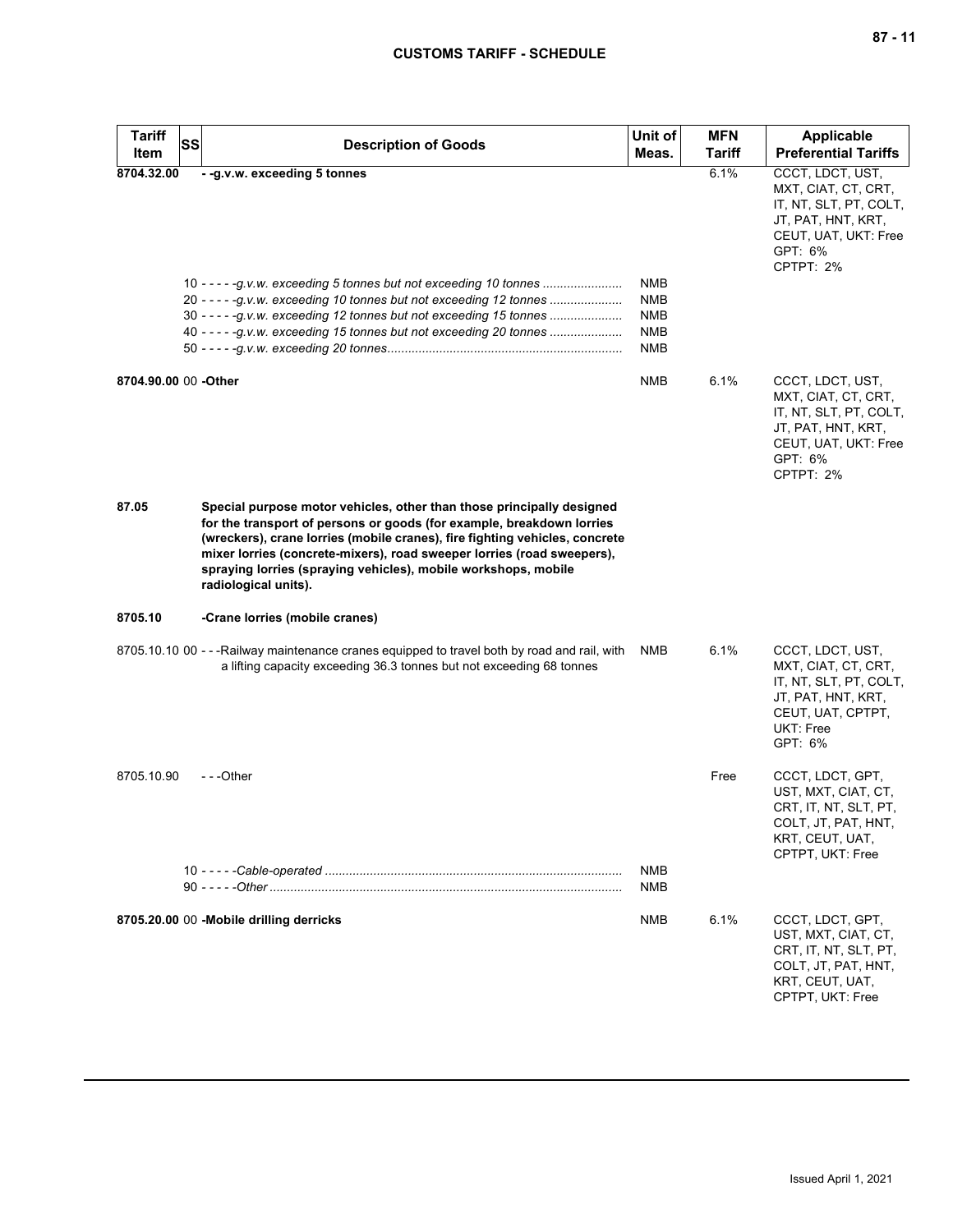| <b>Tariff</b><br>SS       | <b>Description of Goods</b>                                                                                                                                                                                                                                                                                                                                                                                                                                                                                                                                                                                                                                                                                                                                                                                                                                                                                                                                    | Unit of    | <b>MFN</b>    | <b>Applicable</b>                                                                                                                             |
|---------------------------|----------------------------------------------------------------------------------------------------------------------------------------------------------------------------------------------------------------------------------------------------------------------------------------------------------------------------------------------------------------------------------------------------------------------------------------------------------------------------------------------------------------------------------------------------------------------------------------------------------------------------------------------------------------------------------------------------------------------------------------------------------------------------------------------------------------------------------------------------------------------------------------------------------------------------------------------------------------|------------|---------------|-----------------------------------------------------------------------------------------------------------------------------------------------|
| Item                      |                                                                                                                                                                                                                                                                                                                                                                                                                                                                                                                                                                                                                                                                                                                                                                                                                                                                                                                                                                | Meas.      | <b>Tariff</b> | <b>Preferential Tariffs</b>                                                                                                                   |
|                           | 8705.30.00 00 - Fire fighting vehicles                                                                                                                                                                                                                                                                                                                                                                                                                                                                                                                                                                                                                                                                                                                                                                                                                                                                                                                         | <b>NMB</b> | 6.7%          | CCCT, LDCT, GPT,<br>UST, MXT, CIAT, CT,<br>CRT, IT, NT, SLT, PT,<br>COLT, JT, PAT, HNT,<br>KRT, CEUT, UAT,<br>UKT: Free<br>CPTPT: 4.2%        |
| 8705.40                   | -Concrete-mixer lorries (concrete-mixers)                                                                                                                                                                                                                                                                                                                                                                                                                                                                                                                                                                                                                                                                                                                                                                                                                                                                                                                      |            |               |                                                                                                                                               |
|                           | 8705.40.10 00 - - -Transit type, with delivery conveyors                                                                                                                                                                                                                                                                                                                                                                                                                                                                                                                                                                                                                                                                                                                                                                                                                                                                                                       | NMB        | 6.1%          | CCCT, LDCT, GPT,<br>UST, MXT, CIAT, CT,<br>CRT, IT, NT, SLT, PT,<br>COLT, JT, PAT, HNT,<br>KRT, CEUT, UAT,<br><b>UKT: Free</b><br>CPTPT: 3.8% |
| 8705.40.90 00 - - - Other |                                                                                                                                                                                                                                                                                                                                                                                                                                                                                                                                                                                                                                                                                                                                                                                                                                                                                                                                                                | <b>NMB</b> | Free          | CCCT, LDCT, GPT,<br>UST, MXT, CIAT, CT,<br>CRT, IT, NT, SLT, PT,<br>COLT, JT, PAT, HNT,<br>KRT, CEUT, UAT,<br>CPTPT, UKT: Free                |
| 8705.90                   | -Other                                                                                                                                                                                                                                                                                                                                                                                                                                                                                                                                                                                                                                                                                                                                                                                                                                                                                                                                                         |            |               |                                                                                                                                               |
|                           | 8705.90.10 00 - - -Automotive towing trucks for a basic wrecker rating not exceeding 67,000<br>kg;<br>Cement trucks with mixing or pumping capabilities for the oil and gas<br>industry, excluding concrete pumps with booms designed primarily for the<br>onstruction industry;<br>Lorries equipped with:<br>aggregate spreaders;<br>carpet cleaning machinery;<br>coiled tubing systems for servicing oil wells;<br>combination vacuum and broom type sweepers;<br>furnace and duct cleaning machinery;<br>highway paint spraying machinery;<br>manlift baskets with a working height not exceeding 26.5 m;<br>oil or gas well logging units;<br>recovery vacuum tanks;<br>road surface patching machines;<br>sand and salt spreaders;<br>scissor lifts;<br>sewer and catch basin cleaners;<br>snow blowers;<br>solid waste removal tanks, without compactors;<br>street cleaning flushers;<br>sweepers for airports; or<br>vacuum type sweeper-leaf loaders | NMB        | 6.1%          | CCCT, LDCT, GPT,<br>UST, MXT, CIAT, CT,<br>CRT, IT, NT, SLT, PT,<br>COLT, JT, PAT, HNT,<br>KRT, CEUT, UAT,<br>UKT: Free<br>CPTPT: 3.8%        |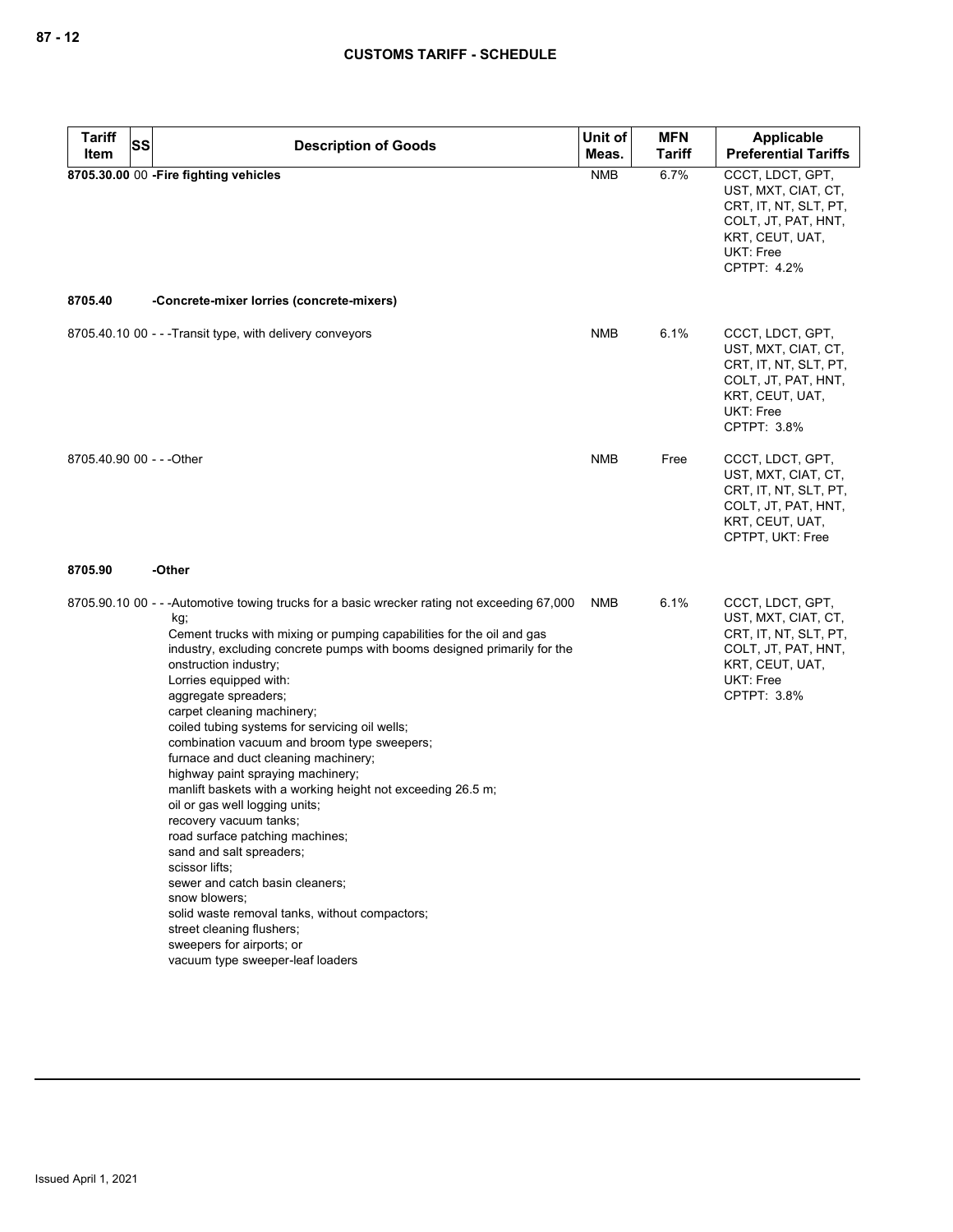| <b>Tariff</b>             | SS | <b>Description of Goods</b>                                                                                                                     | Unit of           | <b>MFN</b>    | Applicable                                                                                                                                |
|---------------------------|----|-------------------------------------------------------------------------------------------------------------------------------------------------|-------------------|---------------|-------------------------------------------------------------------------------------------------------------------------------------------|
| Item                      |    |                                                                                                                                                 | Meas.             | <b>Tariff</b> | <b>Preferential Tariffs</b>                                                                                                               |
| 8705.90.90 00 - - - Other |    |                                                                                                                                                 | <b>NMB</b>        | Free          | CCCT, LDCT, GPT,<br>UST, MXT, CIAT, CT,<br>CRT, IT, NT, SLT, PT,<br>COLT, JT, PAT, HNT,<br>KRT, CEUT, UAT,<br>CPTPT, UKT: Free            |
| 8706.00                   |    | Chassis fitted with engines, for the motor vehicles of headings 87.01 to<br>87.05.                                                              |                   |               |                                                                                                                                           |
|                           |    | 8706.00.10 00 - - - For the tractors of tariff item No. 8701.10.10, 8701.30.00, 8701.91.00,<br>8701.92.00, 8701.93.00, 8701.94.00 or 8701.95.90 | NMB               | Free          | CCCT, LDCT, GPT,<br>UST, MXT, CIAT, CT,<br>CRT, IT, NT, SLT, PT,<br>COLT, JT, PAT, HNT,<br>KRT, CEUT, UAT,<br>CPTPT, UKT: Free            |
|                           |    | 8706.00.20 00 - - - For the vehicles of heading 87.03 or of subheading 8704.21 or 8704.31                                                       | <b>NMB</b>        | 6.1%          | CCCT, LDCT, UST,<br>MXT, CIAT, CT, CRT,<br>IT, NT, SLT, PT, COLT,<br>JT, PAT, HNT, KRT,<br>CEUT, UAT, CPTPT,<br>UKT: Free<br>GPT: 6%      |
| 8706.00.90                |    | $-$ - -Other                                                                                                                                    |                   | 6.1%          | CCCT, LDCT, UST,<br>MXT, CIAT, CT, CRT,<br>IT, NT, SLT, PT, COLT,<br>JT, PAT, HNT, KRT,<br>CEUT, UAT, UKT: Free<br>GPT: 6%<br>CPTPT: 3.8% |
|                           |    |                                                                                                                                                 | <b>NMB</b>        |               |                                                                                                                                           |
|                           |    | 30 - - - - - For the vehicles of heading 87.04, other than subheadings 8704.21 and                                                              | NMB               |               |                                                                                                                                           |
|                           |    |                                                                                                                                                 | <b>NMB</b>        |               |                                                                                                                                           |
|                           |    |                                                                                                                                                 | <b>NMB</b>        |               |                                                                                                                                           |
| 87.07                     |    | Bodies (including cabs), for the motor vehicles of headings 87.01 to<br>87.05.                                                                  |                   |               |                                                                                                                                           |
| 8707.10.00                |    | -For the vehicles of heading 87.03                                                                                                              |                   | 6%            | CCCT, LDCT, GPT,<br>UST, MXT, CIAT, CT,<br>CRT, IT, NT, SLT, PT,<br>COLT, JT, PAT, HNT,<br>KRT, CEUT, UAT,<br>CPTPT, UKT: Free            |
|                           |    | 20 - - - - - For passenger cars, including racing cars and station wagons                                                                       | <b>NMB</b><br>NMB |               |                                                                                                                                           |
| 8707.90                   |    | -Other                                                                                                                                          |                   |               |                                                                                                                                           |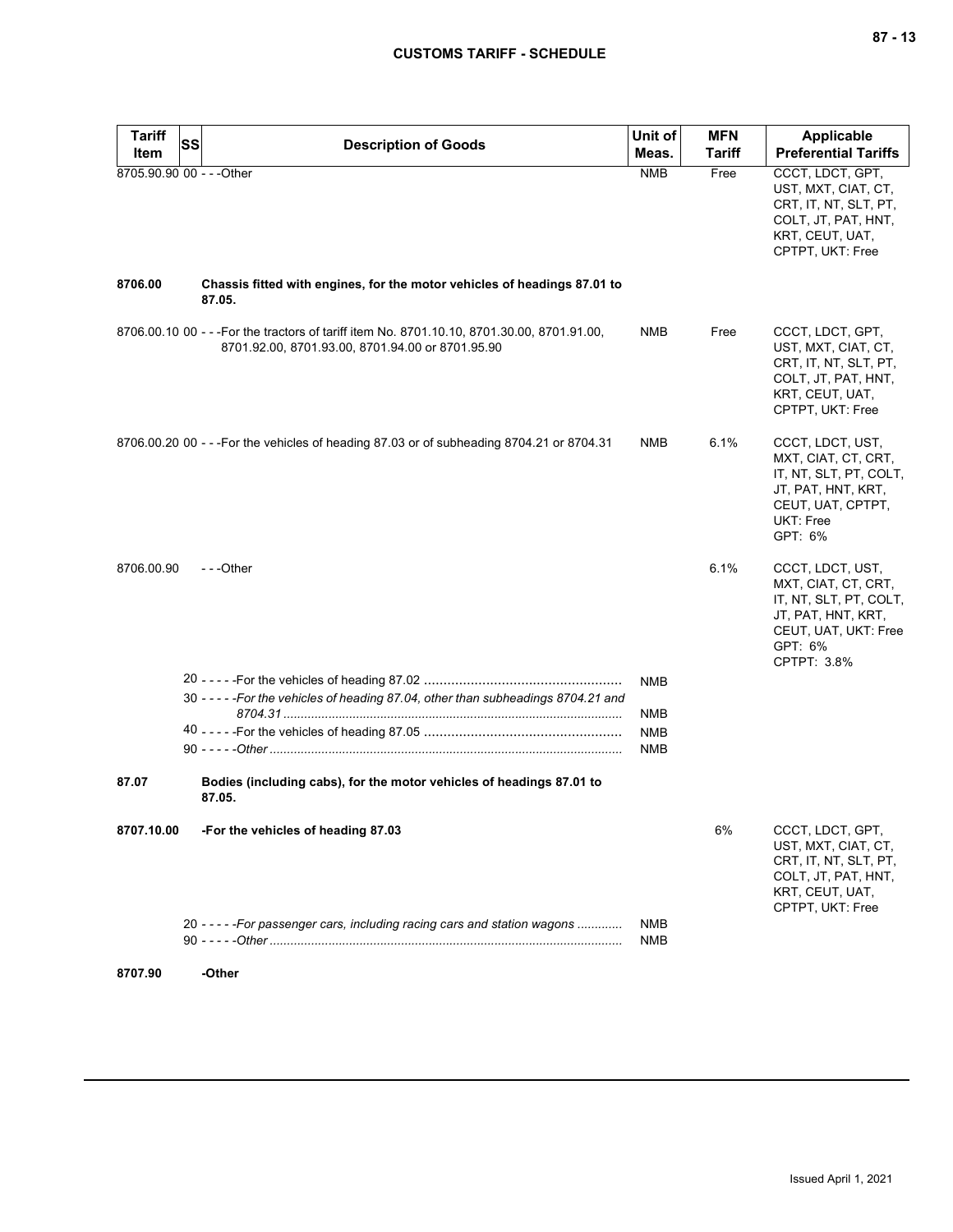| <b>Tariff</b> | SS | <b>Description of Goods</b>                                                                                                                          | Unit of    | <b>MFN</b>    | Applicable                                                                                                                                     |
|---------------|----|------------------------------------------------------------------------------------------------------------------------------------------------------|------------|---------------|------------------------------------------------------------------------------------------------------------------------------------------------|
| Item          |    |                                                                                                                                                      | Meas.      | <b>Tariff</b> | <b>Preferential Tariffs</b>                                                                                                                    |
|               |    | 8707.90.10 00 - - - Cabs for the tractors of tariff item No. 8701.10.10, 8701.30.00,<br>8701.91.00, 8701.92.00, 8701.93.00, 8701.94.00 or 8701.95.90 | <b>NMB</b> | Free          | CCCT, LDCT, GPT,<br>UST, MXT, CIAT, CT,<br>CRT, IT, NT, SLT, PT,<br>COLT, JT, PAT, HNT,<br>KRT, CEUT, UAT,<br>CPTPT, UKT: Free                 |
| 8707.90.90    |    | $- -$ Other                                                                                                                                          |            | 6%            | CCCT, LDCT, UST,<br>MXT, CIAT, CT, CRT,<br>IT, NT, SLT, PT, COLT,<br>JT, PAT, HNT, KRT,<br>CEUT, UAT, CPTPT,<br><b>UKT: Free</b><br>GPT: 6%    |
|               |    |                                                                                                                                                      | <b>NMB</b> |               |                                                                                                                                                |
|               |    | -----For the vehicles of heading 87.04:                                                                                                              |            |               |                                                                                                                                                |
|               |    |                                                                                                                                                      | <b>NMB</b> |               |                                                                                                                                                |
|               |    |                                                                                                                                                      | <b>NMB</b> |               |                                                                                                                                                |
|               |    |                                                                                                                                                      | <b>NMB</b> |               |                                                                                                                                                |
|               |    |                                                                                                                                                      | <b>NMB</b> |               |                                                                                                                                                |
| 87.08         |    | Parts and accessories of the motor vehicles of headings 87.01 to 87.05.                                                                              |            |               |                                                                                                                                                |
| 8708.10       |    | -Bumpers and parts therof                                                                                                                            |            |               |                                                                                                                                                |
| 8708.10.10    |    | ---Bumpers                                                                                                                                           |            | 6%            | AUT, NZT, CCCT, LDCT,<br>UST, MXT, CIAT, CT,<br>CRT, IT, NT, SLT, PT,<br>COLT, JT, PAT, HNT,<br>KRT, CEUT, UAT,<br>CPTPT, UKT: Free<br>GPT: 6% |
|               |    |                                                                                                                                                      |            |               |                                                                                                                                                |
|               |    |                                                                                                                                                      |            |               |                                                                                                                                                |
|               |    | ---Parts:                                                                                                                                            |            |               |                                                                                                                                                |
|               |    |                                                                                                                                                      |            |               |                                                                                                                                                |
|               |    | 8708.10.21 00 - - - - Face bars, of bare metal, not finished in any degree after final forming                                                       |            | Free          | CCCT, LDCT, GPT,<br>UST, MXT, CIAT, CT,<br>CRT, IT, NT, SLT, PT,<br>COLT, JT, PAT, HNT,<br>KRT, CEUT, UAT,<br>CPTPT, UKT: Free                 |
| 8708.10.29    |    | $- - -$ Other                                                                                                                                        |            | 6%            | AUT, NZT, CCCT, LDCT,<br>UST, MXT, CIAT, CT,<br>CRT, IT, NT, SLT, PT,<br>COLT, JT, PAT, HNT,<br>KRT, CEUT, UAT,<br>CPTPT, UKT: Free<br>GPT: 6% |
|               |    |                                                                                                                                                      |            |               |                                                                                                                                                |
|               |    |                                                                                                                                                      |            |               |                                                                                                                                                |
|               |    | -Other parts and accessories of bodies (including cabs):                                                                                             |            |               |                                                                                                                                                |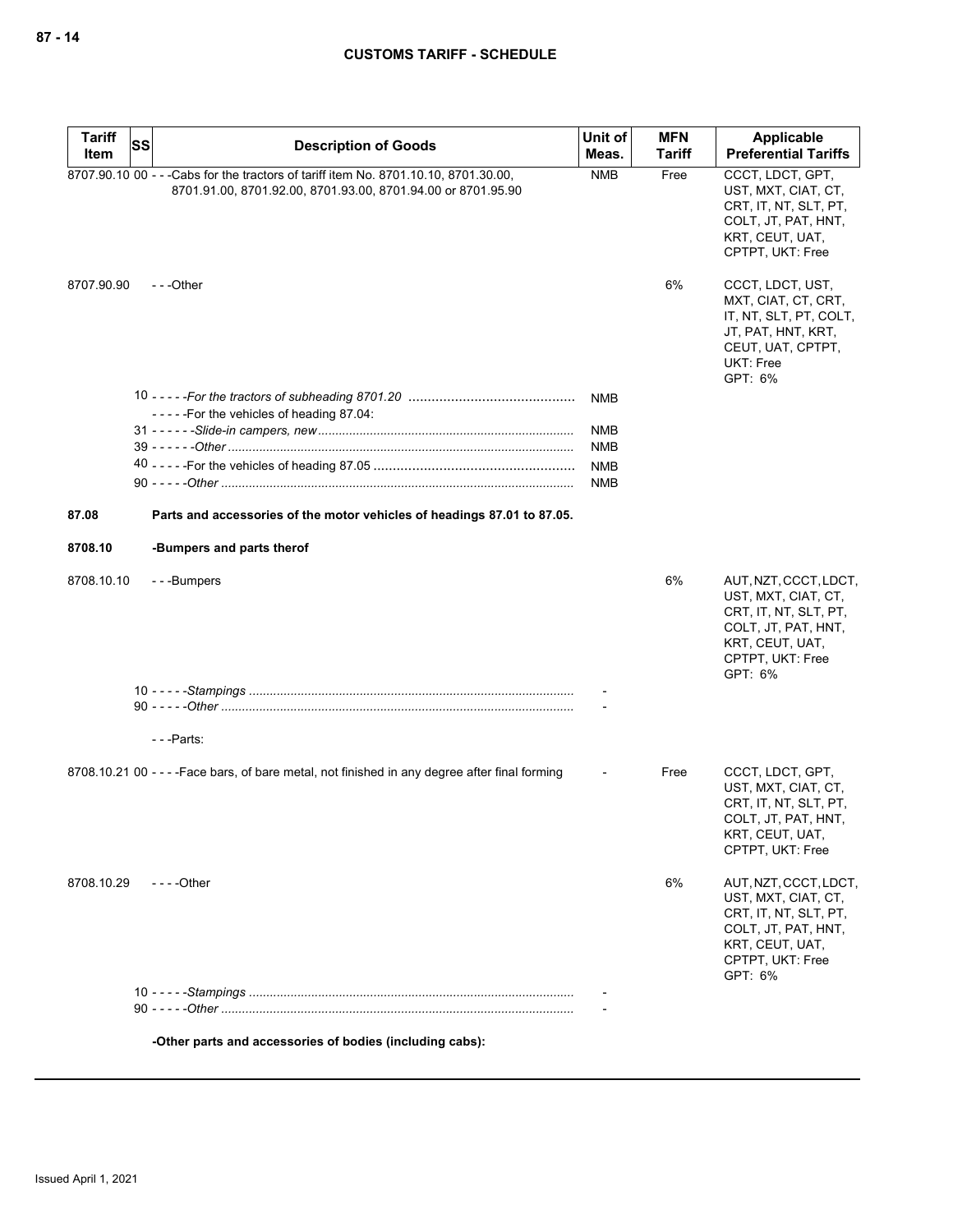| <b>Tariff</b><br>SS<br>Item | <b>Description of Goods</b>                                                                                                                                                                                                                                                                                                                                                                                                   | Unit of<br>Meas. | <b>MFN</b><br><b>Tariff</b> | <b>Applicable</b><br><b>Preferential Tariffs</b>                                                                                               |
|-----------------------------|-------------------------------------------------------------------------------------------------------------------------------------------------------------------------------------------------------------------------------------------------------------------------------------------------------------------------------------------------------------------------------------------------------------------------------|------------------|-----------------------------|------------------------------------------------------------------------------------------------------------------------------------------------|
|                             | 8708.21.00 00 - - Safety seat belts                                                                                                                                                                                                                                                                                                                                                                                           |                  | 6%                          | CCCT, LDCT, UST,<br>MXT, CIAT, CT, CRT,<br>IT, NT, SLT, PT, COLT,<br>JT, PAT, HNT, KRT,<br>CEUT, UAT, CPTPT,<br><b>UKT: Free</b><br>GPT: 6%    |
| 8708.29                     | - -Other                                                                                                                                                                                                                                                                                                                                                                                                                      |                  |                             |                                                                                                                                                |
|                             | ---Stampings:                                                                                                                                                                                                                                                                                                                                                                                                                 |                  |                             |                                                                                                                                                |
|                             | 8708.29.11 00 - - - For the tractors of tariff item No. 8701.10.10, 8701.30.00, 8701.91.00,<br>8701.92.00, 8701.93.00, 8701.94.00 or 8701.95.90                                                                                                                                                                                                                                                                               |                  | Free                        | CCCT, LDCT, GPT,<br>UST, MXT, CIAT, CT,<br>CRT, IT, NT, SLT, PT,<br>COLT, JT, PAT, HNT,<br>KRT, CEUT, UAT,<br>CPTPT, UKT: Free                 |
| 8708.29.19 00 - - - - Other |                                                                                                                                                                                                                                                                                                                                                                                                                               |                  | 6%                          | AUT, NZT, CCCT, LDCT,<br>UST, MXT, CIAT, CT,<br>CRT, IT, NT, SLT, PT,<br>COLT, JT, PAT, HNT,<br>KRT, CEUT, UAT,<br>CPTPT, UKT: Free<br>GPT: 6% |
|                             | 8708.29.20 00 - - - Door assemblies                                                                                                                                                                                                                                                                                                                                                                                           |                  | Free                        | CCCT, LDCT, GPT,<br>UST, MXT, CIAT, CT,<br>CRT, IT, NT, SLT, PT,<br>COLT, JT, PAT, HNT,<br>KRT, CEUT, UAT,<br>CPTPT, UKT: Free                 |
|                             | 8708.29.60 00 - - - Seat covers or floor mats of plastics                                                                                                                                                                                                                                                                                                                                                                     |                  | 8.5%                        | CCCT, LDCT, UST,<br>MXT, CIAT, CT, CRT,<br>IT, NT, SLT, PT, COLT,<br>JT, PAT, HNT, KRT,<br>CEUT, UAT, CPTPT,<br><b>UKT: Free</b><br>GPT: 8.5%  |
|                             | ---Other:                                                                                                                                                                                                                                                                                                                                                                                                                     |                  |                             |                                                                                                                                                |
|                             | 8708.29.91 00 - - - - Veterinary units and parts and accessories thereof, designed for the<br>transportation and storage of veterinary equipment and preparations, for<br>installation on motor vehicles;<br>Parts and accessories for use in the manufacture of fire fighting vehicles;<br>Parts for the tractors of tariff item No. 8701.10.10, 8701.30.00,<br>8701.91.00, 8701.92.00, 8701.93.00, 8701.94.00 or 8701.95.90 |                  | Free                        | CCCT, LDCT, GPT,<br>UST, MXT, CIAT, CT,<br>CRT, IT, NT, SLT, PT,<br>COLT, JT, PAT, HNT,<br>KRT, CEUT, UAT,<br>CPTPT, UKT: Free                 |
|                             | 8708.29.92 00 - - - - Rear-trunk spoilers or wings of polyurethane, for use as aftermarket<br>automotive accessories                                                                                                                                                                                                                                                                                                          |                  | 6%                          | AUT, NZT, CCCT, LDCT,<br>GPT, UST, MXT, CIAT,<br>CT, CRT, IT, NT, SLT,<br>PT, COLT, JT, PAT,<br>HNT, KRT, CEUT, UAT,<br>CPTPT, UKT: Free       |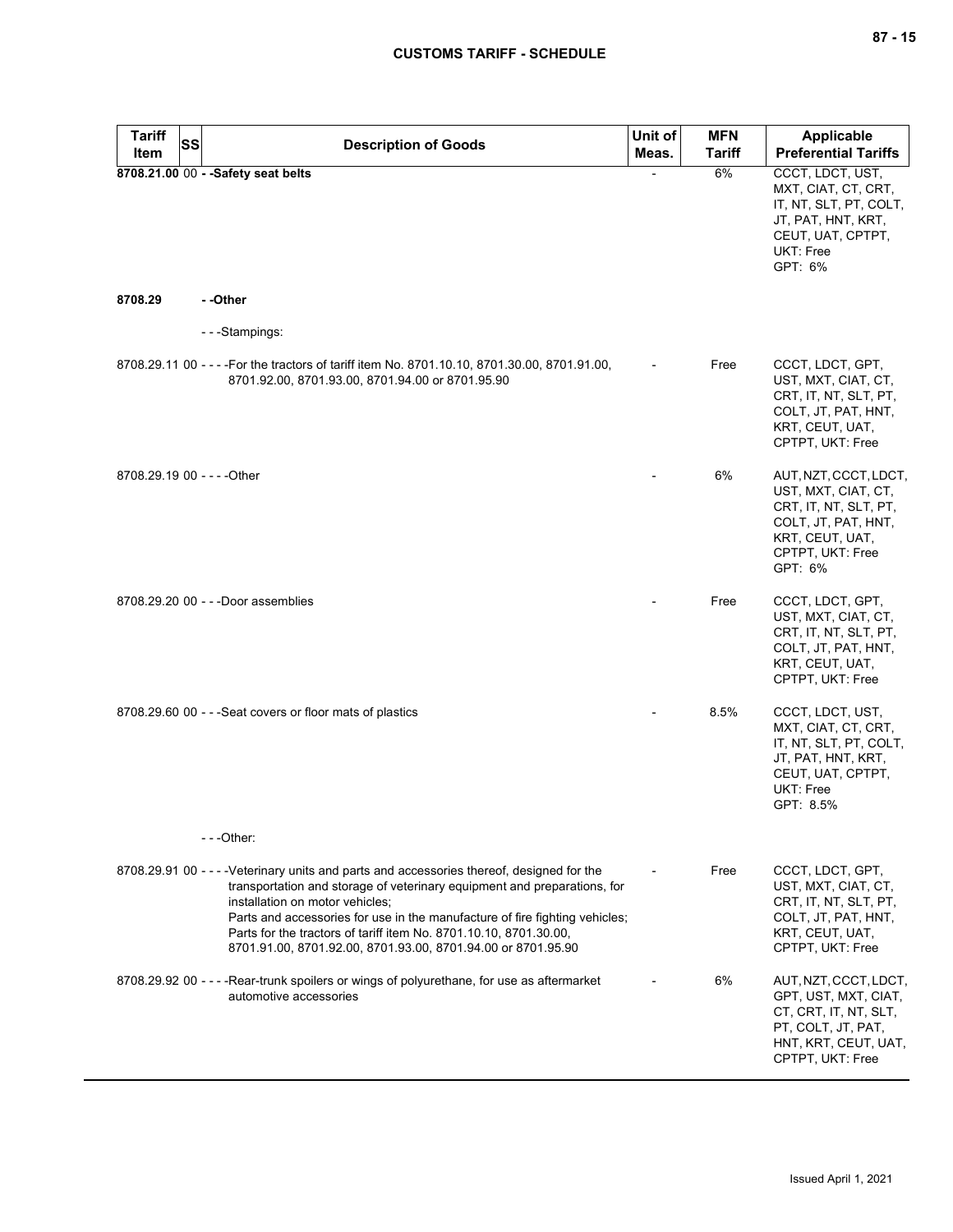| <b>Tariff</b><br>Item | <b>SS</b><br><b>Description of Goods</b>                                                                                                                                                                                                                                                                                                                  | Unit of<br>Meas. | <b>MFN</b><br><b>Tariff</b> | Applicable<br><b>Preferential Tariffs</b>                                                                                                      |
|-----------------------|-----------------------------------------------------------------------------------------------------------------------------------------------------------------------------------------------------------------------------------------------------------------------------------------------------------------------------------------------------------|------------------|-----------------------------|------------------------------------------------------------------------------------------------------------------------------------------------|
| 8708.29.99            | $--$ - Other                                                                                                                                                                                                                                                                                                                                              |                  | 6%                          | AUT, NZT, CCCT, LDCT,<br>UST, MXT, CIAT, CT,<br>CRT, IT, NT, SLT, PT,<br>COLT, JT, PAT, HNT,<br>KRT, CEUT, UAT,<br>CPTPT, UKT: Free<br>GPT: 6% |
|                       |                                                                                                                                                                                                                                                                                                                                                           |                  |                             |                                                                                                                                                |
| 8708.30               | -Brakes and servo-brakes; parts thereof                                                                                                                                                                                                                                                                                                                   |                  |                             |                                                                                                                                                |
|                       | ---Mounted brake linings:                                                                                                                                                                                                                                                                                                                                 |                  |                             |                                                                                                                                                |
|                       | 8708.30.11 00 - - - For the tractors of tariff item No. 8701.10.10, 8701.30.00, 8701.91.00,<br>8701.92.00, 8701.93.00, 8701.94.00 or 8701.95.90                                                                                                                                                                                                           |                  | Free                        | CCCT, LDCT, GPT,<br>UST, MXT, CIAT, CT,<br>CRT, IT, NT, SLT, PT,<br>COLT, JT, PAT, HNT,<br>KRT, CEUT, UAT,<br>CPTPT, UKT: Free                 |
|                       | 8708.30.19 00 - - - - Other                                                                                                                                                                                                                                                                                                                               |                  | 6%                          | AUT, NZT, CCCT, LDCT,<br>UST, MXT, CIAT, CT,<br>CRT, IT, NT, SLT, PT,<br>COLT, JT, PAT, HNT,<br>KRT, CEUT, UAT,<br>CPTPT, UKT: Free<br>GPT: 6% |
|                       | $--$ Other:                                                                                                                                                                                                                                                                                                                                               |                  |                             |                                                                                                                                                |
|                       | 8708.30.91 00 - - - - Parts, excluding slack adjusters, service chambers, double diaphragm<br>spring brake actuators and oiled air connectors, for use in the<br>manufacture of air or vacuum brake control systems;<br>Parts for the tractors of tariff item No. 8701.10.10, 8701.30.00,<br>8701.91.00, 8701.92.00, 8701.93.00, 8701.94.00 or 8701.95.90 |                  | Free                        | CCCT, LDCT, GPT,<br>UST, MXT, CIAT, CT,<br>CRT, IT, NT, SLT, PT,<br>COLT, JT, PAT, HNT,<br>KRT, CEUT, UAT,<br>CPTPT, UKT: Free                 |
| 8708.30.99            | - - - - Other                                                                                                                                                                                                                                                                                                                                             |                  | 6%                          | AUT, NZT, CCCT, LDCT,<br>UST, MXT, CIAT, CT,<br>CRT, IT, NT, SLT, PT,<br>COLT, JT, PAT, HNT,<br>KRT, CEUT, UAT,<br>CPTPT, UKT: Free<br>GPT: 6% |
|                       |                                                                                                                                                                                                                                                                                                                                                           |                  |                             |                                                                                                                                                |
|                       |                                                                                                                                                                                                                                                                                                                                                           |                  |                             |                                                                                                                                                |
| 8708.40               | -Gear boxes and parts thereof                                                                                                                                                                                                                                                                                                                             |                  |                             |                                                                                                                                                |
|                       | --- Gear boxes:                                                                                                                                                                                                                                                                                                                                           |                  |                             |                                                                                                                                                |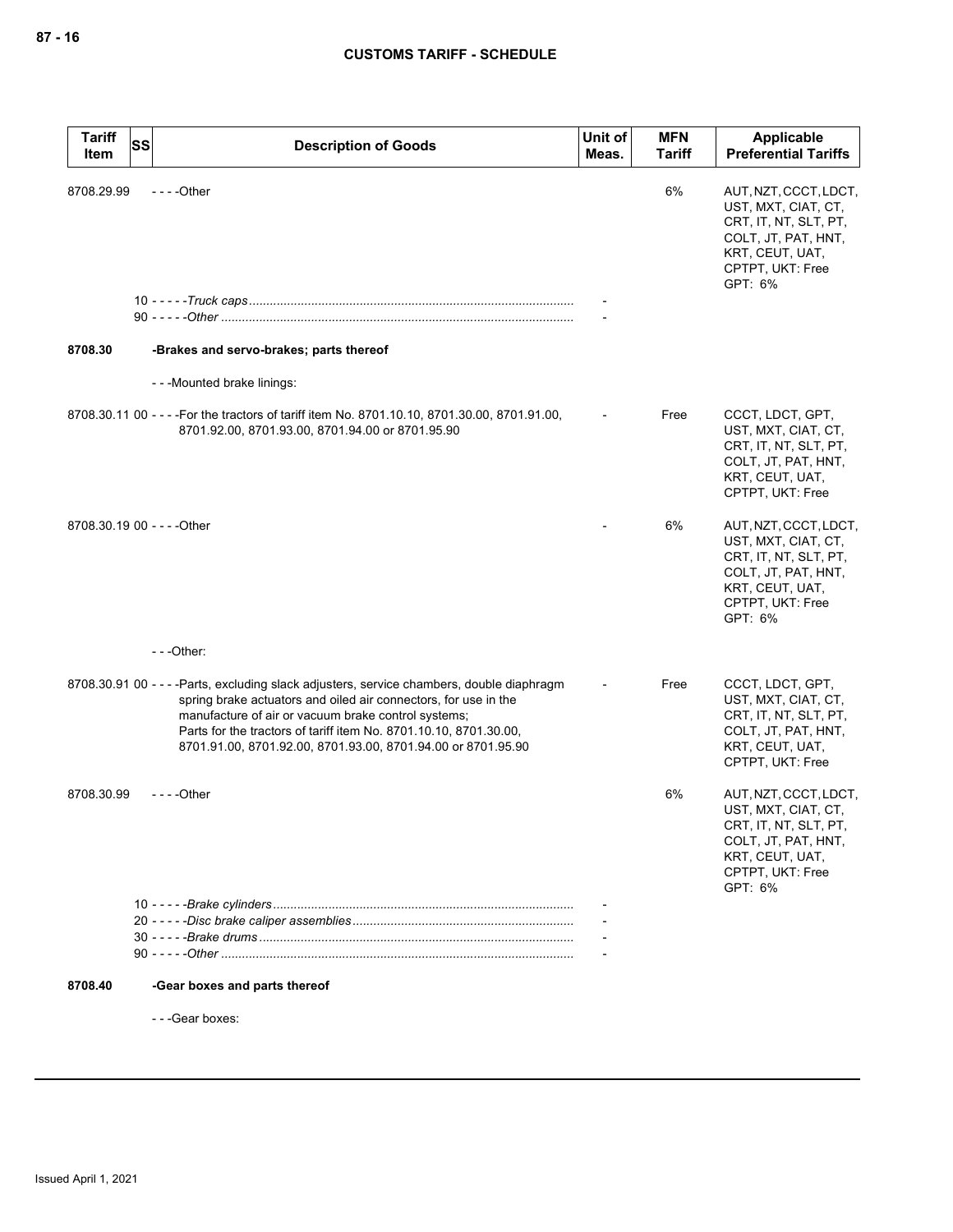| <b>Tariff</b><br>Item       | SS | <b>Description of Goods</b>                                                                                                                                                                                                                                                                                                                                                                                                                                                                                                                                                                                                                                                  | Unit of<br>Meas. | <b>MFN</b><br><b>Tariff</b> | Applicable<br><b>Preferential Tariffs</b>                                                                                            |
|-----------------------------|----|------------------------------------------------------------------------------------------------------------------------------------------------------------------------------------------------------------------------------------------------------------------------------------------------------------------------------------------------------------------------------------------------------------------------------------------------------------------------------------------------------------------------------------------------------------------------------------------------------------------------------------------------------------------------------|------------------|-----------------------------|--------------------------------------------------------------------------------------------------------------------------------------|
|                             |    | 8708.40.21 00 - - - - For the tractors of tariff item No. 8701.10.10, 8701.30.00, 8701.91.00,<br>8701.92.00, 8701.93.00, 8701.94.00 or 8701.95.90;<br>Transfer cases for use in the manufacture of tandem suspension<br>conversion systems or all-wheel drive conversion systems to be installed<br>in vehicles of heading 87.04 or 87.05 after the date of manufacture of<br>those vehicles but prior to the date of receipt and licensing by the original<br>purchaser                                                                                                                                                                                                     |                  | Free                        | CCCT, LDCT, GPT,<br>UST, MXT, CIAT, CT,<br>CRT, IT, NT, SLT, PT,<br>COLT, JT, PAT, HNT,<br>KRT, CEUT, UAT,<br>CPTPT, UKT: Free       |
| 8708.40.29 00 - - - - Other |    |                                                                                                                                                                                                                                                                                                                                                                                                                                                                                                                                                                                                                                                                              |                  | 6%                          | CCCT, LDCT, UST,<br>MXT, CIAT, CT, CRT,<br>IT, NT, SLT, PT, COLT,<br>JT, PAT, HNT, KRT,<br>CEUT, UAT, CPTPT,<br>UKT: Free<br>GPT: 6% |
|                             |    | $- -$ Other:                                                                                                                                                                                                                                                                                                                                                                                                                                                                                                                                                                                                                                                                 |                  |                             |                                                                                                                                      |
|                             |    | 8708.40.91 00 - - - - For the tractors of tariff item No. 8701.10.10, 8701.30.00, 8701.91.00,<br>8701.92.00, 8701.93.00, 8701.94.00 or 8701.95.90;<br>For installation in motor vehicles designed for the transportation and<br>storage of veterinary equipment and preparations;<br>Parts and accessories for use in the manufacture of fire fighting vehicles                                                                                                                                                                                                                                                                                                              |                  | Free                        | CCCT, LDCT, GPT,<br>UST, MXT, CIAT, CT,<br>CRT, IT, NT, SLT, PT,<br>COLT, JT, PAT, HNT,<br>KRT, CEUT, UAT,<br>CPTPT, UKT: Free       |
| 8708.40.99 00 - - - - Other |    |                                                                                                                                                                                                                                                                                                                                                                                                                                                                                                                                                                                                                                                                              |                  | 6%                          | CCCT, LDCT, UST,<br>MXT, CIAT, CT, CRT,<br>IT, NT, SLT, PT, COLT,<br>JT, PAT, HNT, KRT,<br>CEUT, UAT, CPTPT,<br>UKT: Free<br>GPT: 6% |
| 8708.50                     |    | -Drive-axles with differential, whether or not provided with other<br>transmission components, and non-driving axles; parts thereof                                                                                                                                                                                                                                                                                                                                                                                                                                                                                                                                          |                  |                             |                                                                                                                                      |
|                             |    | - - - Drive-axles with differential, whether or not provided with other<br>transmission components:                                                                                                                                                                                                                                                                                                                                                                                                                                                                                                                                                                          |                  |                             |                                                                                                                                      |
|                             |    | 8708.50.31 00 - - - - For the tractors of tariff item No. 8701.10.10, 8701.30.00, 8701.91.00,<br>8701.92.00, 8701.93.00, 8701.94.00 or 8701.95.90;<br>For use in the manufacture of self-propelled road sweepers;<br>Front steerable drive axles for use in the manufacture of tandem<br>suspension conversion systems or all-wheel drive conversion systems to<br>be installed in vehicles of heading 87.04 or 87.05 after the date of<br>manufacture of those vehicles but prior to the date of receipt and<br>licensing by the original purchaser;<br>Transaxle assemblies for use in the manufacture of off-highway utility<br>vehicles of a weight not exceeding 680 kg |                  | Free                        | CCCT, LDCT, GPT,<br>UST, MXT, CIAT, CT,<br>CRT, IT, NT, SLT, PT,<br>COLT, JT, PAT, HNT,<br>KRT, CEUT, UAT,<br>CPTPT, UKT: Free       |
| 8708.50.39 00 - - - - Other |    |                                                                                                                                                                                                                                                                                                                                                                                                                                                                                                                                                                                                                                                                              |                  | 6%                          | CCCT, LDCT, UST,<br>MXT, CIAT, CT, CRT,<br>IT, NT, SLT, PT, COLT,<br>JT, PAT, HNT, KRT,<br>CEUT, UAT, CPTPT,<br>UKT: Free<br>GPT: 6% |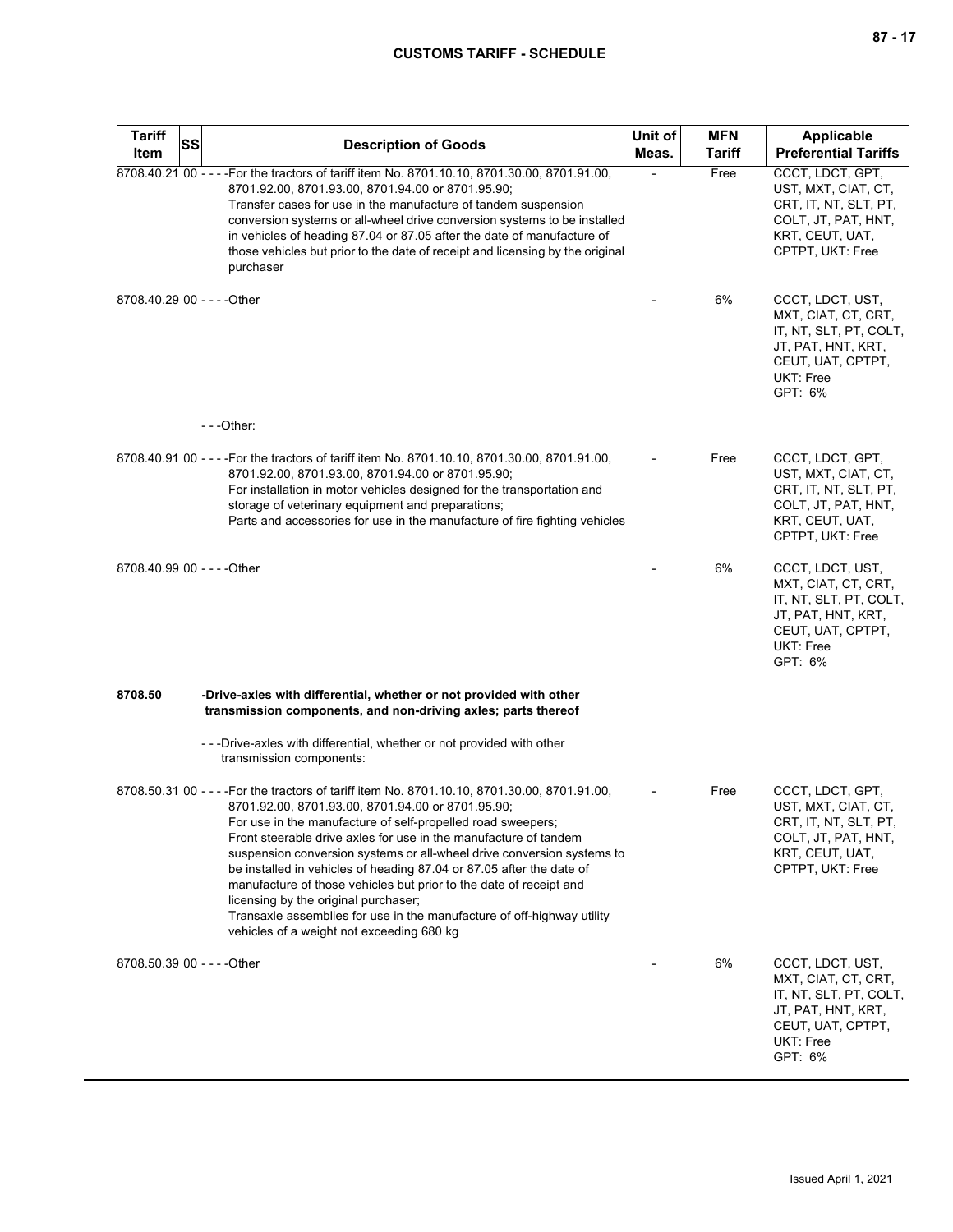| <b>Tariff</b><br>Item       | SS<br><b>Description of Goods</b>                                                                                                                                                                                                                                                                                                                                           | Unit of<br>Meas. | <b>MFN</b><br><b>Tariff</b> | <b>Applicable</b><br><b>Preferential Tariffs</b>                                                                                               |
|-----------------------------|-----------------------------------------------------------------------------------------------------------------------------------------------------------------------------------------------------------------------------------------------------------------------------------------------------------------------------------------------------------------------------|------------------|-----------------------------|------------------------------------------------------------------------------------------------------------------------------------------------|
|                             | - - - Parts of drive-axles with differential:                                                                                                                                                                                                                                                                                                                               |                  |                             |                                                                                                                                                |
|                             | 8708.50.81 00 - - - - For installation in motor vehicles designed for the transportation and<br>storage of veterinary equipment and preparations;<br>Half shafts for the tractors of tariff item No. 8701.10.10, 8701.30.00,<br>8701.91.00, 8701.92.00, 8701.93.00, 8701.94.00 or 8701.95.90;<br>Parts and accessories for use in the manufacture of fire fighting vehicles |                  | Free                        | CCCT, LDCT, GPT,<br>UST, MXT, CIAT, CT,<br>CRT, IT, NT, SLT, PT,<br>COLT, JT, PAT, HNT,<br>KRT, CEUT, UAT,<br>CPTPT, UKT: Free                 |
| 8708.50.89 00 - - - - Other |                                                                                                                                                                                                                                                                                                                                                                             |                  | 6%                          | CCCT, LDCT, UST,<br>MXT, CIAT, CT, CRT,<br>IT, NT, SLT, PT, COLT,<br>JT, PAT, HNT, KRT,<br>CEUT, UAT, CPTPT,<br>UKT: Free<br>GPT: 6%           |
|                             | $-$ - - Other:                                                                                                                                                                                                                                                                                                                                                              |                  |                             |                                                                                                                                                |
|                             | 8708.50.91 00 - - - For the tractors of tariff item No. 8701.10.10, 8701.30.00, 8701.91.00,<br>8701.92.00, 8701.93.00, 8701.94.00 or 8701.95.90                                                                                                                                                                                                                             |                  | Free                        | CCCT, LDCT, GPT,<br>UST, MXT, CIAT, CT,<br>CRT, IT, NT, SLT, PT,<br>COLT, JT, PAT, HNT,<br>KRT, CEUT, UAT,<br>CPTPT, UKT: Free                 |
| 8708.50.99                  | $- - -$ Other                                                                                                                                                                                                                                                                                                                                                               |                  | 6%                          | CCCT, LDCT, UST,<br>MXT, CIAT, CT, CRT,<br>IT, NT, SLT, PT, COLT,<br>JT, PAT, HNT, KRT,<br>CEUT, UAT, CPTPT,<br><b>UKT: Free</b><br>GPT: 6%    |
|                             |                                                                                                                                                                                                                                                                                                                                                                             |                  |                             |                                                                                                                                                |
|                             |                                                                                                                                                                                                                                                                                                                                                                             |                  |                             |                                                                                                                                                |
| 8708.70                     | -Road wheels and parts and accessories thereof                                                                                                                                                                                                                                                                                                                              |                  |                             |                                                                                                                                                |
|                             | - - - Road wheels:                                                                                                                                                                                                                                                                                                                                                          |                  |                             |                                                                                                                                                |
|                             | 8708.70.11 00 - - - - For the tractors of tariff item No. 8701.10.10, 8701.30.00, 8701.91.00,<br>8701.92.00, 8701.93.00, 8701.94.00 or 8701.95.90                                                                                                                                                                                                                           |                  | Free                        | CCCT, LDCT, GPT,<br>UST, MXT, CIAT, CT,<br>CRT, IT, NT, SLT, PT,<br>COLT, JT, PAT, HNT,<br>KRT, CEUT, UAT,<br>CPTPT, UKT: Free                 |
| 8708.70.19 00 - - - - Other |                                                                                                                                                                                                                                                                                                                                                                             |                  | 6%                          | AUT, NZT, CCCT, LDCT,<br>UST, MXT, CIAT, CT,<br>CRT, IT, NT, SLT, PT,<br>COLT, JT, PAT, HNT,<br>KRT, CEUT, UAT,<br>CPTPT, UKT: Free<br>GPT: 6% |
|                             | - - - Parts and accessories:                                                                                                                                                                                                                                                                                                                                                |                  |                             |                                                                                                                                                |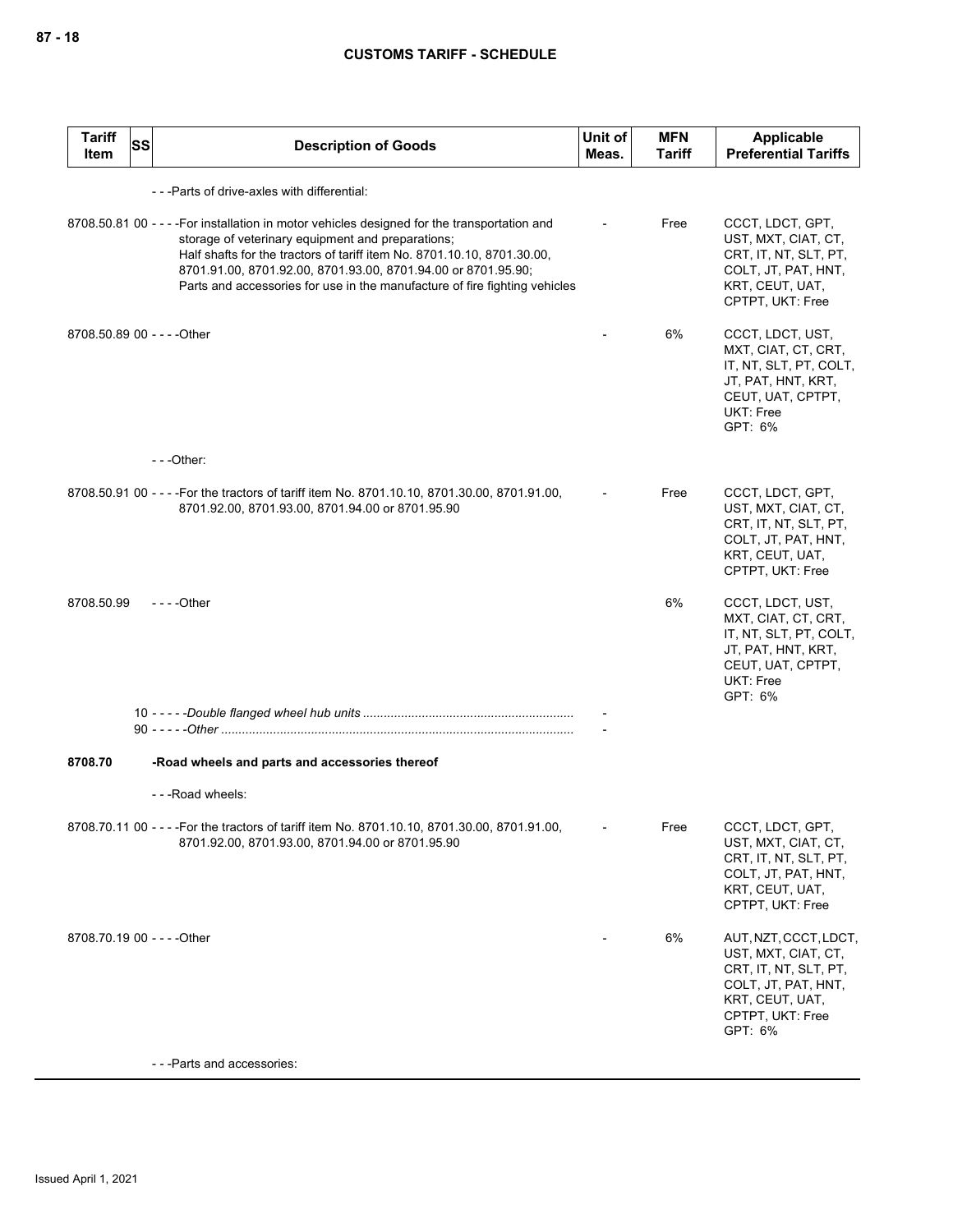| <b>Tariff</b><br>Item | <b>SS</b> | <b>Description of Goods</b>                                                                                                                                                                                                                                                      | Unit of<br>Meas. | <b>MFN</b><br>Tariff | <b>Applicable</b><br><b>Preferential Tariffs</b>                                                                                               |
|-----------------------|-----------|----------------------------------------------------------------------------------------------------------------------------------------------------------------------------------------------------------------------------------------------------------------------------------|------------------|----------------------|------------------------------------------------------------------------------------------------------------------------------------------------|
|                       |           | 8708.70.21 00 - - - -Locking ring and rim sections, of hot-rolled iron or steel, for use in the<br>manufacture of wheel rim assemblies;<br>For the tractors of tariff item No. 8701.10.10, 8701.30.00, 8701.91.00,<br>8701.92.00, 8701.93.00, 8701.94.00 or 8701.95.90           |                  | Free                 | CCCT, LDCT, GPT,<br>UST, MXT, CIAT, CT,<br>CRT, IT, NT, SLT, PT,<br>COLT, JT, PAT, HNT,<br>KRT, CEUT, UAT,<br>CPTPT, UKT: Free                 |
| 8708.70.29            |           | $--$ Other                                                                                                                                                                                                                                                                       |                  | 6%                   | AUT, NZT, CCCT, LDCT,<br>UST, MXT, CIAT, CT,<br>CRT, IT, NT, SLT, PT,<br>COLT, JT, PAT, HNT,<br>KRT, CEUT, UAT,<br>CPTPT, UKT: Free<br>GPT: 6% |
|                       |           |                                                                                                                                                                                                                                                                                  |                  |                      |                                                                                                                                                |
| 8708.80               |           | -Suspension systems and parts thereof (including shock-absorbers)                                                                                                                                                                                                                |                  |                      |                                                                                                                                                |
|                       |           | - - - McPherson struts:                                                                                                                                                                                                                                                          |                  |                      |                                                                                                                                                |
|                       |           | 8708.80.11 00 - - - - For use in the manufacture of off-highway utility vehicles of a weight not<br>exceeding 680 kg                                                                                                                                                             |                  | Free                 | CCCT, LDCT, GPT,<br>UST, MXT, CIAT, CT,<br>CRT, IT, NT, SLT, PT,<br>COLT, JT, PAT, HNT,<br>KRT, CEUT, UAT,<br>CPTPT, UKT: Free                 |
| 8708.80.19            |           | $--$ Other                                                                                                                                                                                                                                                                       |                  | 6%                   | CCCT, LDCT, UST,<br>MXT, CIAT, CT, CRT,<br>IT, NT, SLT, PT, COLT,<br>JT, PAT, HNT, KRT,<br>CEUT, UAT, CPTPT,<br>UKT: Free<br>GPT: 6%           |
|                       |           |                                                                                                                                                                                                                                                                                  |                  |                      |                                                                                                                                                |
|                       |           |                                                                                                                                                                                                                                                                                  |                  |                      |                                                                                                                                                |
|                       |           | 8708.80.20 00 - - -Spring shock assemblies for use in the manufacture of off-highway utility<br>vehicles of a weight not exceeding 680 kg;<br>Other, for the tractors of tariff item No. 8701.10.10, 8701.30.00,<br>8701.91.00, 8701.92.00, 8701.93.00, 8701.94.00 or 8701.95.90 |                  | Free                 | CCCT, LDCT, GPT,<br>UST, MXT, CIAT, CT,<br>CRT, IT, NT, SLT, PT,<br>COLT, JT, PAT, HNT,<br>KRT, CEUT, UAT,<br>CPTPT, UKT: Free                 |
|                       |           | 8708.80.30 00 - - - Other suspension shock absorbers                                                                                                                                                                                                                             |                  | 6%                   | CCCT, LDCT, UST,<br>MXT, CIAT, CT, CRT,<br>IT, NT, SLT, PT, COLT,<br>JT, PAT, HNT, KRT,<br>CEUT, UAT, CPTPT,<br>UKT: Free<br>GPT: 6%           |

- - -Other: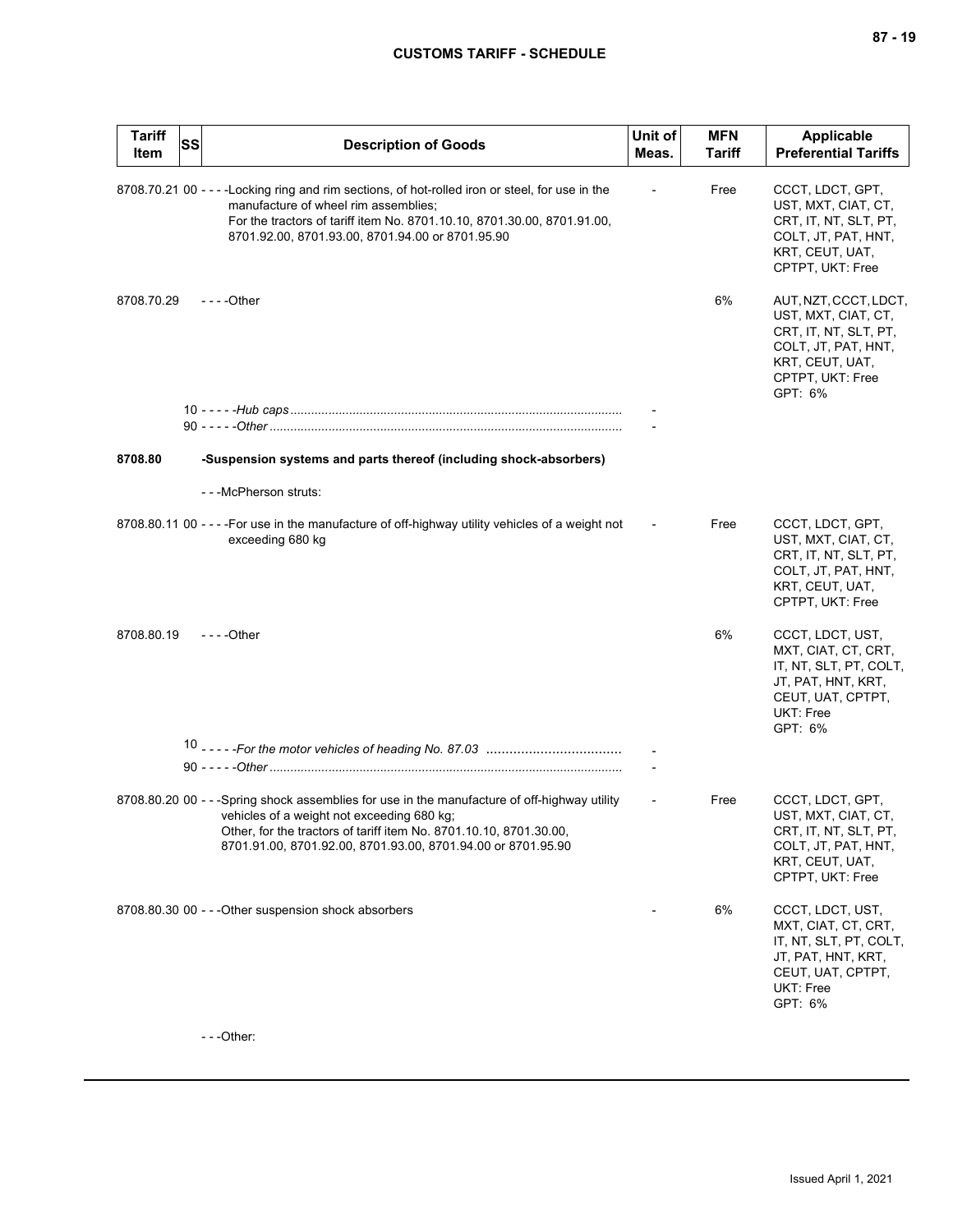| <b>Tariff</b><br>SS<br>Item | <b>Description of Goods</b>                                                                                                                                                                                                                                                                                                                                                                                                                       | Unit of<br>Meas. | <b>MFN</b><br>Tariff | Applicable<br><b>Preferential Tariffs</b>                                                                                            |
|-----------------------------|---------------------------------------------------------------------------------------------------------------------------------------------------------------------------------------------------------------------------------------------------------------------------------------------------------------------------------------------------------------------------------------------------------------------------------------------------|------------------|----------------------|--------------------------------------------------------------------------------------------------------------------------------------|
|                             | 8708.80.91 00 - - - - For the tractors of tariff item No. 8701.10.10, 8701.30.00, 8701.91.00,<br>8701.92.00, 8701.93.00, 8701.94.00 or 8701.95.90                                                                                                                                                                                                                                                                                                 |                  | Free                 | CCCT. LDCT. GPT.<br>UST, MXT, CIAT, CT,<br>CRT, IT, NT, SLT, PT,<br>COLT, JT, PAT, HNT,<br>KRT, CEUT, UAT,<br>CPTPT, UKT: Free       |
| 8708.80.99 00 - - - - Other |                                                                                                                                                                                                                                                                                                                                                                                                                                                   |                  | 6%                   | CCCT, LDCT, UST,<br>MXT, CIAT, CT, CRT,<br>IT, NT, SLT, PT, COLT,<br>JT, PAT, HNT, KRT,<br>CEUT, UAT, CPTPT,<br>UKT: Free<br>GPT: 6% |
|                             | -Other parts and accessories:                                                                                                                                                                                                                                                                                                                                                                                                                     |                  |                      |                                                                                                                                      |
| 8708.91                     | - - Radiators and parts thereof                                                                                                                                                                                                                                                                                                                                                                                                                   |                  |                      |                                                                                                                                      |
|                             | ---Radiators:                                                                                                                                                                                                                                                                                                                                                                                                                                     |                  |                      |                                                                                                                                      |
|                             | 8708.91.21 00 - - - For the tractors of tariff item No. 8701.10.10, 8701.30.00, 8701.91.00,<br>8701.92.00, 8701.93.00, 8701.94.00 or 8701.95.90                                                                                                                                                                                                                                                                                                   |                  | Free                 | CCCT, LDCT, GPT,<br>UST, MXT, CIAT, CT,<br>CRT, IT, NT, SLT, PT,<br>COLT, JT, PAT, HNT,<br>KRT, CEUT, UAT,<br>CPTPT, UKT: Free       |
| 8708.91.29 00 - - - - Other |                                                                                                                                                                                                                                                                                                                                                                                                                                                   |                  | 6%                   | CCCT, LDCT, UST,<br>MXT, CIAT, CT, CRT,<br>IT, NT, SLT, PT, COLT,<br>JT, PAT, HNT, KRT,<br>CEUT, UAT, CPTPT,<br>UKT: Free<br>GPT: 6% |
|                             | $- -$ Other:                                                                                                                                                                                                                                                                                                                                                                                                                                      |                  |                      |                                                                                                                                      |
|                             | 8708.91.91 00 - - - For the tractors of tariff item No. 8701.10.10, 8701.30.00, 8701.91.00,<br>8701.92.00, 8701.93.00, 8701.94.00 or 8701.95.90;<br>For installation in motor vehicles designed for the transportation and<br>storage of veterinary equipment and preparations;<br>Parts and accessories for use in the manufacture of fire fighting vehicles;<br>Parts for use in the manufacture of aftermarket radiators for motor<br>vehicles |                  | Free                 | CCCT, LDCT, GPT,<br>UST, MXT, CIAT, CT,<br>CRT, IT, NT, SLT, PT,<br>COLT, JT, PAT, HNT,<br>KRT, CEUT, UAT,<br>CPTPT, UKT: Free       |
| 8708.91.99 00 - - - - Other |                                                                                                                                                                                                                                                                                                                                                                                                                                                   |                  | 6%                   | CCCT, LDCT, UST,<br>MXT, CIAT, CT, CRT,<br>IT, NT, SLT, PT, COLT,<br>JT, PAT, HNT, KRT,<br>CEUT, UAT, CPTPT,<br>UKT: Free<br>GPT: 6% |
| 8708.92                     | - -Silencers (mufflers) and exhaust pipes; parts thereof                                                                                                                                                                                                                                                                                                                                                                                          |                  |                      |                                                                                                                                      |

- - -Silencers (mufflers) and exhaust pipes: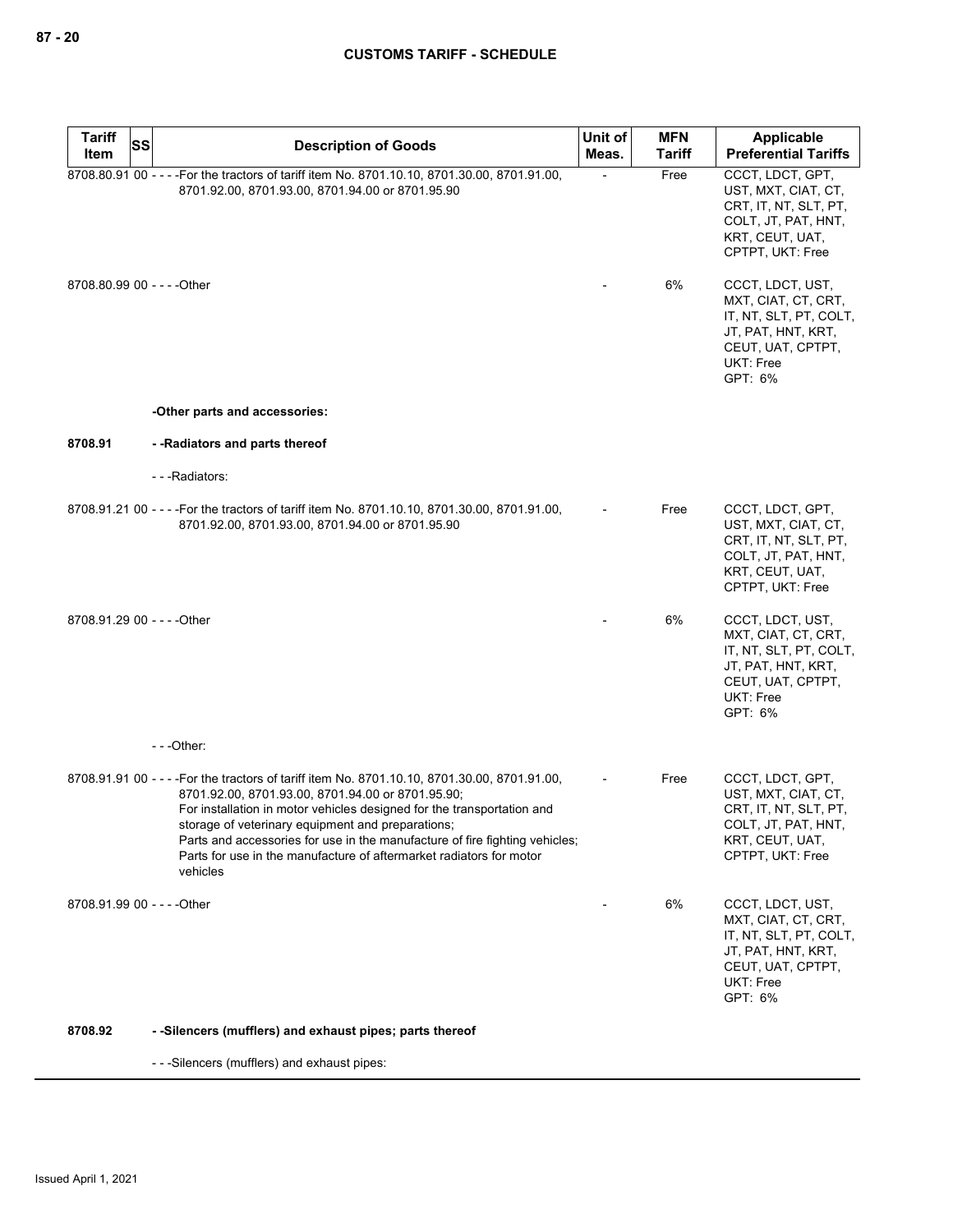| <b>Tariff</b><br>Item       | <b>SS</b> | <b>Description of Goods</b>                                                                                                                                                                                                                                                                                                                                   | Unit of<br>Meas. | <b>MFN</b><br><b>Tariff</b> | <b>Applicable</b><br><b>Preferential Tariffs</b>                                                                                     |
|-----------------------------|-----------|---------------------------------------------------------------------------------------------------------------------------------------------------------------------------------------------------------------------------------------------------------------------------------------------------------------------------------------------------------------|------------------|-----------------------------|--------------------------------------------------------------------------------------------------------------------------------------|
|                             |           | 8708.92.21 00 - - - - For the tractors of tariff item No. 8701.10.10, 8701.30.00, 8701.91.00,<br>8701.92.00, 8701.93.00, 8701.94.00 or 8701.95.90                                                                                                                                                                                                             |                  | Free                        | CCCT, LDCT, GPT,<br>UST, MXT, CIAT, CT,<br>CRT, IT, NT, SLT, PT,<br>COLT, JT, PAT, HNT,<br>KRT, CEUT, UAT,<br>CPTPT, UKT: Free       |
| 8708.92.29                  |           | $--$ Other                                                                                                                                                                                                                                                                                                                                                    |                  | 6%                          | CCCT, LDCT, UST,<br>MXT, CIAT, CT, CRT,<br>IT, NT, SLT, PT, COLT,<br>JT, PAT, HNT, KRT,<br>CEUT, UAT, CPTPT,<br>UKT: Free<br>GPT: 6% |
|                             |           |                                                                                                                                                                                                                                                                                                                                                               |                  |                             |                                                                                                                                      |
|                             |           |                                                                                                                                                                                                                                                                                                                                                               |                  |                             |                                                                                                                                      |
|                             |           | $- -$ Other:                                                                                                                                                                                                                                                                                                                                                  |                  |                             |                                                                                                                                      |
|                             |           | 8708.92.91 00 - - - For the tractors of tariff item No. 8701.10.10, 8701.30.00, 8701.91.00,<br>8701.92.00, 8701.93.00, 8701.94.00 or 8701.95.90;<br>For installation in motor vehicles designed for the transportation and<br>storage of veterinary equipment and preparations;<br>Parts and accessories for use in the manufacture of fire fighting vehicles |                  | Free                        | CCCT, LDCT, GPT,<br>UST, MXT, CIAT, CT,<br>CRT, IT, NT, SLT, PT,<br>COLT, JT, PAT, HNT,<br>KRT, CEUT, UAT,<br>CPTPT, UKT: Free       |
| 8708.92.99 00 - - - - Other |           |                                                                                                                                                                                                                                                                                                                                                               |                  | 6%                          | CCCT, LDCT, UST,<br>MXT, CIAT, CT, CRT,<br>IT, NT, SLT, PT, COLT,<br>JT, PAT, HNT, KRT,<br>CEUT, UAT, CPTPT,<br>UKT: Free<br>GPT: 6% |
| 8708.93                     |           | --Clutches and parts thereof                                                                                                                                                                                                                                                                                                                                  |                  |                             |                                                                                                                                      |
|                             |           | ---Clutches:                                                                                                                                                                                                                                                                                                                                                  |                  |                             |                                                                                                                                      |
|                             |           | 8708.93.11 00 - - - For the tractors of tariff item No. 8701.10.10, 8701.30.00, 8701.91.00,<br>8701.92.00, 8701.93.00, 8701.94.00 or 8701.95.90                                                                                                                                                                                                               |                  | Free                        | CCCT, LDCT, GPT,<br>UST, MXT, CIAT, CT,<br>CRT, IT, NT, SLT, PT,<br>COLT, JT, PAT, HNT,<br>KRT, CEUT, UAT,<br>CPTPT, UKT: Free       |
| 8708.93.19 00 - - - - Other |           |                                                                                                                                                                                                                                                                                                                                                               |                  | 6%                          | CCCT, LDCT, UST,<br>MXT, CIAT, CT, CRT,<br>IT, NT, SLT, PT, COLT,<br>JT, PAT, HNT, KRT,<br>CEUT, UAT, CPTPT,<br>UKT: Free<br>GPT: 6% |
|                             |           | - - - Parts of clutches:                                                                                                                                                                                                                                                                                                                                      |                  |                             |                                                                                                                                      |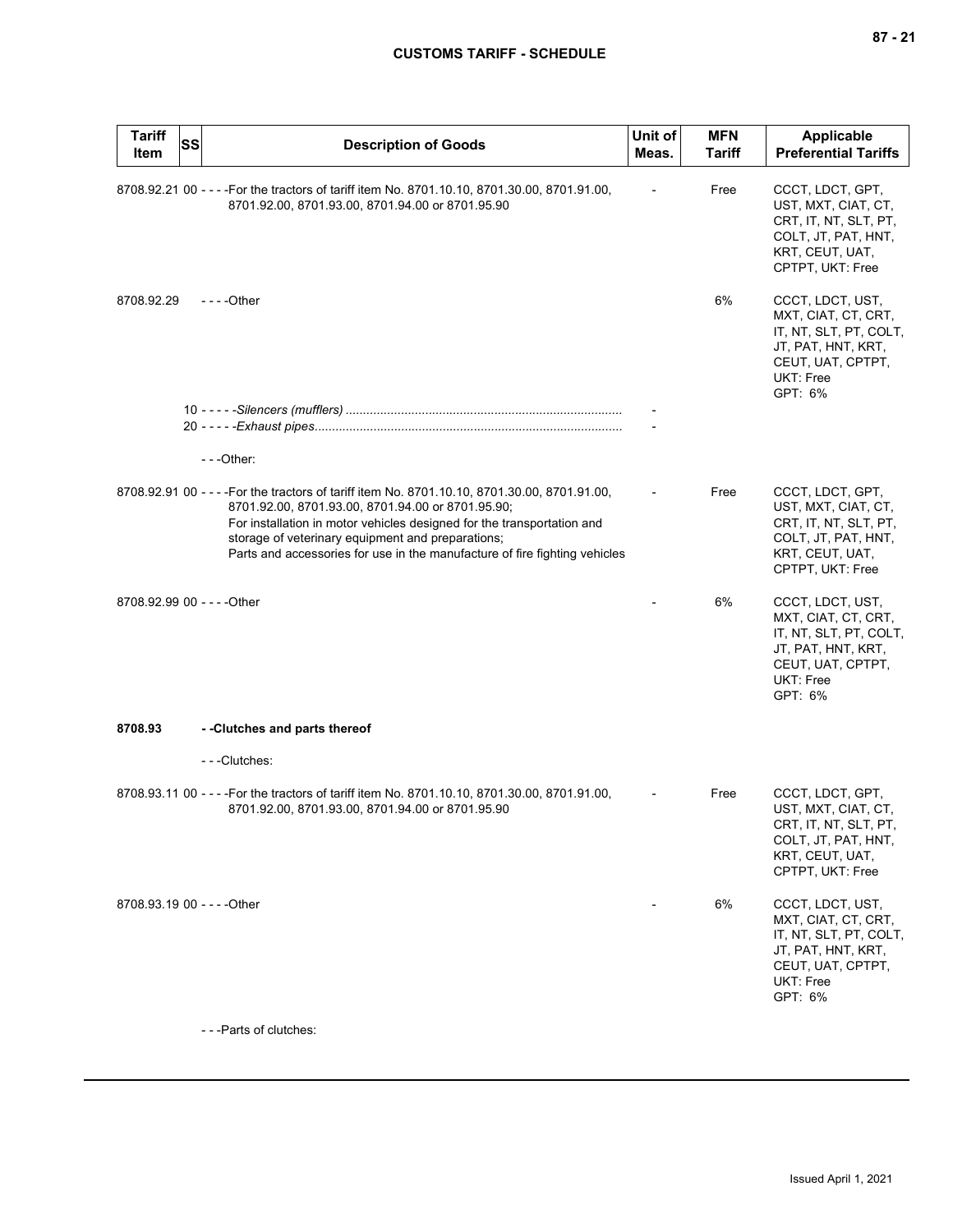| <b>Tariff</b><br><b>SS</b>  |                                                                                                                                                                                                                                                                                         | Unit of | <b>MFN</b>    | Applicable                                                                                                                           |
|-----------------------------|-----------------------------------------------------------------------------------------------------------------------------------------------------------------------------------------------------------------------------------------------------------------------------------------|---------|---------------|--------------------------------------------------------------------------------------------------------------------------------------|
| Item                        | <b>Description of Goods</b>                                                                                                                                                                                                                                                             | Meas.   | <b>Tariff</b> | <b>Preferential Tariffs</b>                                                                                                          |
|                             | 8708.93.21 00 - - - - For the tractors of tariff item No. 8701.10.10, 8701.30.00, 8701.91.00,<br>8701.92.00, 8701.93.00, 8701.94.00 or 8701.95.90                                                                                                                                       |         | Free          | CCCT, LDCT, GPT,<br>UST, MXT, CIAT, CT,<br>CRT, IT, NT, SLT, PT,<br>COLT, JT, PAT, HNT,<br>KRT, CEUT, UAT,<br>CPTPT, UKT: Free       |
| 8708.93.29 00 - - - - Other |                                                                                                                                                                                                                                                                                         |         | 6%            | CCCT, LDCT, UST,<br>MXT, CIAT, CT, CRT,<br>IT, NT, SLT, PT, COLT,<br>JT, PAT, HNT, KRT,<br>CEUT, UAT, CPTPT,<br>UKT: Free<br>GPT: 6% |
| 8708.94                     | - -Steering wheels, steering columns and steering boxes; parts thereof                                                                                                                                                                                                                  |         |               |                                                                                                                                      |
|                             | ---Steering wheels, steering columns and steering boxes:                                                                                                                                                                                                                                |         |               |                                                                                                                                      |
|                             | 8708.94.21 00 - - - For the tractors of tariff item No. 8701.10.10, 8701.30.00, 8701.91.00,<br>8701.92.00, 8701.93.00, 8701.94.00 or 8701.95.90                                                                                                                                         |         | Free          | CCCT, LDCT, GPT,<br>UST, MXT, CIAT, CT,<br>CRT, IT, NT, SLT, PT,<br>COLT, JT, PAT, HNT,<br>KRT, CEUT, UAT,<br>CPTPT, UKT: Free       |
| 8708.94.29 00 - - - - Other |                                                                                                                                                                                                                                                                                         |         | 6%            | CCCT, LDCT, UST,<br>MXT, CIAT, CT, CRT,<br>IT, NT, SLT, PT, COLT,<br>JT, PAT, HNT, KRT,<br>CEUT, UAT, CPTPT,<br>UKT: Free<br>GPT: 6% |
|                             | $- -$ Other:                                                                                                                                                                                                                                                                            |         |               |                                                                                                                                      |
|                             | 8708.94.91 00 - - - For the tractors of tariff item No. 8701.10.10, 8701.30.00, 8701.91.00,<br>8701.92.00, 8701.93.00, 8701.94.00 or 8701.95.90;<br>Rack and pinion steering assemblies for use in the manufacture of off-<br>highway utility vehicles of a weight not exceeding 680 kg |         | Free          | CCCT, LDCT, GPT,<br>UST, MXT, CIAT, CT,<br>CRT, IT, NT, SLT, PT,<br>COLT, JT, PAT, HNT,<br>KRT, CEUT, UAT,<br>CPTPT, UKT: Free       |
| 8708.94.99 00 - - - - Other |                                                                                                                                                                                                                                                                                         |         | 6%            | CCCT, LDCT, UST,<br>MXT, CIAT, CT, CRT,<br>IT, NT, SLT, PT, COLT,<br>JT, PAT, HNT, KRT,<br>CEUT, UAT, CPTPT,<br>UKT: Free<br>GPT: 6% |

**8708.95 - -Safety airbags with inflator system; parts thereof**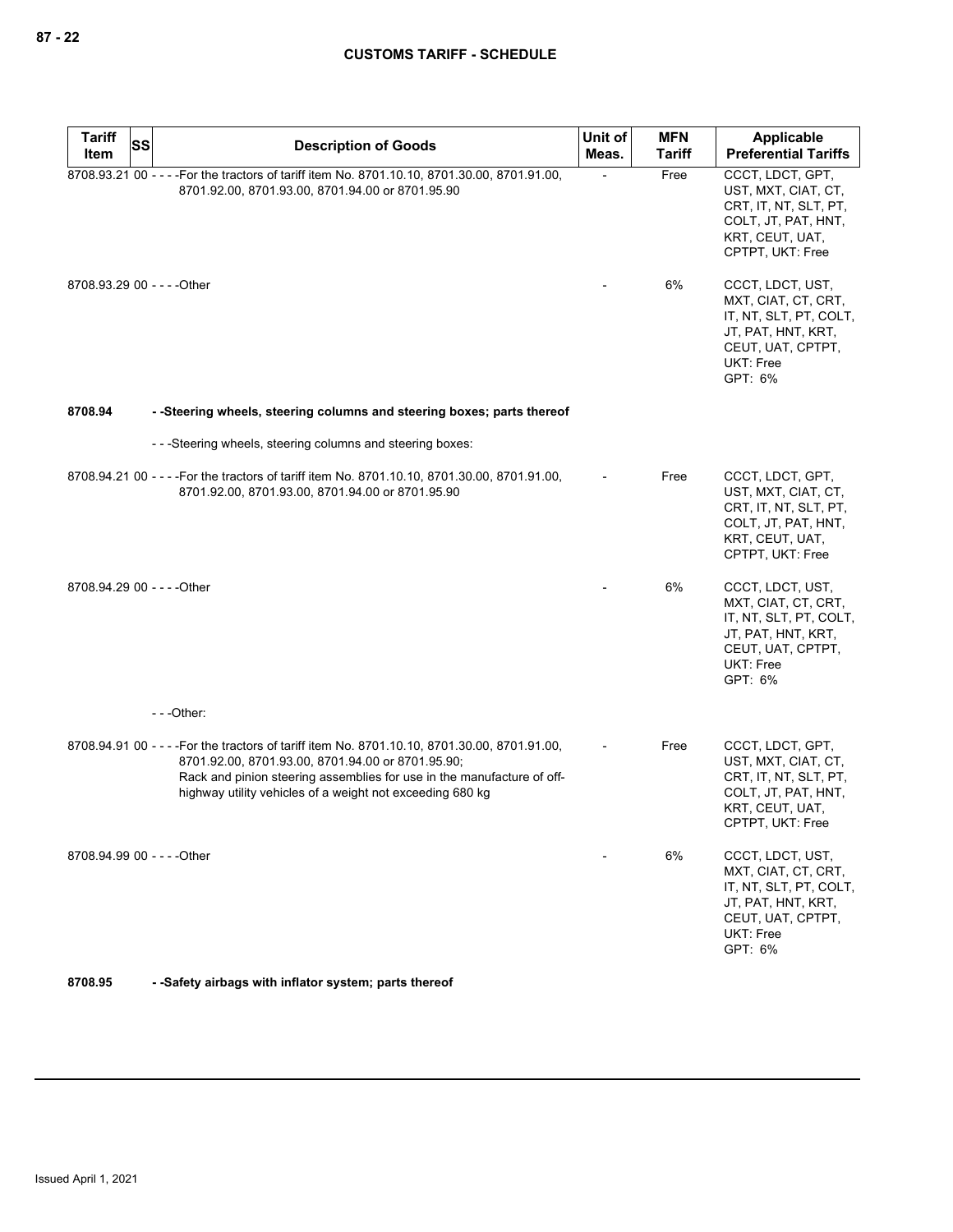| <b>Tariff</b>             | SS | <b>Description of Goods</b>                                                                                                                                                                                                   | Unit of | <b>MFN</b>    | <b>Applicable</b>                                                                                                                    |
|---------------------------|----|-------------------------------------------------------------------------------------------------------------------------------------------------------------------------------------------------------------------------------|---------|---------------|--------------------------------------------------------------------------------------------------------------------------------------|
| Item                      |    |                                                                                                                                                                                                                               | Meas.   | <b>Tariff</b> | <b>Preferential Tariffs</b>                                                                                                          |
|                           |    | 8708.95.10 00 - - - For installation in motor vehicles designed for the transportation and<br>storage of veterinary equipment and preparations;<br>Parts and accessories for use in the manufacture of fire fighting vehicles |         | Free          | CCCT, LDCT, GPT,<br>UST, MXT, CIAT, CT,<br>CRT, IT, NT, SLT, PT,<br>COLT, JT, PAT, HNT,<br>KRT, CEUT, UAT,<br>CPTPT, UKT: Free       |
| 8708.95.90 00 - - - Other |    |                                                                                                                                                                                                                               |         | 6%            | CCCT, LDCT, UST,<br>MXT, CIAT, CT, CRT,<br>IT, NT, SLT, PT, COLT,<br>JT, PAT, HNT, KRT,<br>CEUT, UAT, CPTPT,<br>UKT: Free<br>GPT: 6% |
| 8708.99                   |    | - -Other                                                                                                                                                                                                                      |         |               |                                                                                                                                      |
|                           |    | ---Parts for power trains:                                                                                                                                                                                                    |         |               |                                                                                                                                      |
|                           |    | 8708.99.14 00 - - - For the tractors of tariff item No. 8701.10.10, 8701.30.00, 8701.91.00,<br>8701.92.00, 8701.93.00, 8701.94.00 or 8701.95.90                                                                               |         | Free          | CCCT, LDCT, GPT,<br>UST, MXT, CIAT, CT,<br>CRT, IT, NT, SLT, PT,<br>COLT, JT, PAT, HNT,<br>KRT, CEUT, UAT,<br>CPTPT, UKT: Free       |
| 8708.99.15                |    | ----For the vehicles of heading 87.03                                                                                                                                                                                         |         | 6%            | CCCT, LDCT, UST,<br>MXT, CIAT, CT, CRT,<br>IT, NT, SLT, PT, COLT,<br>JT, PAT, HNT, KRT,<br>CEUT, UAT, CPTPT,<br>UKT: Free<br>GPT: 6% |
|                           |    |                                                                                                                                                                                                                               |         |               |                                                                                                                                      |
| 8708.99.19                |    | - - - - Other                                                                                                                                                                                                                 |         | 6%            | CCCT, LDCT, UST,<br>MXT, CIAT, CT, CRT,<br>IT, NT, SLT, PT, COLT,<br>JT, PAT, HNT, KRT,<br>CEUT, UAT, CPTPT,<br>UKT: Free<br>GPT: 6% |
|                           |    |                                                                                                                                                                                                                               |         |               |                                                                                                                                      |
|                           |    | --- Vibration control units containing rubber:                                                                                                                                                                                |         |               |                                                                                                                                      |
|                           |    | 8708.99.41 00 - - - For the tractors of tariff item No. 8701.10.10, 8701.30.00, 8701.91.00,<br>8701.92.00, 8701.93.00, 8701.94.00 or 8701.95.90                                                                               |         | Free          | CCCT, LDCT, GPT,<br>UST, MXT, CIAT, CT,<br>CRT, IT, NT, SLT, PT,<br>COLT, JT, PAT, HNT,<br>KRT, CEUT, UAT,<br>CPTPT, UKT: Free       |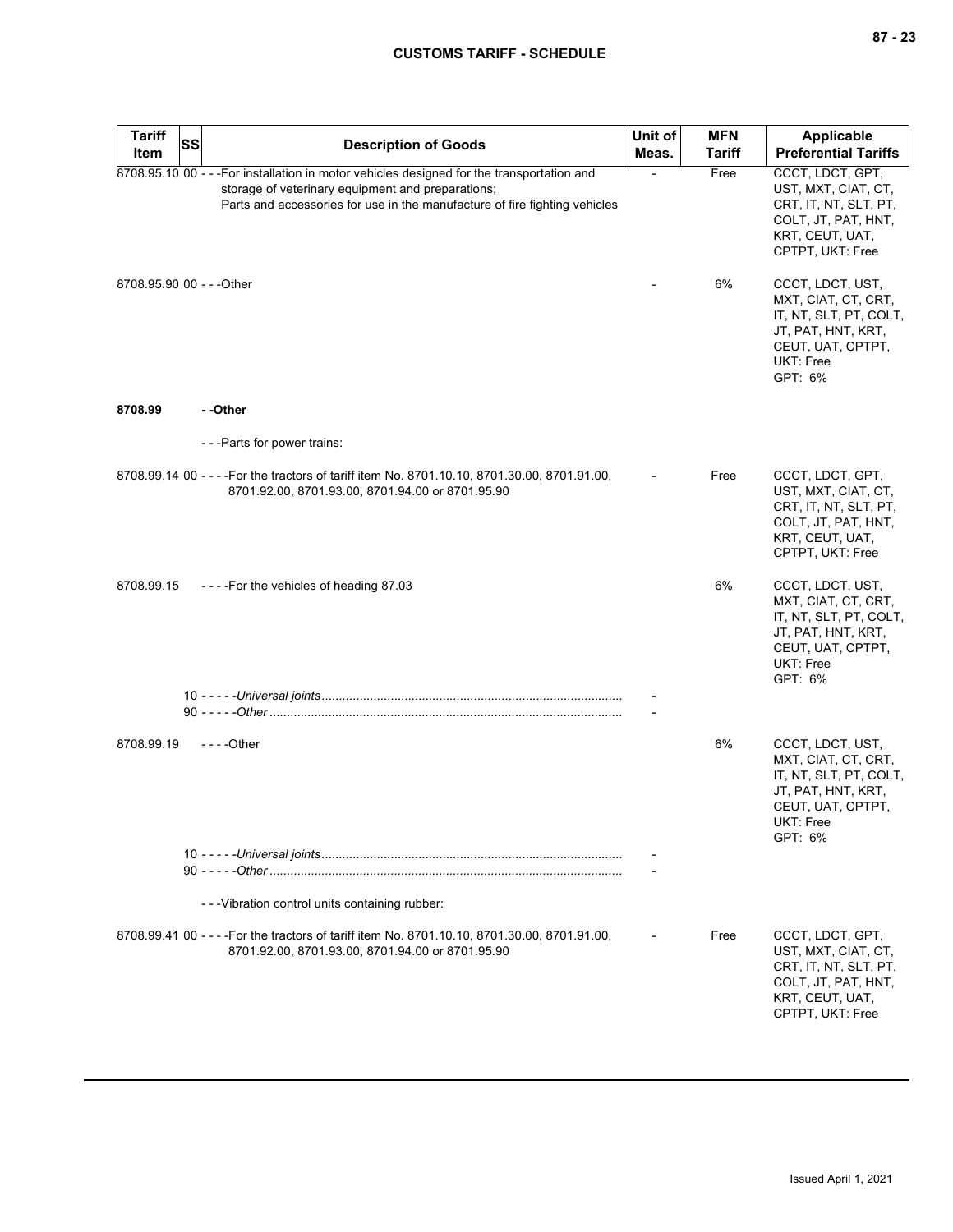| <b>Tariff</b> | <b>SS</b>                                                                                        | <b>Description of Goods</b>                                                                                                                                                                                                                                                                                                                                                                              | Unit of | <b>MFN</b>    | Applicable                                                                                                                                  |
|---------------|--------------------------------------------------------------------------------------------------|----------------------------------------------------------------------------------------------------------------------------------------------------------------------------------------------------------------------------------------------------------------------------------------------------------------------------------------------------------------------------------------------------------|---------|---------------|---------------------------------------------------------------------------------------------------------------------------------------------|
| Item          |                                                                                                  |                                                                                                                                                                                                                                                                                                                                                                                                          | Meas.   | <b>Tariff</b> | <b>Preferential Tariffs</b>                                                                                                                 |
|               | 8708.99.49 00 - - - - Other                                                                      |                                                                                                                                                                                                                                                                                                                                                                                                          |         | 6%            | CCCT, LDCT, UST,<br>MXT, CIAT, CT, CRT,<br>IT, NT, SLT, PT, COLT,<br>JT, PAT, HNT, KRT,<br>CEUT, UAT, CPTPT,<br>UKT: Free<br>GPT: 6%        |
|               | ---Double flanged wheel hub units incorporating ball bearings:                                   |                                                                                                                                                                                                                                                                                                                                                                                                          |         |               |                                                                                                                                             |
|               | 8701.92.00, 8701.93.00, 8701.94.00 or 8701.95.90                                                 | 8708.99.51 00 - - - - For the tractors of tariff item No. 8701.10.10, 8701.30.00, 8701.91.00,                                                                                                                                                                                                                                                                                                            |         | Free          | CCCT, LDCT, GPT,<br>UST, MXT, CIAT, CT,<br>CRT, IT, NT, SLT, PT,<br>COLT, JT, PAT, HNT,<br>KRT, CEUT, UAT,<br>CPTPT, UKT: Free              |
|               | 8708.99.59 00 - - - - Other                                                                      |                                                                                                                                                                                                                                                                                                                                                                                                          |         | 6%            | CCCT, LDCT, UST,<br>MXT, CIAT, CT, CRT,<br>IT, NT, SLT, PT, COLT,<br>JT, PAT, HNT, KRT,<br>CEUT, UAT, CPTPT,<br><b>UKT: Free</b><br>GPT: 6% |
|               | $--$ Other:                                                                                      |                                                                                                                                                                                                                                                                                                                                                                                                          |         |               |                                                                                                                                             |
|               | 8701.92.00, 8701.93.00, 8701.94.00 or 8701.95.90;<br>installation in motor vehicles;<br>vehicles | 8708.99.91 00 - - - - For the tractors of tariff item No. 8701.10.10, 8701.30.00, 8701.91.00,<br>Veterinary units, and parts and accessories thereof, designed for the<br>transportation and storage of veterinary equipment and preparations, for<br>Parts and accessories for use in the manufacture of fire fighting vehicles;<br>Parts for use in the manufacture of aftermarket gas tanks for motor |         | Free          | CCCT, LDCT, GPT,<br>UST, MXT, CIAT, CT,<br>CRT, IT, NT, SLT, PT,<br>COLT, JT, PAT, HNT,<br>KRT, CEUT, UAT,<br>CPTPT, UKT: Free              |
| 8708.99.99    | $--$ Other                                                                                       |                                                                                                                                                                                                                                                                                                                                                                                                          |         | 6%            | CCCT, LDCT, UST,<br>MXT, CIAT, CT, CRT,<br>IT, NT, SLT, PT, COLT,<br>JT, PAT, HNT, KRT,<br>CEUT, UAT, CPTPT,<br>UKT: Free<br>GPT: 6%        |
|               | -----For the vehicles of heading 87.03:                                                          |                                                                                                                                                                                                                                                                                                                                                                                                          |         |               |                                                                                                                                             |
|               |                                                                                                  |                                                                                                                                                                                                                                                                                                                                                                                                          |         |               |                                                                                                                                             |
|               |                                                                                                  |                                                                                                                                                                                                                                                                                                                                                                                                          |         |               |                                                                                                                                             |
|               |                                                                                                  |                                                                                                                                                                                                                                                                                                                                                                                                          |         |               |                                                                                                                                             |
|               | $---Other:$                                                                                      |                                                                                                                                                                                                                                                                                                                                                                                                          |         |               |                                                                                                                                             |
|               |                                                                                                  |                                                                                                                                                                                                                                                                                                                                                                                                          |         |               |                                                                                                                                             |
|               |                                                                                                  |                                                                                                                                                                                                                                                                                                                                                                                                          |         |               |                                                                                                                                             |
|               |                                                                                                  |                                                                                                                                                                                                                                                                                                                                                                                                          |         |               |                                                                                                                                             |
|               |                                                                                                  |                                                                                                                                                                                                                                                                                                                                                                                                          |         |               |                                                                                                                                             |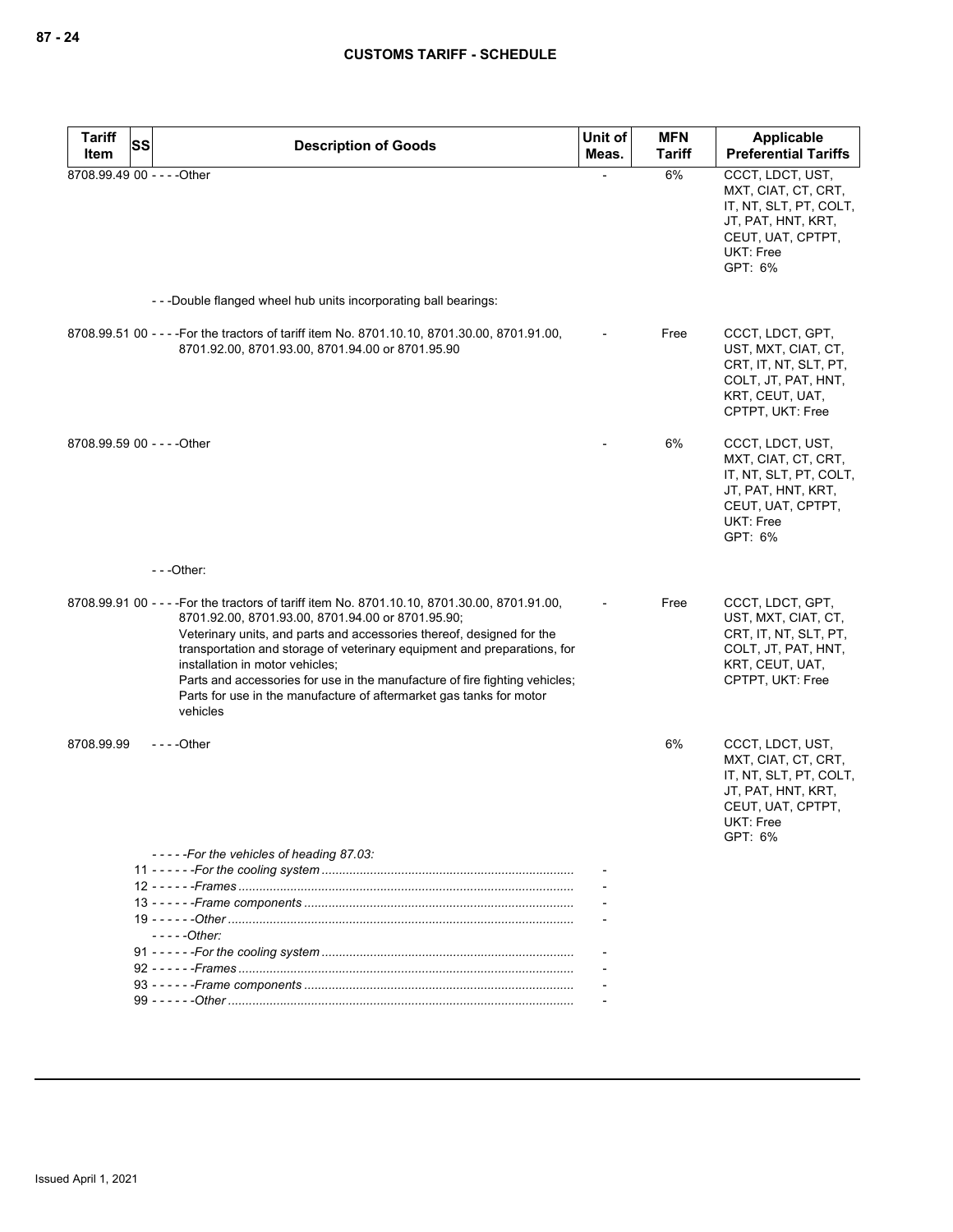| <b>Tariff</b><br>Item     | <b>SS</b> | <b>Description of Goods</b>                                                                                                                                                                                                                                                             | Unit of<br>Meas.         | <b>MFN</b><br>Tariff | <b>Applicable</b><br><b>Preferential Tariffs</b>                                                                                       |
|---------------------------|-----------|-----------------------------------------------------------------------------------------------------------------------------------------------------------------------------------------------------------------------------------------------------------------------------------------|--------------------------|----------------------|----------------------------------------------------------------------------------------------------------------------------------------|
| 87.09                     |           | Works trucks, self-propelled, not fitted with lifting or handling<br>equipment, of the type used in factories, warehouses, dock areas or<br>airports for short distance transport of goods; tractors of the type used<br>on railway station platforms; parts of the foregoing vehicles. |                          |                      |                                                                                                                                        |
|                           |           | -Vehicles:                                                                                                                                                                                                                                                                              |                          |                      |                                                                                                                                        |
| 8709.11                   |           | - -Electrical                                                                                                                                                                                                                                                                           |                          |                      |                                                                                                                                        |
|                           |           | 8709.11.10 00 - - - Industrial tow tractors with motors of an output not exceeding 3.5 kW                                                                                                                                                                                               | NMB                      | 6%                   | CCCT, LDCT, UST,<br>MXT, CIAT, CT, CRT,<br>IT, NT, SLT, PT, COLT,<br>JT, PAT, HNT, KRT,<br>CEUT, UAT, CPTPT,<br>UKT: Free<br>GPT: 2.5% |
| 8709.11.90 00 - - - Other |           |                                                                                                                                                                                                                                                                                         | <b>NMB</b>               | Free                 | CCCT, LDCT, GPT,<br>UST, MXT, CIAT, CT,<br>CRT, IT, NT, SLT, PT,<br>COLT, JT, PAT, HNT,<br>KRT, CEUT, UAT,<br>CPTPT, UKT: Free         |
| 8709.19                   |           | - -Other                                                                                                                                                                                                                                                                                |                          |                      |                                                                                                                                        |
|                           |           | 8709.19.10 00 - - - Tractors                                                                                                                                                                                                                                                            | <b>NMB</b>               | Free                 | CCCT, LDCT, GPT,<br>UST, MXT, CIAT, CT,<br>CRT, IT, NT, SLT, PT,<br>COLT, JT, PAT, HNT,<br>KRT, CEUT, UAT,<br>CPTPT, UKT: Free         |
| 8709.19.90 00 - - - Other |           |                                                                                                                                                                                                                                                                                         | <b>NMB</b>               | 6%                   | CCCT, LDCT, UST,<br>MXT, CIAT, CT, CRT,<br>IT, NT, SLT, PT, COLT,<br>JT, PAT, HNT, KRT,<br>CEUT, UAT, CPTPT,<br>UKT: Free<br>GPT: 6%   |
| 8709.90.00 00 -Parts      |           |                                                                                                                                                                                                                                                                                         |                          | Free                 | CCCT, LDCT, GPT,<br>UST, MXT, CIAT, CT,<br>CRT, IT, NT, SLT, PT,<br>COLT, JT, PAT, HNT,<br>KRT, CEUT, UAT,<br>CPTPT, UKT: Free         |
| 8710.00.00                |           | Tanks and other armoured fighting vehicles, motorized, whether or not<br>fitted with weapons, and parts of such vehicles.                                                                                                                                                               |                          | Free                 | CCCT, LDCT, GPT,<br>UST, MXT, CIAT, CT,<br>CRT, IT, NT, SLT, PT,<br>COLT, JT, PAT, HNT,<br>KRT, CEUT, UAT,<br>CPTPT, UKT: Free         |
|                           |           | $---V$ chicles:                                                                                                                                                                                                                                                                         | <b>NMB</b><br><b>NMB</b> |                      |                                                                                                                                        |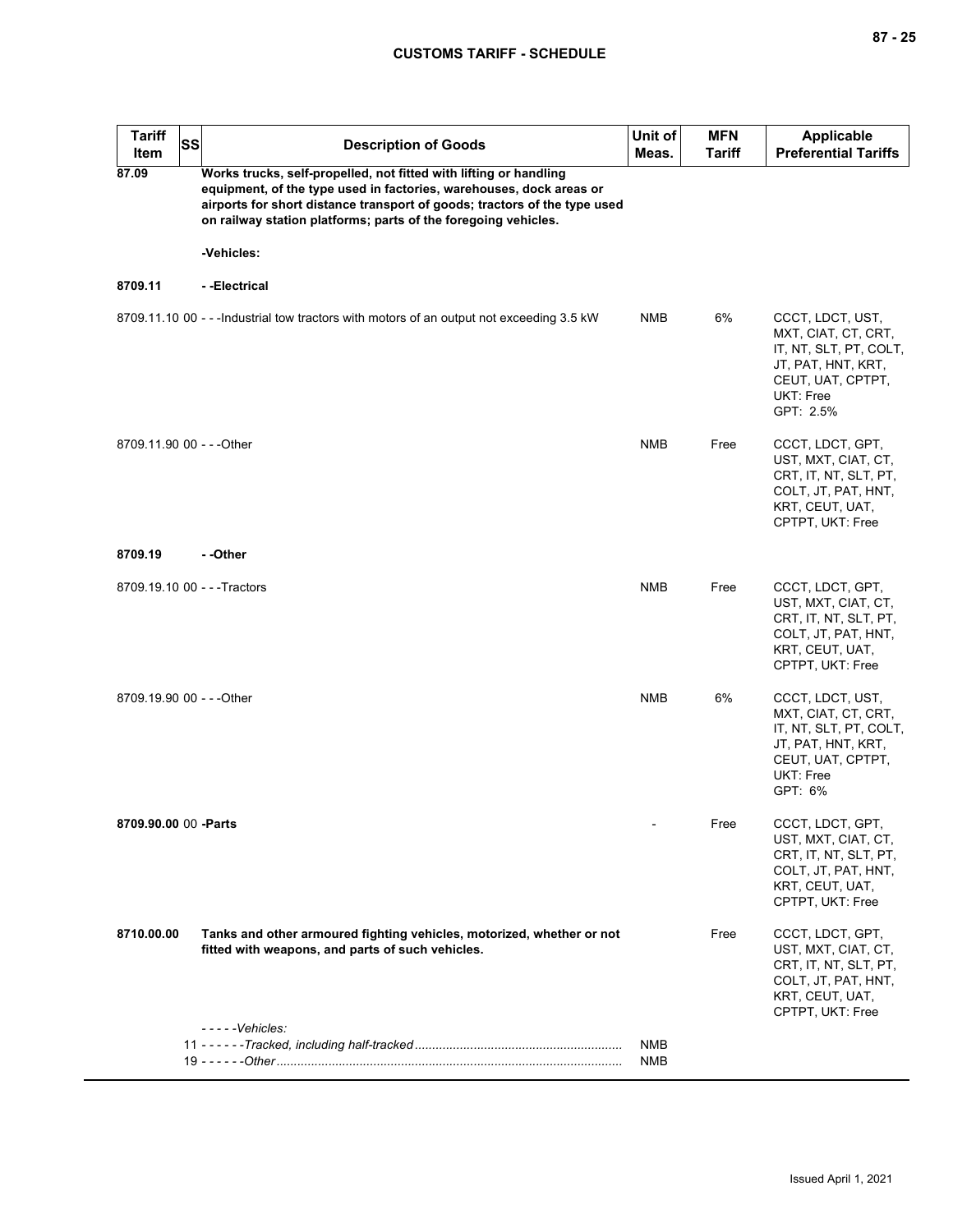| <b>Tariff</b><br>Item | <b>SS</b> | <b>Description of Goods</b>                                                                                                             | Unit of<br>Meas. | <b>MFN</b><br>Tariff | Applicable<br><b>Preferential Tariffs</b>                                                                                      |
|-----------------------|-----------|-----------------------------------------------------------------------------------------------------------------------------------------|------------------|----------------------|--------------------------------------------------------------------------------------------------------------------------------|
|                       |           |                                                                                                                                         |                  |                      |                                                                                                                                |
| 87.11                 |           | Motorcycles (including mopeds) and cycles fitted with an auxiliary<br>motor, with or without side-cars; side-cars.                      |                  |                      |                                                                                                                                |
|                       |           | 8711.10.00 00 - With reciprocating internal combustion piston engine of a cylinder<br>capacity not exceeding 50 cc                      | NMB              | Free                 | CCCT, LDCT, GPT,<br>UST, MXT, CIAT, CT,<br>CRT, IT, NT, SLT, PT,<br>COLT, JT, PAT, HNT,<br>KRT, CEUT, UAT,<br>CPTPT, UKT: Free |
| 8711.20.00            |           | -With reciprocating internal combustion piston engine of a cylinder<br>capacity exceeding 50 cc but not exceeding 250 cc                |                  | Free                 | CCCT, LDCT, GPT,<br>UST, MXT, CIAT, CT,<br>CRT, IT, NT, SLT, PT,<br>COLT, JT, PAT, HNT,<br>KRT, CEUT, UAT,<br>CPTPT, UKT: Free |
|                       |           |                                                                                                                                         | <b>NMB</b>       |                      |                                                                                                                                |
|                       |           |                                                                                                                                         | <b>NMB</b>       |                      |                                                                                                                                |
| 8711.30.00            |           | -With reciprocating internal combustion piston engine of a cylinder<br>capacity exceeding 250 cc but not exceeding 500 cc               |                  | Free                 | CCCT, LDCT, GPT,<br>UST, MXT, CIAT, CT,<br>CRT, IT, NT, SLT, PT,<br>COLT, JT, PAT, HNT,<br>KRT, CEUT, UAT,<br>CPTPT, UKT: Free |
|                       |           |                                                                                                                                         | <b>NMB</b>       |                      |                                                                                                                                |
|                       |           |                                                                                                                                         | NMB              |                      |                                                                                                                                |
|                       |           | 8711.40.00 00 -With reciprocating internal combustion piston engine of a cylinder<br>capacity exceeding 500 cc but not exceeding 800 cc | NMB              | Free                 | CCCT, LDCT, GPT,<br>UST, MXT, CIAT, CT,<br>CRT, IT, NT, SLT, PT,<br>COLT, JT, PAT, HNT,<br>KRT, CEUT, UAT,<br>CPTPT, UKT: Free |
|                       |           | 8711.50.00 00 - With reciprocating internal combustion piston engine of a cylinder<br>capacity exceeding 800 cc                         | <b>NMB</b>       | Free                 | CCCT, LDCT, GPT,<br>UST, MXT, CIAT, CT,<br>CRT, IT, NT, SLT, PT,<br>COLT, JT, PAT, HNT,<br>KRT, CEUT, UAT,<br>CPTPT, UKT: Free |
|                       |           | 8711.60.00 00 - With electric motor for propulsion                                                                                      | <b>NMB</b>       | Free                 | CCCT, LDCT, GPT,<br>UST, MXT, CIAT, CT,<br>CRT, IT, NT, SLT, PT,<br>COLT, JT, PAT, HNT,<br>KRT, CEUT, UAT,<br>CPTPT, UKT: Free |
| 8711.90.00 00 - Other |           |                                                                                                                                         | NMB              | Free                 | CCCT, LDCT, GPT,<br>UST, MXT, CIAT, CT,<br>CRT, IT, NT, SLT, PT,<br>COLT, JT, PAT, HNT,<br>KRT, CEUT, UAT,<br>CPTPT, UKT: Free |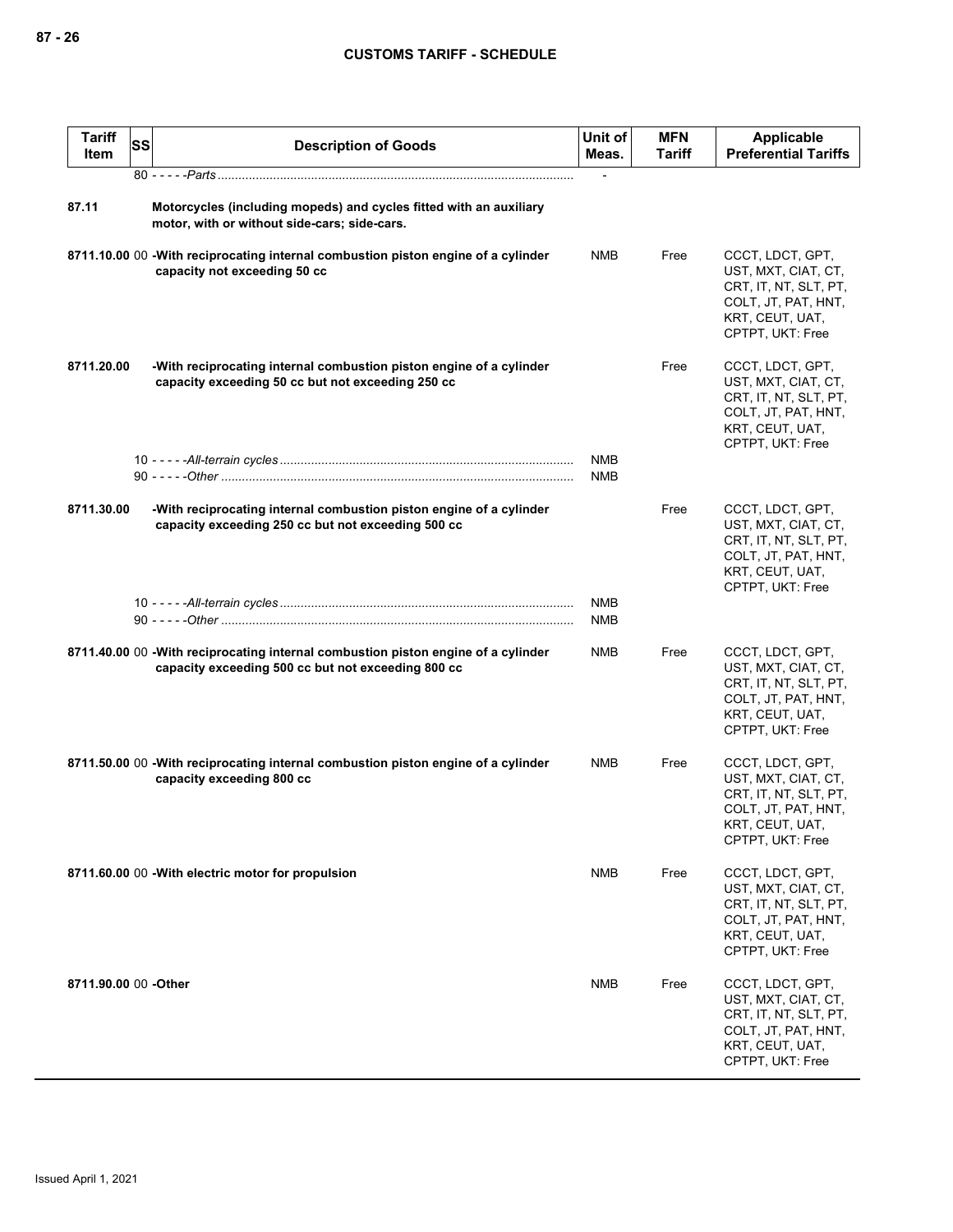| <b>Tariff</b><br>Item | <b>SS</b> | <b>Description of Goods</b>                                                                      | Unit of<br>Meas. | <b>MFN</b><br>Tariff | <b>Applicable</b><br><b>Preferential Tariffs</b>                                                                                       |
|-----------------------|-----------|--------------------------------------------------------------------------------------------------|------------------|----------------------|----------------------------------------------------------------------------------------------------------------------------------------|
| 8712.00.00            |           | Bicycles and other cycles (including delivery tricycles), not motorized.                         |                  | 13%                  | CCCT, LDCT, UST,<br>MXT, CIAT, CT, CRT,<br>IT, NT, SLT, PT, COLT,<br>JT, PAT, HNT, KRT,<br>CEUT, UAT, CPTPT,<br>UKT: Free<br>GPT: 8.5% |
|                       |           | -----Bicycles, with both wheels having a diameter not exceeding 48 cm:                           |                  |                      |                                                                                                                                        |
|                       |           |                                                                                                  | NMB<br>NMB       |                      |                                                                                                                                        |
|                       |           | 20 - - - - - Bicycles, with both wheels having a diameter exceeding 48 cm but not                | <b>NMB</b>       |                      |                                                                                                                                        |
|                       |           | 30 - - - - - Bicycles, with both wheels having a diameter exceeding 58 cm but not                | NMB              |                      |                                                                                                                                        |
|                       |           | 40 - - - - - Bicycles, with both wheels having a diameter exceeding 63.5 cm but                  |                  |                      |                                                                                                                                        |
|                       |           |                                                                                                  | NMB              |                      |                                                                                                                                        |
|                       |           | 50 - - - - - Bicycles, with both wheels having a diameter exceeding 68 cm                        | <b>NMB</b>       |                      |                                                                                                                                        |
|                       |           |                                                                                                  | <b>NMB</b>       |                      |                                                                                                                                        |
| 87.13                 |           | Carriages for disabled persons, whether or not motorized or otherwise<br>mechanically propelled. |                  |                      |                                                                                                                                        |
|                       |           | 8713.10.00 00 -Not mechanically propelled                                                        | <b>NMB</b>       | Free                 | CCCT, LDCT, GPT,<br>UST, MXT, CIAT, CT,<br>CRT, IT, NT, SLT, PT,<br>COLT, JT, PAT, HNT,<br>KRT, CEUT, UAT,<br>CPTPT, UKT: Free         |
| 8713.90.00            |           | -Other                                                                                           |                  | Free                 | CCCT, LDCT, GPT,<br>UST, MXT, CIAT, CT,<br>CRT, IT, NT, SLT, PT,<br>COLT, JT, PAT, HNT,<br>KRT, CEUT, UAT,<br>CPTPT, UKT: Free         |
|                       |           |                                                                                                  | <b>NMB</b>       |                      |                                                                                                                                        |
|                       |           |                                                                                                  | NMB              |                      |                                                                                                                                        |
| 87.14                 |           | Parts and accessories of vehicles of headings 87.11 to 87.13.                                    |                  |                      |                                                                                                                                        |
|                       |           | 8714.10.00 00 -Of motorcycles (including mopeds)                                                 |                  | Free                 | CCCT, LDCT, GPT,<br>UST, MXT, CIAT, CT,<br>CRT, IT, NT, SLT, PT,<br>COLT, JT, PAT, HNT,<br>KRT, CEUT, UAT,<br>CPTPT, UKT: Free         |
|                       |           | 8714.20.00 00 -Of carriages for disabled persons                                                 |                  | Free                 | CCCT, LDCT, GPT,<br>UST, MXT, CIAT, CT,<br>CRT, IT, NT, SLT, PT,<br>COLT, JT, PAT, HNT,<br>KRT, CEUT, UAT,<br>CPTPT, UKT: Free         |
|                       |           | -Other:                                                                                          |                  |                      |                                                                                                                                        |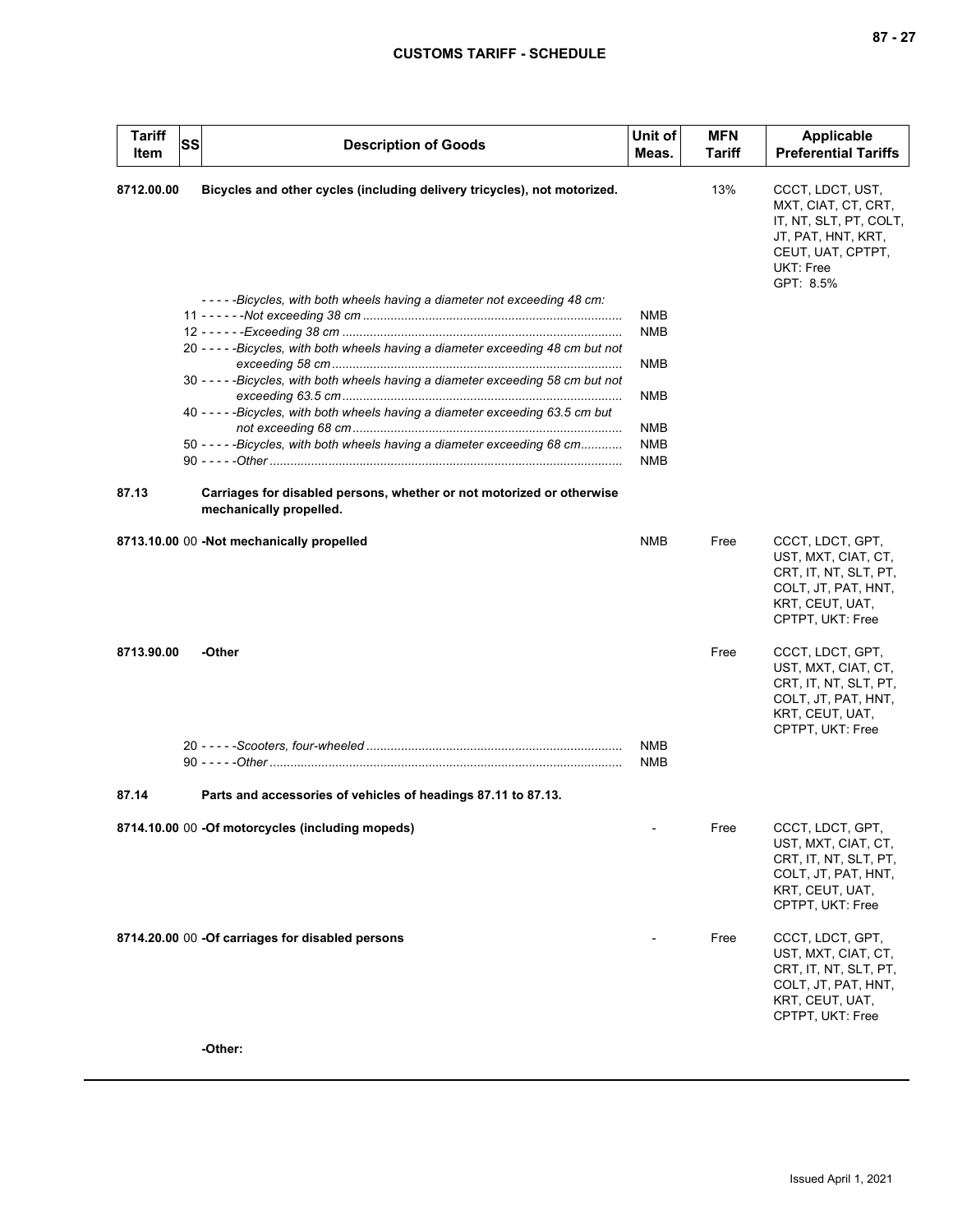| <b>Tariff</b><br>Item | <b>SS</b> | <b>Description of Goods</b>                                                                                                                                                                                                                       | Unit of<br>Meas. | <b>MFN</b><br><b>Tariff</b> | <b>Applicable</b><br><b>Preferential Tariffs</b>                                                                               |
|-----------------------|-----------|---------------------------------------------------------------------------------------------------------------------------------------------------------------------------------------------------------------------------------------------------|------------------|-----------------------------|--------------------------------------------------------------------------------------------------------------------------------|
| 8714.91               |           | - - Frames and forks, and parts thereof                                                                                                                                                                                                           |                  |                             |                                                                                                                                |
|                       |           | 8714.91.10 00 - - - Frame lugs, bottom bracket shells, forks, fork tubing sets, fork bearing<br>assemblies, hydraulic shock absorbing cylinders, spring shock absorbers,<br>rear pivots, cable stops, cable guides and back, chain and seat stays |                  | Free                        | CCCT, LDCT, GPT,<br>UST, MXT, CIAT, CT,<br>CRT, IT, NT, SLT, PT,<br>COLT, JT, PAT, HNT,<br>KRT, CEUT, UAT,<br>CPTPT, UKT: Free |
|                       |           | 8714.91.90 00 - - - Other                                                                                                                                                                                                                         |                  | 5%                          | CCCT, LDCT, GPT,<br>UST, MXT, CIAT, CT,<br>CRT, IT, NT, SLT, PT,<br>COLT, JT, PAT, HNT,<br>KRT, CEUT, UAT,<br>CPTPT, UKT: Free |
|                       |           | 8714.92.00 00 - - Wheel rims and spokes                                                                                                                                                                                                           |                  | Free                        | CCCT, LDCT, GPT,<br>UST, MXT, CIAT, CT,<br>CRT, IT, NT, SLT, PT,<br>COLT, JT, PAT, HNT,<br>KRT, CEUT, UAT,<br>CPTPT, UKT: Free |
|                       |           | 8714.93.00 00 --Hubs, other than coaster braking hubs and hub brakes, and free-wheel<br>sprocket-wheels                                                                                                                                           |                  | Free                        | CCCT, LDCT, GPT,<br>UST, MXT, CIAT, CT,<br>CRT, IT, NT, SLT, PT,<br>COLT, JT, PAT, HNT,<br>KRT, CEUT, UAT,<br>CPTPT, UKT: Free |
|                       |           | 8714.94.00 00 - - Brakes, including coaster braking hubs, and hub brakes, and parts<br>thereof                                                                                                                                                    |                  | Free                        | CCCT, LDCT, GPT,<br>UST, MXT, CIAT, CT,<br>CRT, IT, NT, SLT, PT,<br>COLT, JT, PAT, HNT,<br>KRT, CEUT, UAT,<br>CPTPT, UKT: Free |
|                       |           | 8714.95.00 00 - - Saddles                                                                                                                                                                                                                         |                  | Free                        | CCCT, LDCT, GPT,<br>UST, MXT, CIAT, CT,<br>CRT, IT, NT, SLT, PT,<br>COLT, JT, PAT, HNT,<br>KRT, CEUT, UAT,<br>CPTPT, UKT: Free |
|                       |           | 8714.96.00 00 - - Pedals and crank-gear, and parts thereof                                                                                                                                                                                        |                  | Free                        | CCCT, LDCT, GPT,<br>UST, MXT, CIAT, CT,<br>CRT, IT, NT, SLT, PT,<br>COLT, JT, PAT, HNT,<br>KRT, CEUT, UAT,<br>CPTPT, UKT: Free |

**8714.99 - -Other**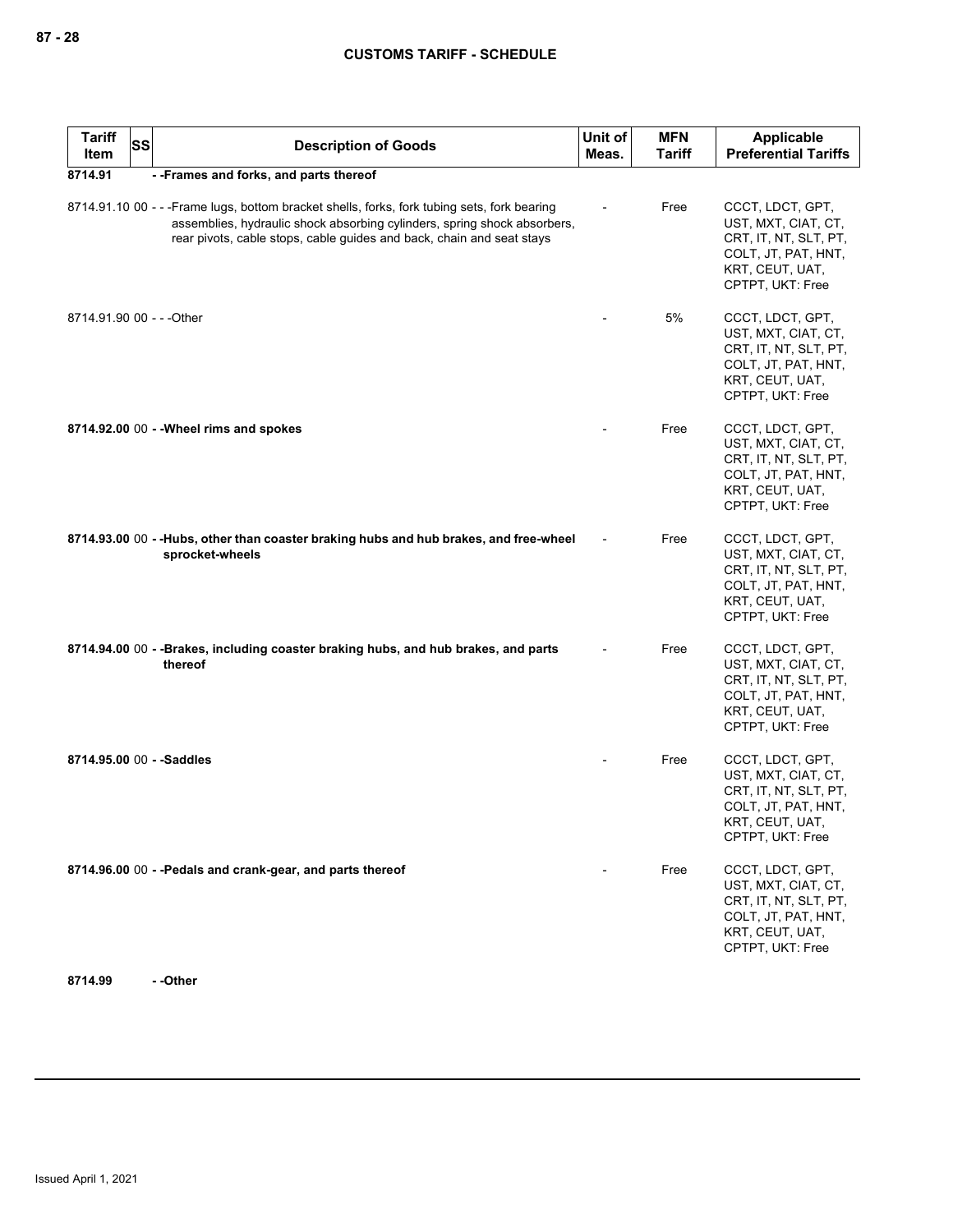| <b>Tariff</b> | <b>SS</b>                                                                                 | Unit of           | <b>MFN</b>    | <b>Applicable</b>                                                                                                                           |
|---------------|-------------------------------------------------------------------------------------------|-------------------|---------------|---------------------------------------------------------------------------------------------------------------------------------------------|
| Item          | <b>Description of Goods</b>                                                               | Meas.             | <b>Tariff</b> | <b>Preferential Tariffs</b>                                                                                                                 |
|               | 8714.99.10 00 - - - Bicycle wheels                                                        |                   | 6.5%          | CCCT, LDCT, UST,<br>MXT, CIAT, CT, CRT,<br>IT, NT, SLT, PT, COLT,<br>JT, PAT, HNT, KRT,<br>CEUT, UAT, CPTPT,<br>UKT: Free<br>GPT: 3%        |
|               | 8714.99.90 00 - - - Other                                                                 |                   | Free          | CCCT, LDCT, GPT,<br>UST, MXT, CIAT, CT,<br>CRT, IT, NT, SLT, PT,<br>COLT, JT, PAT, HNT,<br>KRT, CEUT, UAT,<br>CPTPT, UKT: Free              |
|               | 8715.00.00 00 Baby carriages and parts thereof.                                           |                   | 8%            | CCCT, LDCT, UST,<br>MXT, CIAT, CT, CRT,<br>IT, NT, SLT, PT, COLT,<br>JT, PAT, HNT, KRT,<br>CEUT, UAT, CPTPT,<br>UKT: Free<br>GPT: 5%        |
| 87.16         | Trailers and semi-trailers; other vehicles, not mechanically propelled;<br>parts thereof. |                   |               |                                                                                                                                             |
| 8716.10.00    | -Trailers and semi-trailers of the caravan type, for housing or camping                   |                   | 6.5%          | CCCT, LDCT, UST,<br>MXT, CIAT, CT, CRT,<br>IT, NT, SLT, PT, COLT,<br>JT, PAT, HNT, KRT,<br>CEUT, UAT, CPTPT,<br><b>UKT: Free</b><br>GPT: 3% |
|               |                                                                                           | <b>NMB</b>        |               |                                                                                                                                             |
|               |                                                                                           | NMB               |               |                                                                                                                                             |
|               | $---Other:$                                                                               |                   |               |                                                                                                                                             |
|               |                                                                                           | NMB<br><b>NMB</b> |               |                                                                                                                                             |
|               |                                                                                           | <b>NMB</b>        |               |                                                                                                                                             |
|               |                                                                                           |                   |               |                                                                                                                                             |
| 8716.20       | -Self-loading or self-unloading trailers and semi-trailers for agricultural<br>purposes   |                   |               |                                                                                                                                             |
|               | 8716.20.10 00 - - - Automatic bale stacking wagons, grain carts and silage wagons         | NMB               | Free          | CCCT, LDCT, GPT,<br>UST, MXT, CIAT, CT,<br>CRT, IT, NT, SLT, PT,<br>COLT, JT, PAT, HNT,<br>KRT, CEUT, UAT,<br>CPTPT, UKT: Free              |
|               | 8716.20.90 00 - - - Other                                                                 | <b>NMB</b>        | 6.5%          | CCCT, LDCT, GPT,<br>UST, MXT, CIAT, CT,<br>CRT, IT, NT, SLT, PT,<br>COLT, JT, PAT, HNT,<br>KRT, CEUT, UAT,<br>CPTPT, UKT: Free              |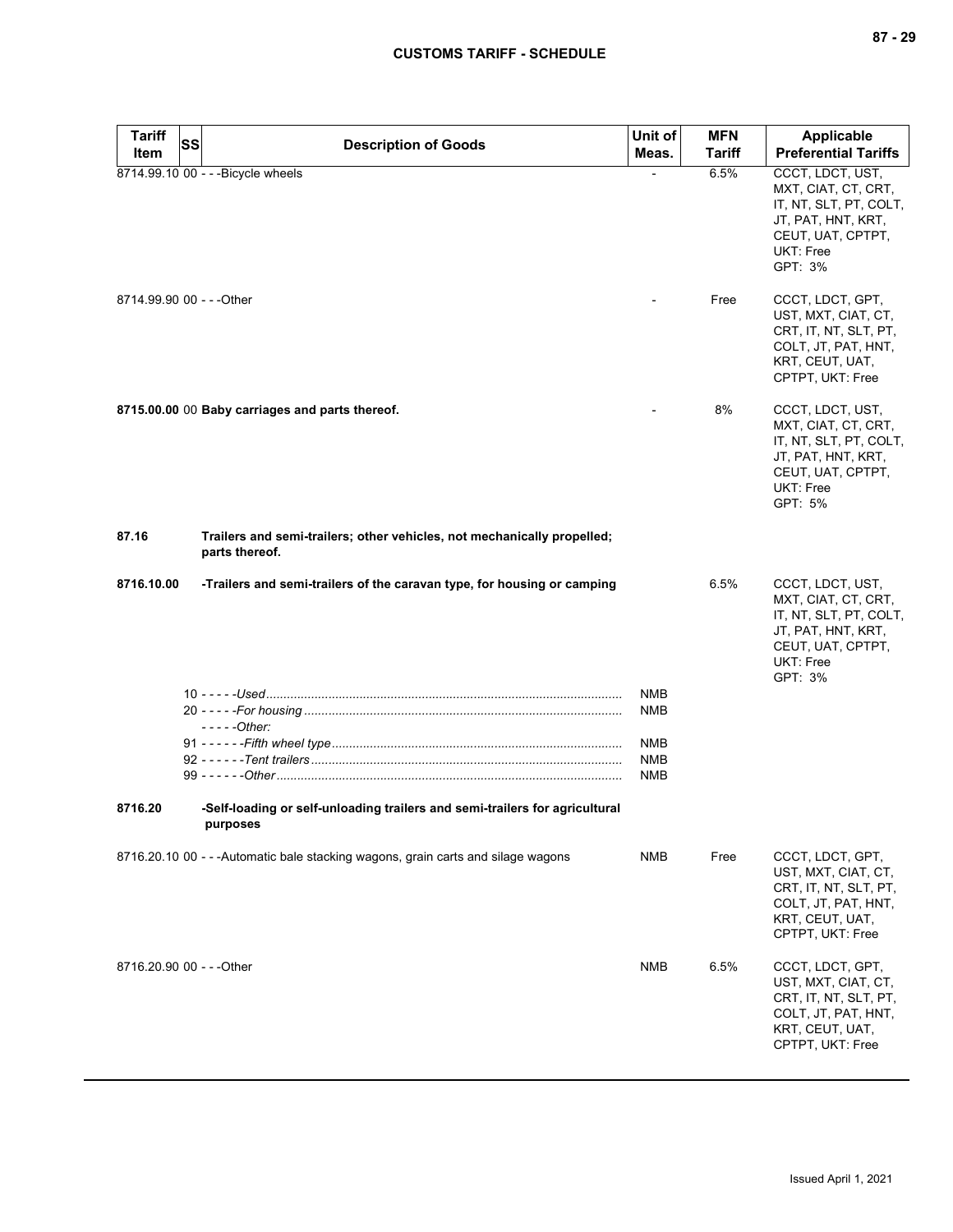| <b>Tariff</b><br>Item | <b>SS</b><br><b>Description of Goods</b>                                                                                                                                                                                                               | Unit of<br>Meas. | <b>MFN</b><br><b>Tariff</b> | <b>Applicable</b><br><b>Preferential Tariffs</b>                                                                                       |
|-----------------------|--------------------------------------------------------------------------------------------------------------------------------------------------------------------------------------------------------------------------------------------------------|------------------|-----------------------------|----------------------------------------------------------------------------------------------------------------------------------------|
|                       | -Other trailers and semi-trailers for the transport of goods:                                                                                                                                                                                          |                  |                             |                                                                                                                                        |
|                       | 8716.31.00 00 - - Tanker trailers and tanker semi-trailers                                                                                                                                                                                             | <b>NMB</b>       | 9.5%                        | CCCT, LDCT, UST,<br>MXT, CIAT, CT, CRT,<br>IT, NT, SLT, PT, COLT,<br>JT, PAT, HNT, KRT,<br>CEUT, UAT, CPTPT,<br>UKT: Free<br>GPT: 9%   |
| 8716.39               | - -Other                                                                                                                                                                                                                                               |                  |                             |                                                                                                                                        |
|                       | 8716.39.10 00 - - - Aluminum construction drop-centre livestock trailers having a g.v.w. of<br>11.778 tonnes or more and a length exceeding 12 m                                                                                                       | <b>NMB</b>       | Free                        | CCCT, LDCT, GPT,<br>UST, MXT, CIAT, CT,<br>CRT, IT, NT, SLT, PT,<br>COLT, JT, PAT, HNT,<br>KRT, CEUT, UAT,<br>CPTPT, UKT: Free         |
|                       | 8716.39.20 00 - - - Farm, logging or freight wagons;<br>Trailers for self-propelled logging trucks of heading 87.04                                                                                                                                    | <b>NMB</b>       | 5%                          | CCCT, LDCT, GPT,<br>UST, MXT, CIAT, CT,<br>CRT, IT, NT, SLT, PT,<br>COLT, JT, PAT, HNT,<br>KRT, CEUT, UAT,<br>CPTPT, UKT: Free         |
| 8716.39.30            | --Trailers and semi-trailers for road tractors or for motor vehicles for the<br>transport of goods (excluding non-commercial snowmobile, utility, boat or<br>horse trailers and trailers for use as permanent mountings for machinery<br>or equipment) |                  | 9.5%                        | CCCT, LDCT, UST,<br>MXT, CIAT, CT, CRT,<br>IT, NT, SLT, PT, COLT,<br>JT, PAT, HNT, KRT,<br>CEUT, UAT, CPTPT,<br>UKT: Free<br>GPT: 9.5% |
|                       |                                                                                                                                                                                                                                                        | <b>NMB</b>       |                             |                                                                                                                                        |
|                       |                                                                                                                                                                                                                                                        | <b>NMB</b>       |                             |                                                                                                                                        |
|                       |                                                                                                                                                                                                                                                        | <b>NMB</b>       |                             |                                                                                                                                        |
|                       |                                                                                                                                                                                                                                                        | <b>NMB</b>       |                             |                                                                                                                                        |
| 8716.39.90            | ---Other                                                                                                                                                                                                                                               |                  | 6.5%                        | CCCT, LDCT, UST,<br>MXT, CIAT, CT, CRT,<br>IT, NT, SLT, PT, COLT,<br>JT, PAT, HNT, KRT,<br>CEUT, UAT, CPTPT,<br>UKT: Free<br>GPT: 6.5% |
|                       |                                                                                                                                                                                                                                                        | <b>NMB</b>       |                             |                                                                                                                                        |
|                       |                                                                                                                                                                                                                                                        | <b>NMB</b>       |                             |                                                                                                                                        |
|                       | 8716.40.00 00 - Other trailers and semi-trailers                                                                                                                                                                                                       | NMB              | 9.5%                        | CCCT, LDCT, UST,<br>MXT, CIAT, CT, CRT,<br>IT, NT, SLT, PT, COLT,<br>JT, PAT, HNT, KRT,<br>CEUT, UAT, CPTPT,<br>UKT: Free<br>GPT: 9.5% |
| 8716.80               | -Other vehicles                                                                                                                                                                                                                                        |                  |                             |                                                                                                                                        |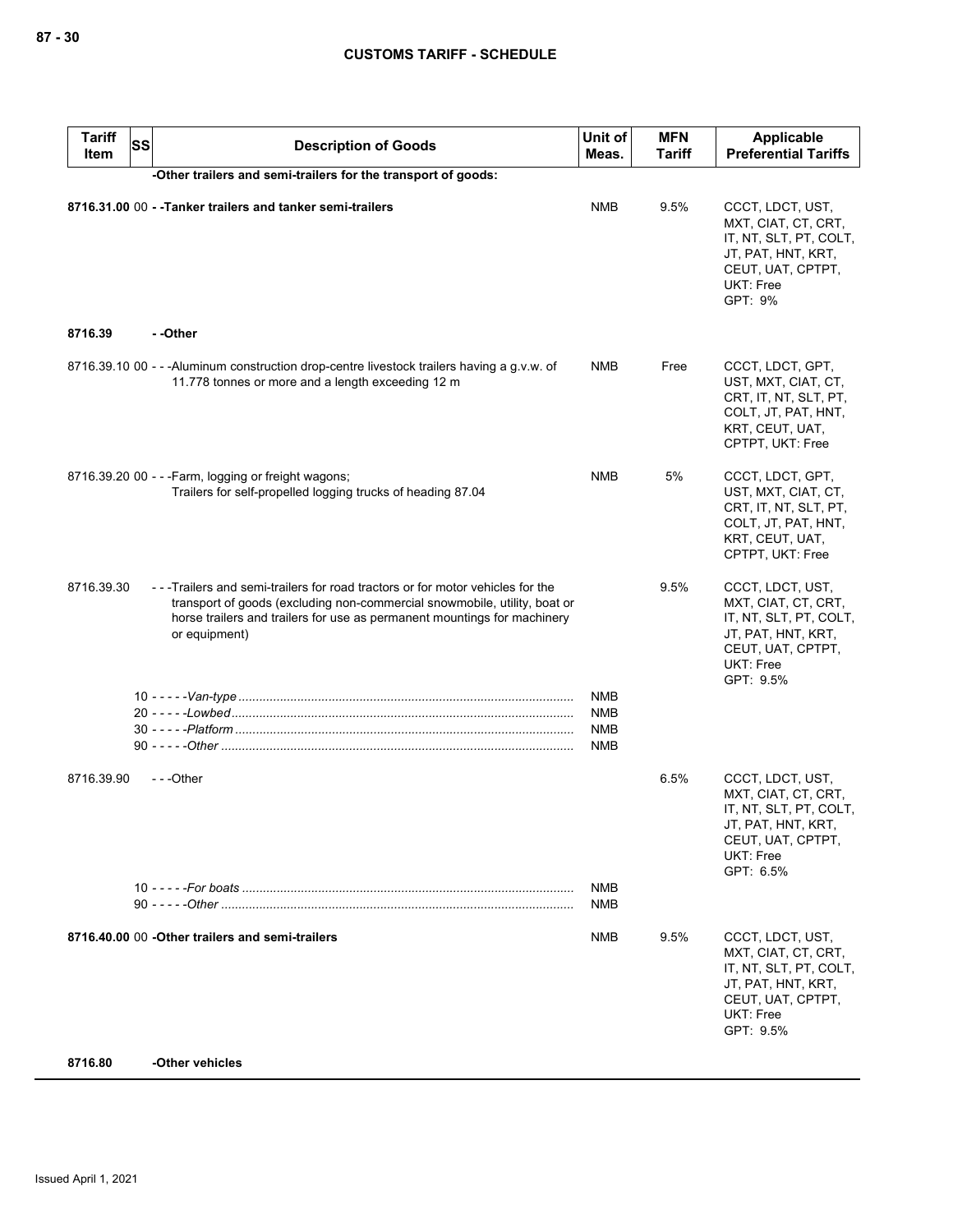| <b>Tariff</b><br>Item | <b>SS</b> | <b>Description of Goods</b>                                                                                                                                                                                                                                                                                                                                                                                                                                                                                                                                                                                                                                                                                                                                      | Unit of<br>Meas.         | <b>MFN</b><br>Tariff | <b>Applicable</b><br><b>Preferential Tariffs</b>                                                                                       |
|-----------------------|-----------|------------------------------------------------------------------------------------------------------------------------------------------------------------------------------------------------------------------------------------------------------------------------------------------------------------------------------------------------------------------------------------------------------------------------------------------------------------------------------------------------------------------------------------------------------------------------------------------------------------------------------------------------------------------------------------------------------------------------------------------------------------------|--------------------------|----------------------|----------------------------------------------------------------------------------------------------------------------------------------|
|                       |           | 8716.80.10 00 - - - For the transport of persons                                                                                                                                                                                                                                                                                                                                                                                                                                                                                                                                                                                                                                                                                                                 | NMB                      | 4.5%                 | CCCT, LDCT, GPT,<br>UST, MXT, CIAT, CT,<br>CRT, IT, NT, SLT, PT,<br>COLT, JT, PAT, HNT,<br>KRT, CEUT, UAT,<br>CPTPT, UKT: Free         |
| 8716.80.20            |           | ---For the transport of goods                                                                                                                                                                                                                                                                                                                                                                                                                                                                                                                                                                                                                                                                                                                                    |                          | 6.5%                 | CCCT, LDCT, UST,<br>MXT, CIAT, CT, CRT,<br>IT, NT, SLT, PT, COLT,<br>JT, PAT, HNT, KRT,<br>CEUT, UAT, CPTPT,<br>UKT: Free<br>GPT: 6.5% |
|                       |           |                                                                                                                                                                                                                                                                                                                                                                                                                                                                                                                                                                                                                                                                                                                                                                  | <b>NMB</b><br><b>NMB</b> |                      |                                                                                                                                        |
| 8716.90               |           | -Parts                                                                                                                                                                                                                                                                                                                                                                                                                                                                                                                                                                                                                                                                                                                                                           |                          |                      |                                                                                                                                        |
|                       |           | 8716.90.30 00 - - - For use in the manufacture of trailers and semi-trailers                                                                                                                                                                                                                                                                                                                                                                                                                                                                                                                                                                                                                                                                                     |                          | Free                 | CCCT, LDCT, GPT,<br>UST, MXT, CIAT, CT,<br>CRT, IT, NT, SLT, PT,<br>COLT, JT, PAT, HNT,<br>KRT, CEUT, UAT,<br>CPTPT, UKT: Free         |
|                       |           | $-$ - -Other:                                                                                                                                                                                                                                                                                                                                                                                                                                                                                                                                                                                                                                                                                                                                                    |                          |                      |                                                                                                                                        |
| 8716.90.91            |           | ----Brake drums, hubs and rotors for use in the manufacture or repair of<br>brakes and brake assemblies mounted on axles for semi-trailers;<br>Double ball race turntables for use in the manufacture of self-steering<br>axle assemblies for trailers;<br>Forage boxes for self-loading or self-unloading trailers and semi-trailers,<br>for agricultural purposes;<br>Gravity discharge boxes for farm wagons;<br>Hitches and couplings, for use on the farm;<br>Parts for automatic bale stacking wagons, grain carts, silage wagons, or<br>the header or swather transporters of subheading 8716.39<br>10 - - - - - Brake drums, hubs and rotors, for use in the manufacture or repair of<br>brakes and brake assemblies mounted on axles, for semi-trailers |                          | Free                 | CCCT, LDCT, GPT,<br>UST, MXT, CIAT, CT,<br>CRT, IT, NT, SLT, PT,<br>COLT, JT, PAT, HNT,<br>KRT, CEUT, UAT,<br>CPTPT, UKT: Free         |
|                       |           | 8716.90.92 00 - - - - Other parts for farm, logging or freight wagons, for trailers for self-<br>propelled logging trucks or for other vehicles for the transport of persons                                                                                                                                                                                                                                                                                                                                                                                                                                                                                                                                                                                     |                          | 4.5%                 | CCCT, LDCT, GPT,<br>UST, MXT, CIAT, CT,<br>CRT, IT, NT, SLT, PT,<br>COLT, JT, PAT, HNT,<br>KRT, CEUT, UAT,<br>CPTPT, UKT: Free         |
| 8716.90.99            |           | $--$ Other                                                                                                                                                                                                                                                                                                                                                                                                                                                                                                                                                                                                                                                                                                                                                       |                          | 6.5%                 | CCCT, LDCT, UST,<br>MXT, CIAT, CT, CRT,<br>IT, NT, SLT, PT, COLT,<br>JT, PAT, HNT, KRT,<br>CEUT, UAT, CPTPT,<br>UKT: Free<br>GPT: 6.5% |